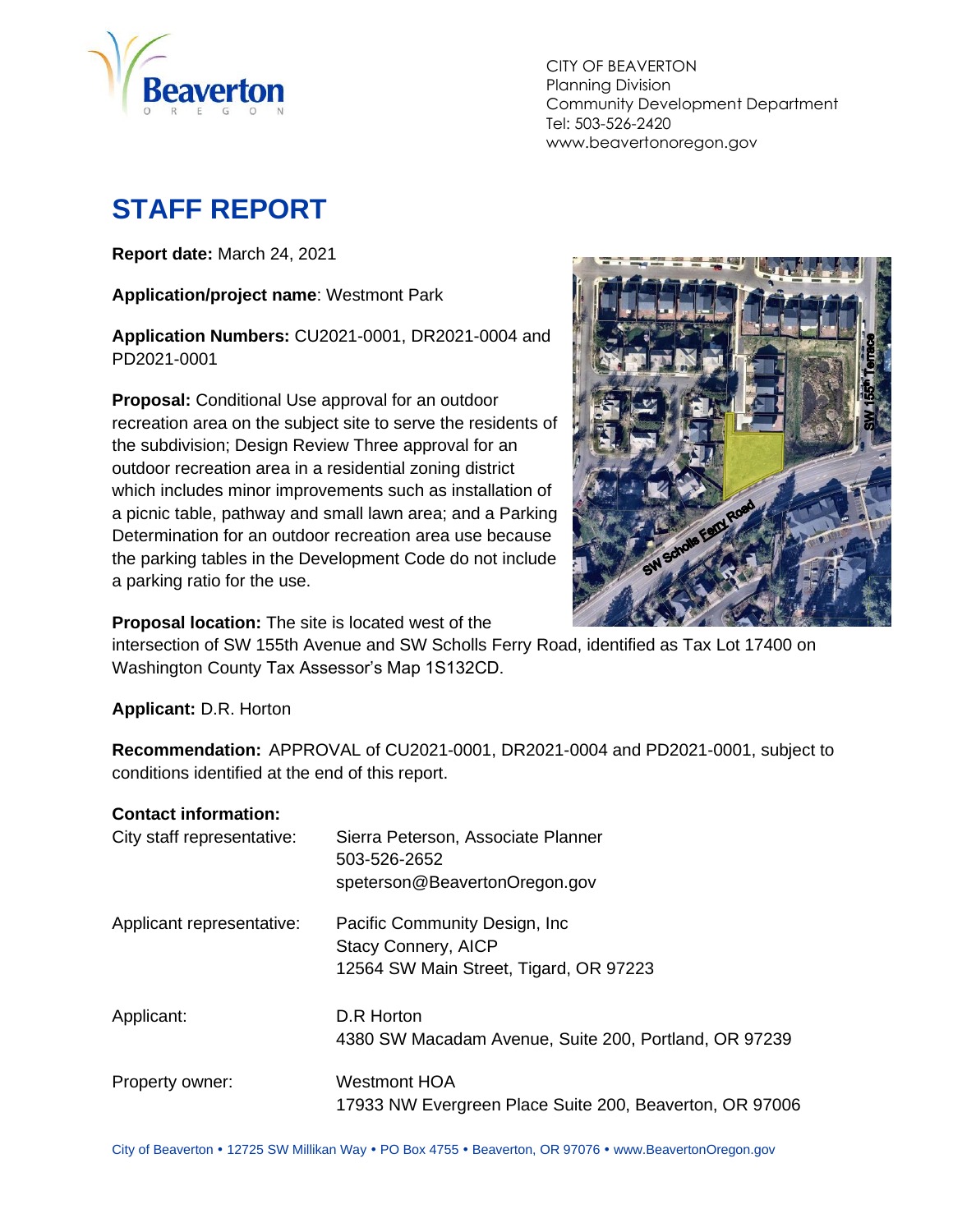## **Existing conditions**

**Zoning:** Residential Urban Standard Density (R5)

Site conditions: The site is open space for the existing Westmont subdivision owned and maintained by the Westmont Homeowners Association.

#### **Site Size:** 0.47 acres

Location: West of the intersection of SW Scholls Ferry Road and SW 155<sup>th</sup> Terrace, on the north side of SW Scholls Ferry Road.

Neighborhood Association Committee: Neighbors Southwest

| <b>Direction</b> | <b>Zoning</b>                                                                                            | Uses                                                                |
|------------------|----------------------------------------------------------------------------------------------------------|---------------------------------------------------------------------|
| <b>North</b>     | <b>Residential Urban</b><br>Standard Density -<br>R5                                                     | Single Family Residential                                           |
| South            | Residential Urban<br>Standard Density -<br>R5<br>And<br>Town Center - High<br><b>Density Residential</b> | Single Family Residential and Multiple<br><b>Family Residential</b> |
| East:            | <b>Residential Urban</b><br>Standard Density -<br>R5                                                     | <b>Stormwater Detention</b>                                         |
| West:            | <b>Residential Urban</b><br>Standard Density -<br>R5                                                     | <b>Single Family Residential</b>                                    |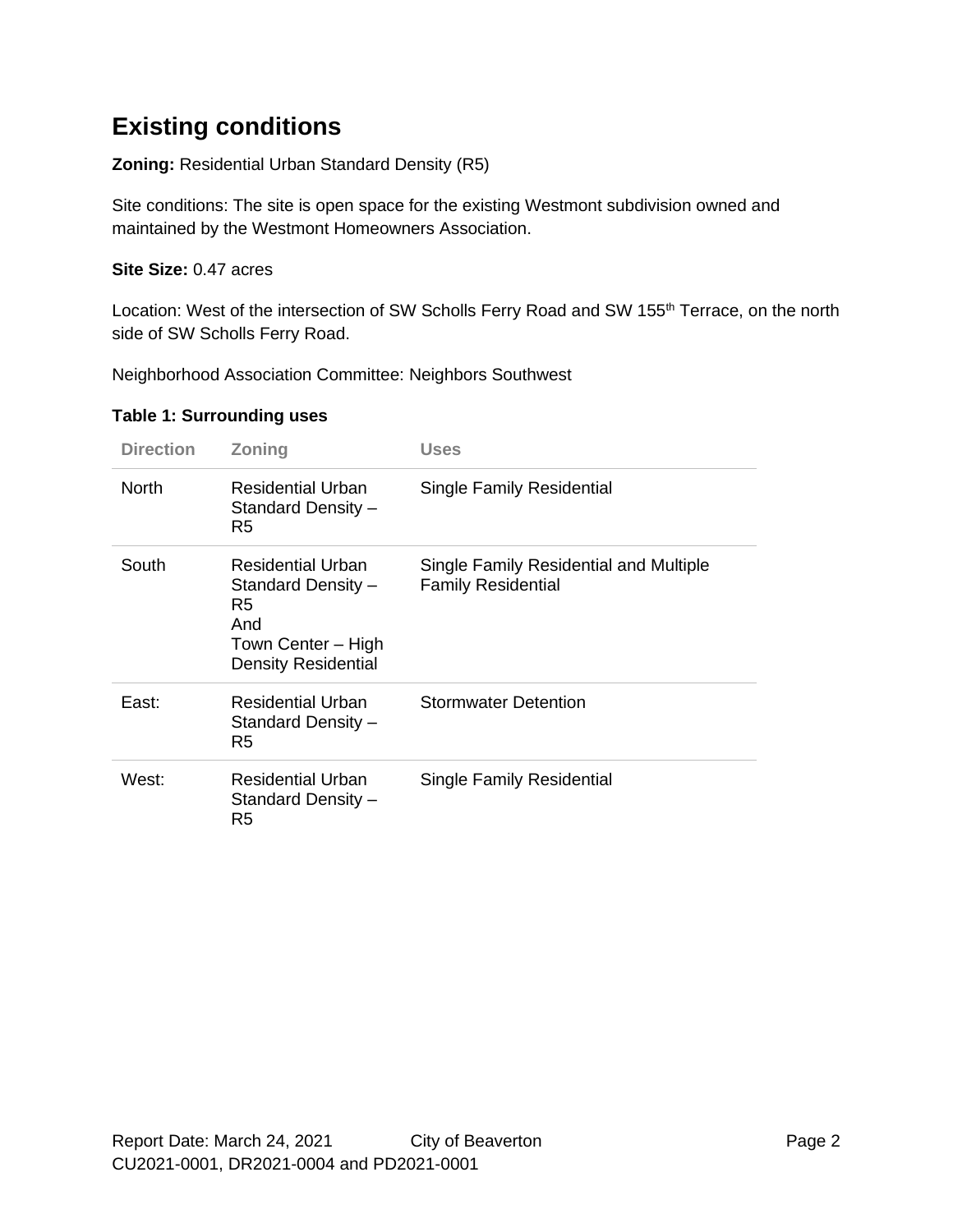## **Application information**

#### **Table 2: Application summaries**

| <b>Application</b> | <b>Application type</b>       | <b>Proposal summary</b>                                                                                               | Approval criteria<br><b>location</b>     |
|--------------------|-------------------------------|-----------------------------------------------------------------------------------------------------------------------|------------------------------------------|
| CU2021-0001        | New Conditional<br>Use        | New development of<br>outdoor recreation area in<br>an existing open space<br>owned by the<br>Homeowners Association. | Development Code<br>Section 40.15.15.5.C |
| DR2021-0004        | <b>Design Review</b><br>Three | Construction of outdoor<br>recreation area in a<br>residential zone.                                                  | Development Code<br>Section 40.20.15.3.C |
| PD2021-0001        | Parking<br>Determination      | No parking is proposed for<br>the new outdoor recreation<br>area use.                                                 | Development Code<br>Section 40.55.15.1   |

#### **Table 3: Key Application Dates**

| <b>Application</b> | <b>Submittal Date</b> | <b>Deemed</b><br><b>Complete</b> | $120$ -Day   | $365$ -Day*      |
|--------------------|-----------------------|----------------------------------|--------------|------------------|
| CU2021-0001        | January 18, 2021      | February 8,<br>2021              | June 9, 2021 | February 9, 2022 |
| DR2021-0004        | January 18, 2021      | February 8,<br>2021              | June 9, 2021 | February 9, 2022 |
| PD2021-0001        | January 18, 2021      | February 8,<br>2021              | June 9, 2021 | February 9, 2022 |

\* Pursuant to Section 50.25.9 of the Development Code this is the latest date, with a continuance, by which a final written decision on the proposal can be made.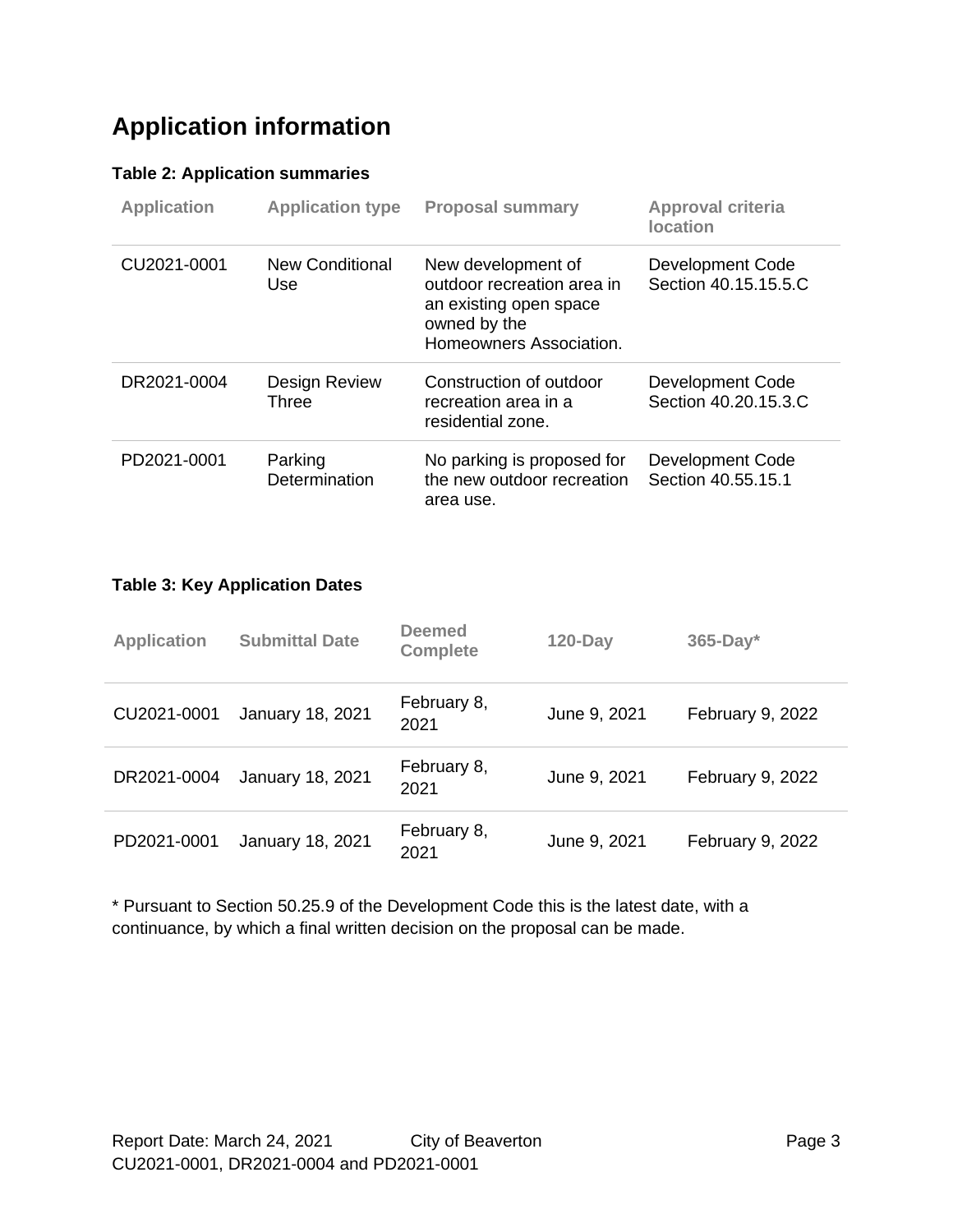# **Exhibit 1.1: Vicinity Map**

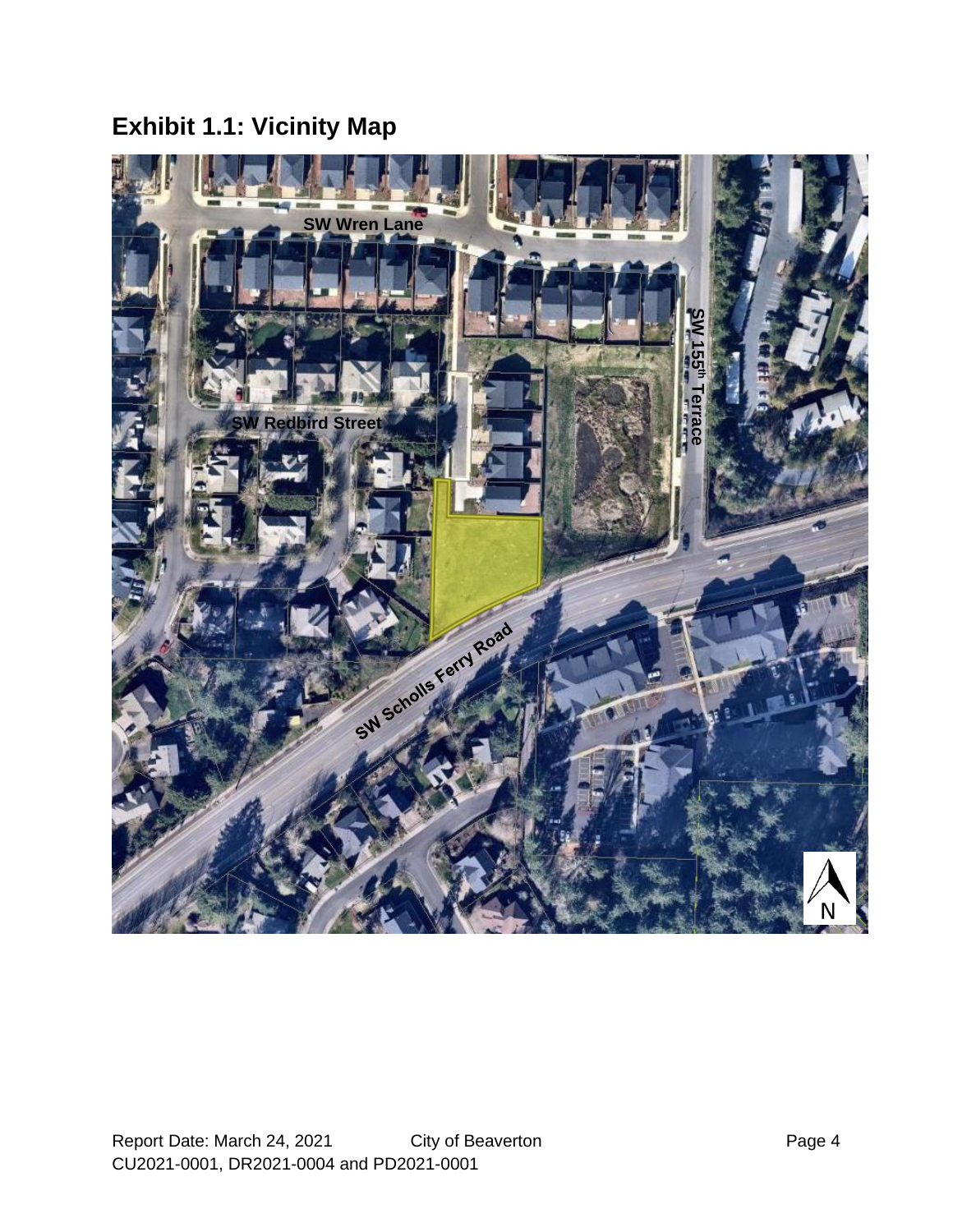## **Exhibit 1.2: Zoning Map**

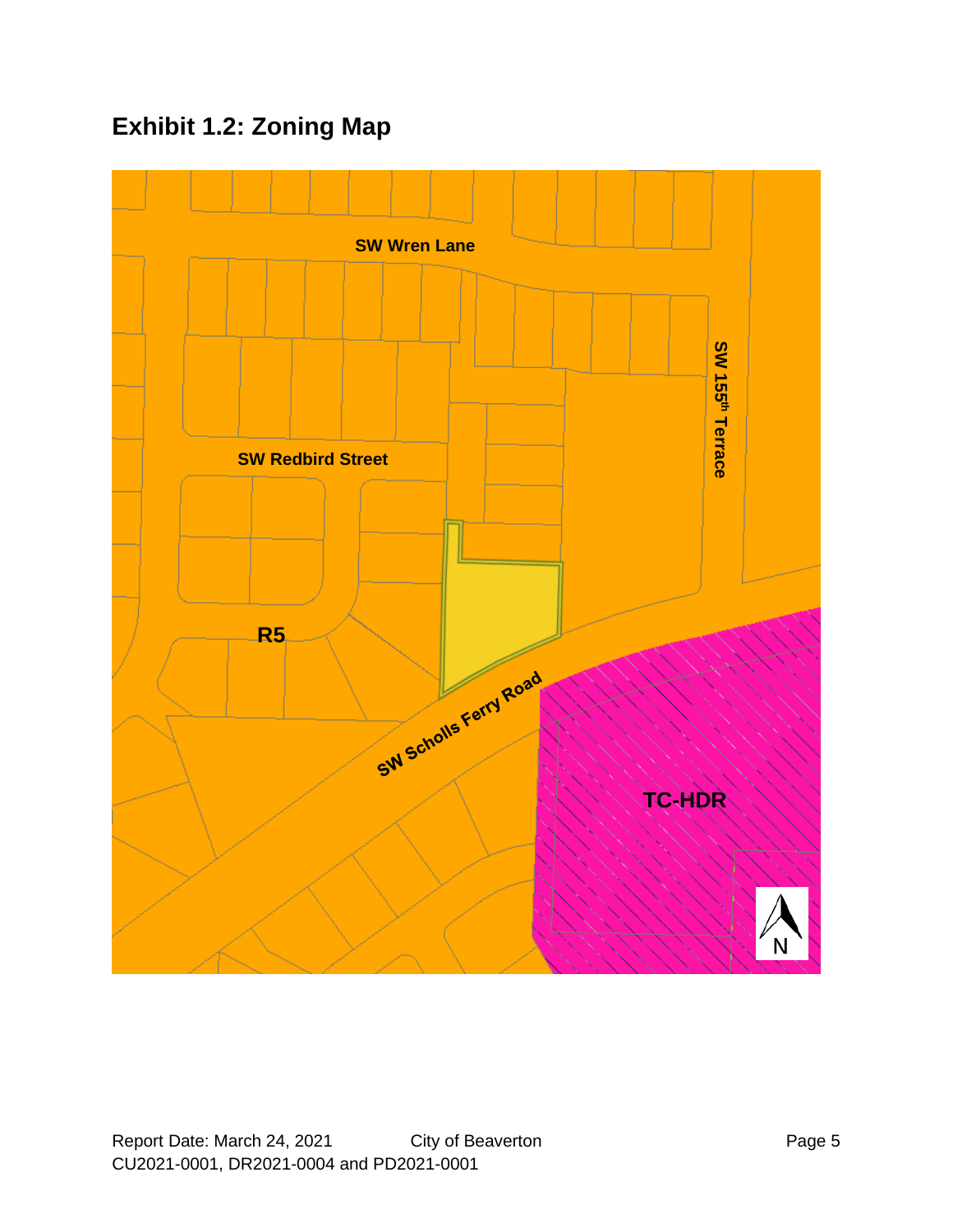## **Table of Contents**

#### **Tables**:

| Table 4: Chapter 20 Use and Site Development Requirements Standard Residential Density |  |
|----------------------------------------------------------------------------------------|--|
|                                                                                        |  |
|                                                                                        |  |
|                                                                                        |  |
|                                                                                        |  |
|                                                                                        |  |
| Table 9: Section 60.0 <mark>5.30 Light Design Standards.</mark><br>.39                 |  |
|                                                                                        |  |

#### **Exhibits**

- Exhibit 1. Materials submitted by Staff
- Exhibit 1.1 Vicinity Map (page 4 of this report)
- Exhibit 1.2 Zoning Map (page 5 of this report)
- Exhibit 1.3 Beaverton Inventory of Historic Resources
- Exhibit 2. Public Comment
	- Exhibit 2.1 Douglas Brun
	- Exhibit 2.2 Nicholas Barrett
	- Exhibit 2.3 Tony and Lisa Boatright
- Exhibit 2.4 Dzmitry and Tatsiana Velikan
- Exhibit 2.5 Chylon Pappas
- Exhibit 3. Materials submitted by the Applicant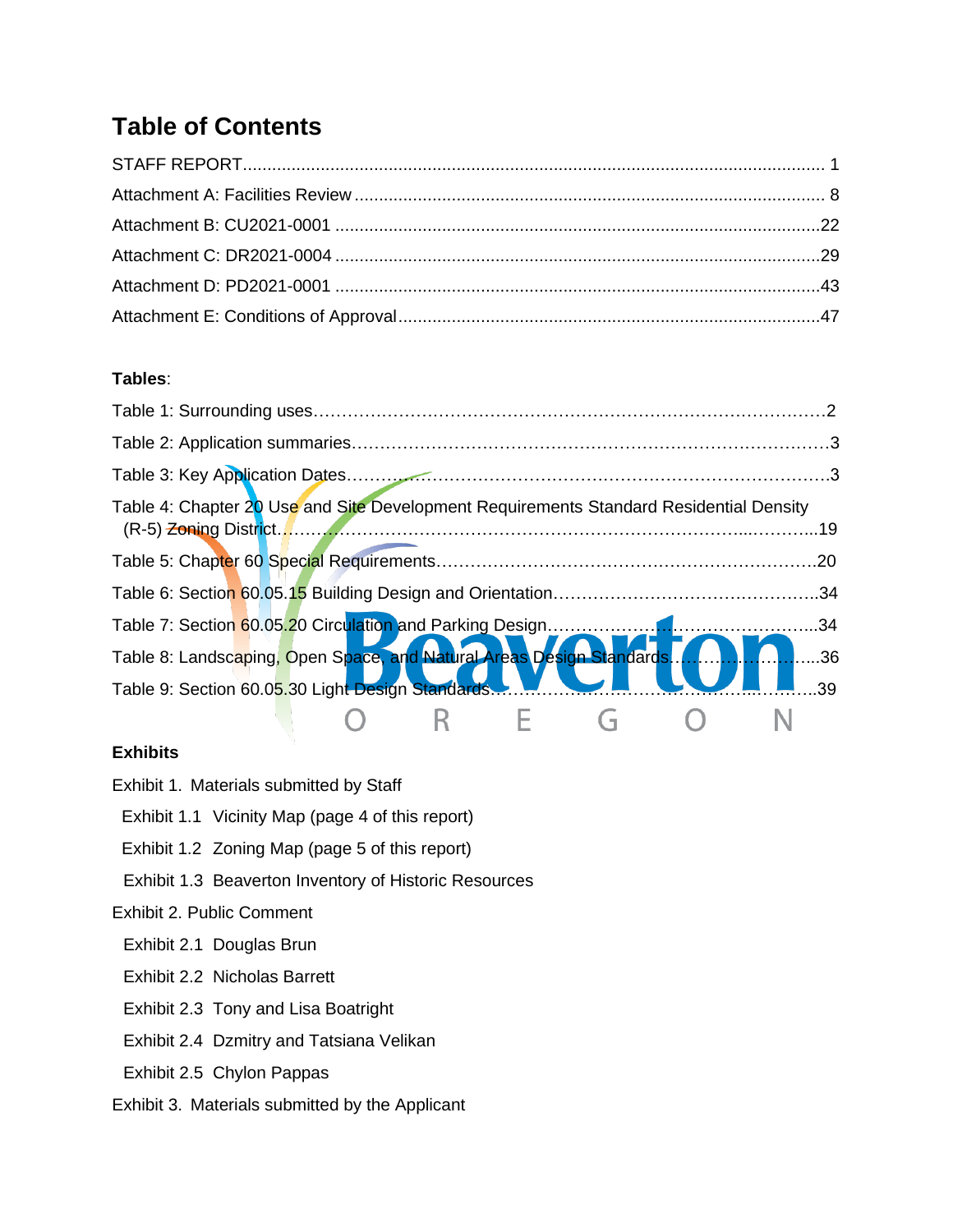- Exhibit 3.1 Project Narrative
- Exhibit 3.2 Application Forms
- Exhibit 3.3 Pre-App Conference Summary
- Exhibit 3.4 Plan Set
- Exhibit 3.5 Revised Landscape Drawings
- Exhibit 3.6 Neighborhood Meeting Materials
- Exhibit 3.7 Parking Exhibit
- Exhibit 3.8 2015 TIA Exhibit
- Exhibit 3.9 Clean Water Services (CWS) Service Provider Letter
- Exhibit 3.10 City of Beaverton Water Service Provider Letter
- Exhibit 3.11. Tualatin Valley Fire and Rescue Service Provider Letter
- Exhibit 3.12 Tualatin Hills Park and Recreation District Comments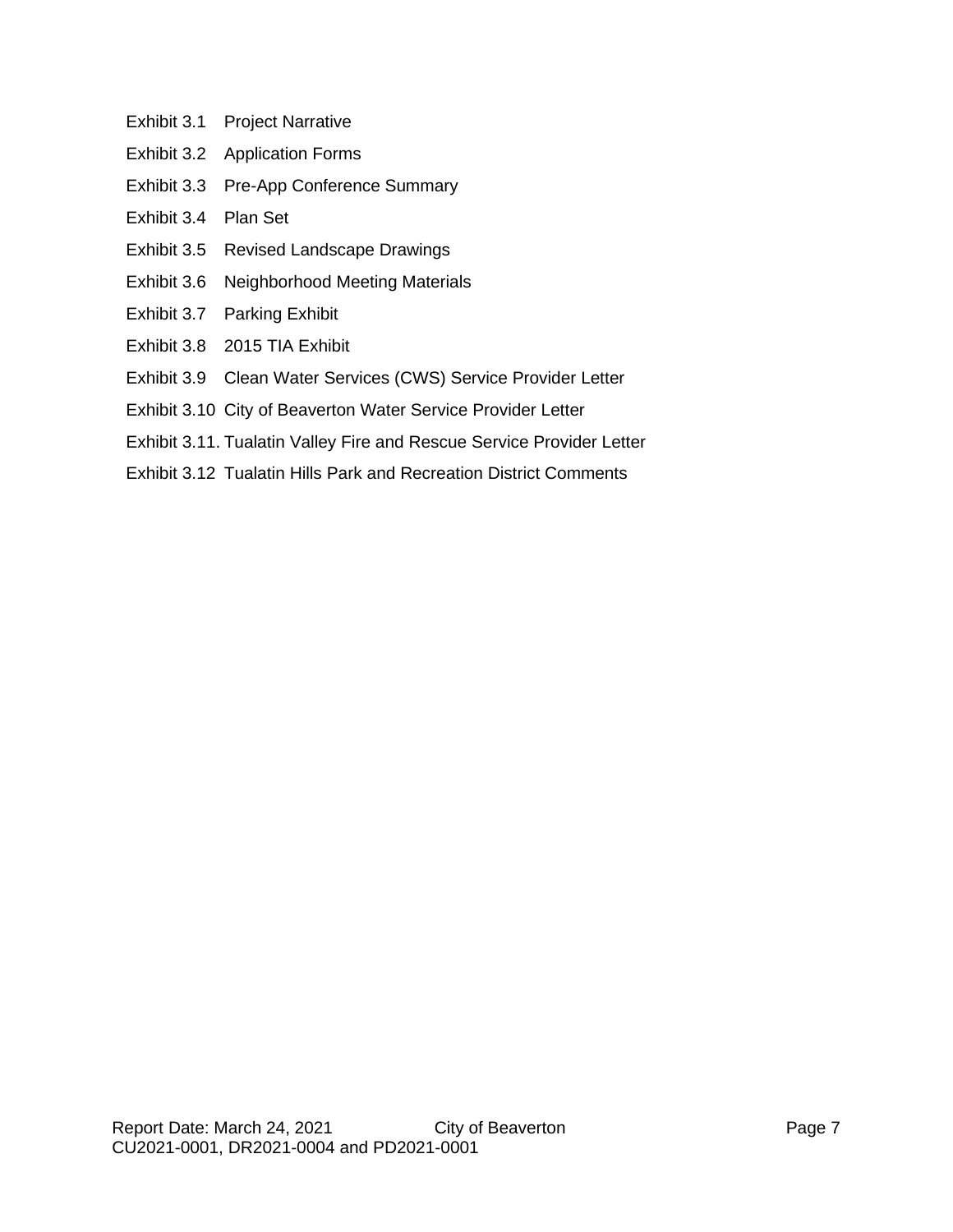## <span id="page-7-0"></span>**Exhibit 2: Public Comment Summary**

Staff received public comments from five residents.

#### **Exhibit 2.1:**

In four emails received from Douglas Braun, neighbor of the property, who shared comments about the landscape architecture and quality of trees to make the outdoor recreation area beautiful. Mr. Braun provided information on trees that could be considered for the outdoor recreation area. concerns about the trees that were proposed for removal.

Staff notes that Mr. Braun's proposal was made to the Homeowners Association, provided to DR Horton and Pacific Community Designs for their consideration. The existing trees in the open space tract were chosen because they are native Oregon species; however, these trees would not be considered ornamental flowering trees.

The applicant revised the landscape plan to include additional tree species that would be appropriate in the Pacific Northwest, while also meeting the intent of landscape buffering require for non-residential uses in a residential zone. The applicant is proposing landscaping in accordance with the Design Review Guidelines, please see the discussion below in the Design Review Guidelines analysis section.

#### **Exhibit 2.2:**

In an email received from Nicholas Barrett, neighbor of the property, he asked what amenities would be provided at the outdoor recreation area. Specifically, if there would be a playground, shade structure, and retaining wall adjacent to SW Scholls Ferry Road for safety.

Staff notes that contact was made with Ms. Nicholas Barrett and a site plan was provided showing the layout of the park with the proposed amenities labeled.

#### **Exhibit 2.3**

In an email received from Tony and Lisa Boatright, neighbors of the property, stating their concerns regarding parking for the site. Specifically, that there is no parking provided on SW Scholls Ferry Road and parking is prohibited in the hammerhead portion of SW Redbird Street.

Staff notes that the applicant has submitted an application for a Parking Determination, discussed in Attachment D.

#### **Exhibits 2.4**

In an email received from Dzmitry and Tatsiana Velikan, neighbors of the property, provided comments on parking, privacy, and the natural barrier of the existing open space. They raised the issue that parking is prohibited on the hammerhead, where their house is located. The park is proposed as a private outdoor recreation area; however, there is a concern about effectively enforcing who can access the outdoor recreation area and possible illegal activities. The existing site also contains a small hill, which is a natural barrier between the house and SW Scholls Ferry Road.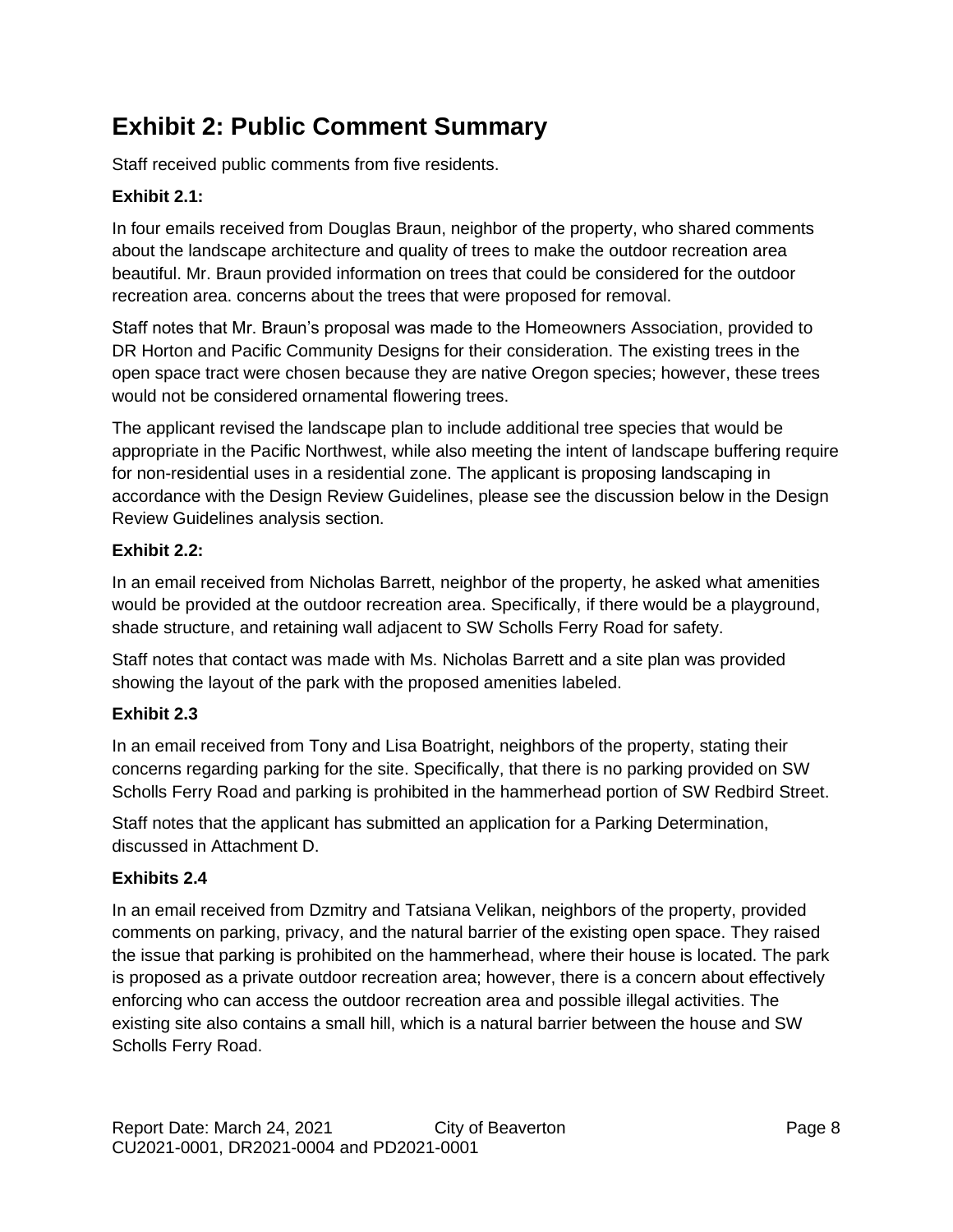Staff notes that the proposed outdoor recreation area is intended for the use of the Westmont neighborhood and will not provide lighting at night to discourage use of the outdoor recreation area at night. The new outdoor recreation area will provide a landscape buffer adjacent to the residences that will provide mitigation for view to SW Scholls Ferry Road. The applicant has also submitted a Parking Determination application for review of the proposed parking for the park.

#### **Exhibits 2.5**

In a letter attached to an email received from Chylon Pappas, neighbor of the property, provided similar comments regarding parking, privacy, and the natural barrier of the existing open space.

Staff notes that the proposed outdoor recreation area is intended for the use of the Westmont neighborhood; however, the City would not enforce who could visit the site. Similarly, staff would not be able to enforce who could park on a public street pursuant to the posted parking restrictions.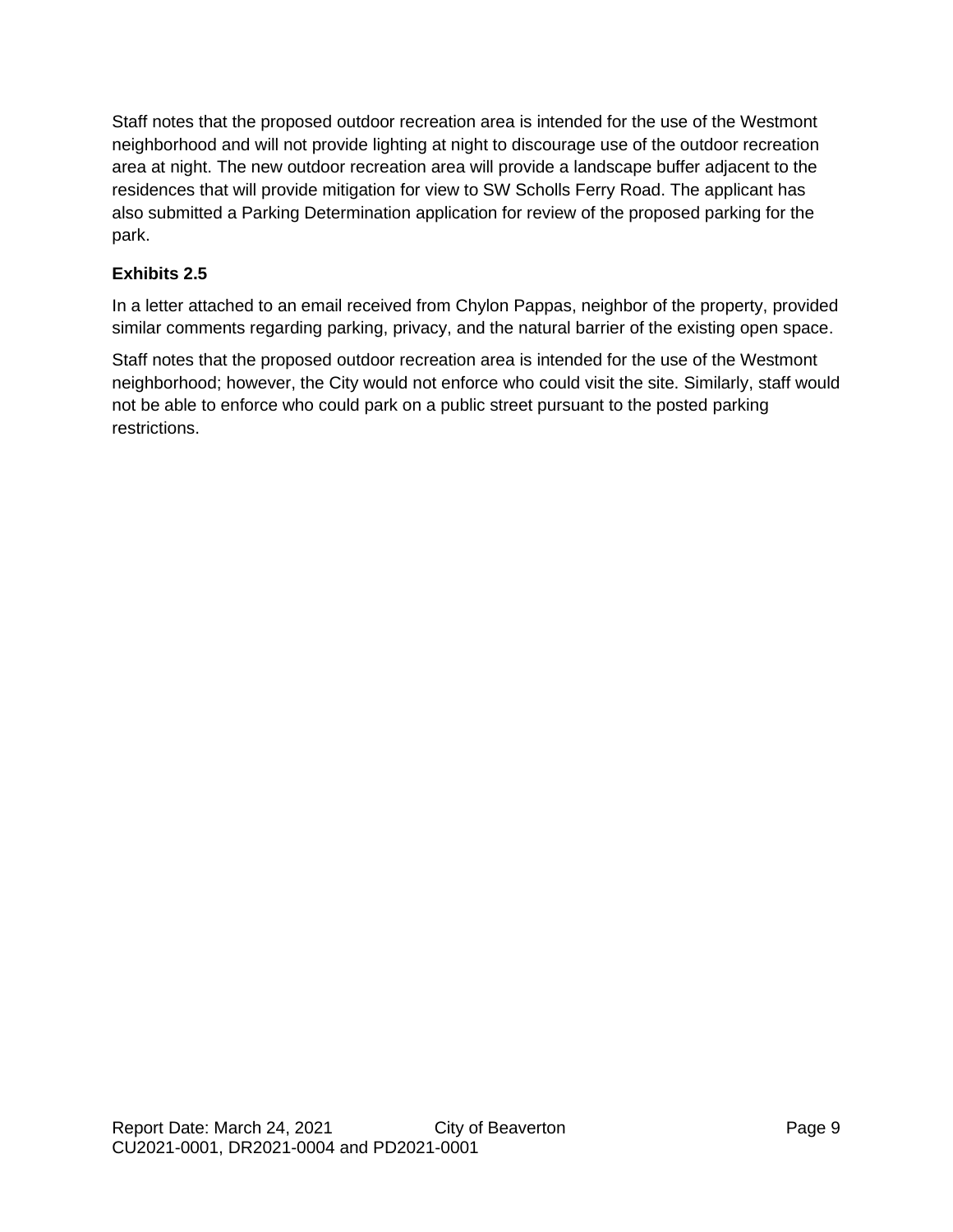# **Attachment A: Facilities Review**

## TECHNICAL REVIEW AND RECOMMENDATIONS

**Application:** Westmont Park

**Recommendation:** APPROVE CU2021-0001 and DR2021-0004

**Finding:** The Facilities Review Committee finds the applicable Facilities Review Committee approval criteria have been met subject to the conditions identified at the end of the report for the following applications:

## Section 40.03 Facilities Review Committee:

The Facilities Review Committee has conducted a technical review of the application, in accordance with the criteria contained in Section 40.03 of the Development Code. The Committee's findings and recommended conditions of approval are provided to the decisionmaking authority. As they will appear in the Staff Report, the Facilities Review Conditions may be re-numbered and placed in a different order. The decision-making authority will determine whether the application as presented meets the Facilities Review approval criteria for the subject application and may choose to adopt, not adopt, or modify the Committee's findings.

The Facilities Review Committee Criteria for Approval will be reviewed for all criteria that are applicable to the submitted application(s) as identified below:

- All twelve (12) criteria are applicable to the New Conditional Use (CU2021-0001) and Design Review Three (DR2021-0004) application.
- The Facilities Review Committee recommends approval of the New Conditional Use (CU2021-0001) and the Design Review Three (DR2021-0004) subject to the conditions of approval.

## **Section 40.03.1.A**

**Approval Criteria:** All critical facilities and services related to the proposed development have, or can be improved to have, adequate capacity to serve the proposed development at the time of its completion.

### FINDING:

Chapter 90 of the Development Code defines "critical facilities" to be services that include public water, public sanitary sewer, storm water drainage and retention, transportation, and fire protection. The Committee finds that the proposal includes, or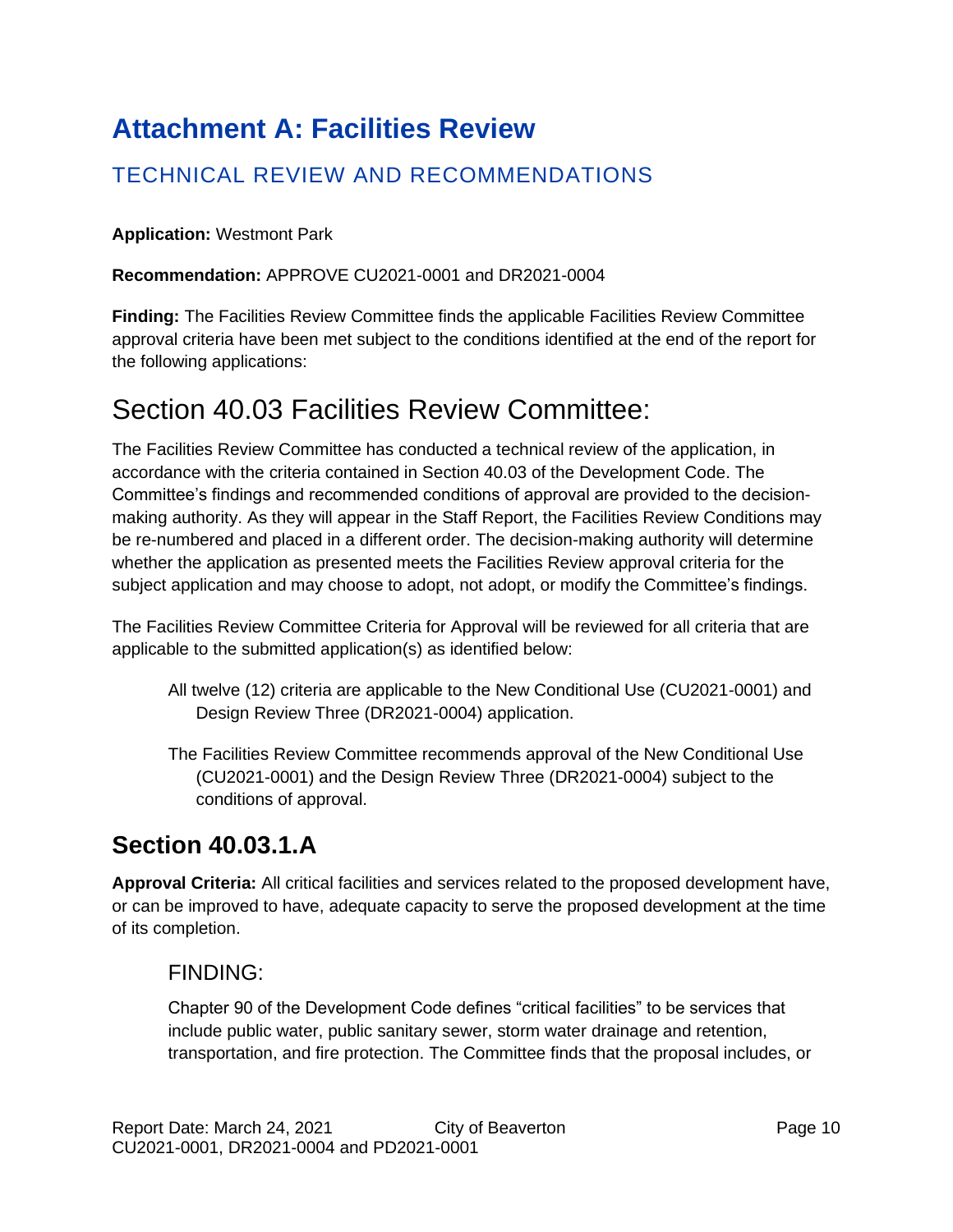can be improved to have, necessary on-site and off-site connections and improvements to public water, public sanitary sewer and storm water drainage facilities.

**Water:** The City is the water service provider. The proposed development is for the improvements of Tract C of the subdivision. The applicant is not proposing any new water service to Tract C; therefore, a condition of approval has been added requiring that the site provide irrigation for all existing and proposed landscaping.

**Sewer and Stormwater:** The City is the storm drainage and sanitary sewer provider for the subject site. Developments and other activities which create or modify 1,000 square feet of greater of impervious surface are required to provide stormwater management. The proposed paved trail is less than 1,000 square feet of new impervious surface; therefore, a stormwater management plan is not required.

Tract B, the existing 55,628 square foot stormwater facility, east of Tract C will serve the outdoor recreation area. No new water quality or quantity facilities are proposed.

No sanitary sewer services are necessary to serve the proposed outdoor recreation area.

**Transportation:** The applicant is proposing development of a private outdoor recreation area to serve the residents of Westmont Subdivision on Tract C of the Westmont (formerly Russell Property) subdivision. Approval of preliminary subdivision application LD2015-0021 and the subsequent recording of Westmont plat on document number 2018-007864 dedicated Tract C as open space and SW Redbird Street hammerhead (Tract D) as a private street with a public pedestrian, and vehicle access easement. The SW Redbird Street hammerhead provides pedestrian, bicycle, and motor vehicle access from the public street system to the outdoor recreation area.

The applicant did not propose a direct vehicle or pedestrian access to SW Scholls Ferry Road; however, a condition of approval has been added requiring that a pedestrian walkway to the site be provided.

**Fire:** Fire protection will be provided to the site by Tualatin Valley Fire and Rescue (TVF&R). The applicant states that the proposal was presented to the Tualatin Valley Fire and Rescue (TVFR) Fire Marshal. After review, it was determined that a service provider letter is not required for the project since proposed improvements only include a paved trail, bench, picnic table, and garbage can/doggie waste and no new access or on-site parking is proposed as pedestrian, bike, and emergency service access to the tract via SW Redbird Street hammerhead will not be modified (see documentation in the applicant's Exhibit 3.11).

**Conclusion:** Therefore, the Committee finds that by meeting the conditions of approval the proposal meets the criterion for approval.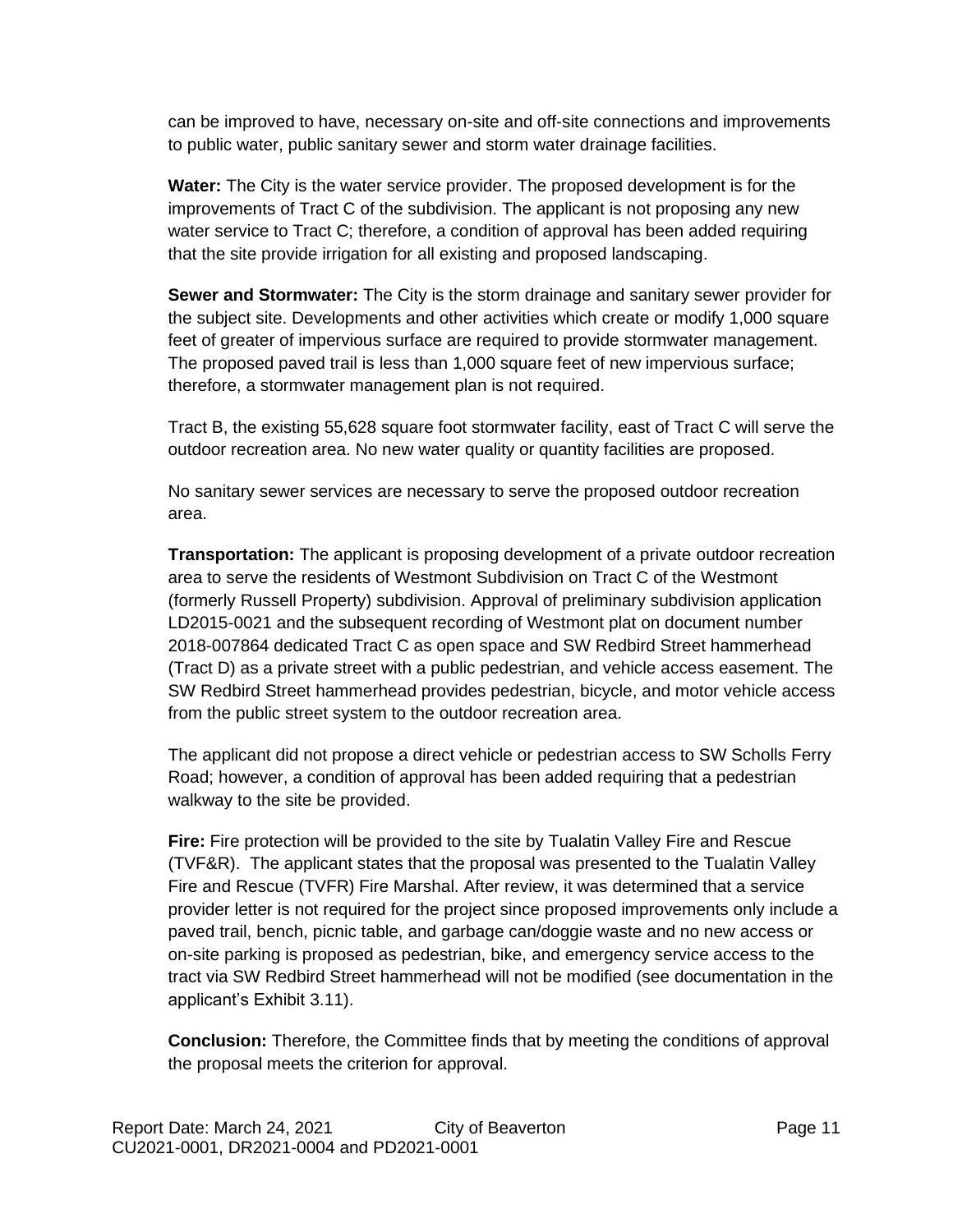## **Section 40.03.1.B**

**Approval Criteria:** Essential facilities and services related to the proposed development are available, or can be made available, with adequate capacity to serve the development prior to its occupancy. In lieu of providing essential facilities and services, a specific plan may be approved if it adequately demonstrates that essential facilities, services, or both will be provided to serve the proposed development within five (5) years of occupancy.

### FINDINGS:

Chapter 90 of the Development Code defines "essential facilities" to be services that include schools, transit improvements, police protection, and pedestrian and bicycle facilities in the public right-of-way. The applicant's plans and materials were shared with Beaverton School District, Tualatin Hills Park and Recreation District (THPRD), City Transportation staff and the Beaverton Police Department.

**Schools:** The proposed outdoor recreation area use will not add additional demand to the surrounding schools, as it does not include housing and will not generate additional students.

**Transit:** The proposed improvements will not impact or require additional transit service, as no additional residents will be generated by the proposed development. The outdoor recreation area is proposed as a private outdoor recreation area for the use of the residents and managed by the Homeowners Association (HOA); therefore, the use is not intended for people to visit the site from outside the neighborhood.

**Police:** The City of Beaverton Police Department will continue to provide service to the site. To the date of this report Beaverton Police have not provided comments or recommendations to the Committee. Beaverton Police will serve the development site and any comments will be shared with the applicant.

**Pedestrian and Bicycle Facilities:** The subject property is adjacent to SW Scholls Ferry Road and SW Redbird Street. The outdoor recreation area will be accessible from SW Redbird Street, which is a private street located in Tract D of the subdivision. Additional access to the site is required from SW Scholls Ferry Road and a condition of approval has been added requiring a pedestrian access. Approval of preliminary subdivision application LD2015-0021 and the subsequent recording of Westmont plat on document number 2018-007864 dedicated Tract C as open space and SW Redbird Street hammerhead (Tract D) as a private street with a public pedestrian, and vehicle access easement. SW Redbird Street hammerhead provides pedestrian and bicycle connection from the proposed outdoor recreation area to the existing public street system of Westmont Subdivision.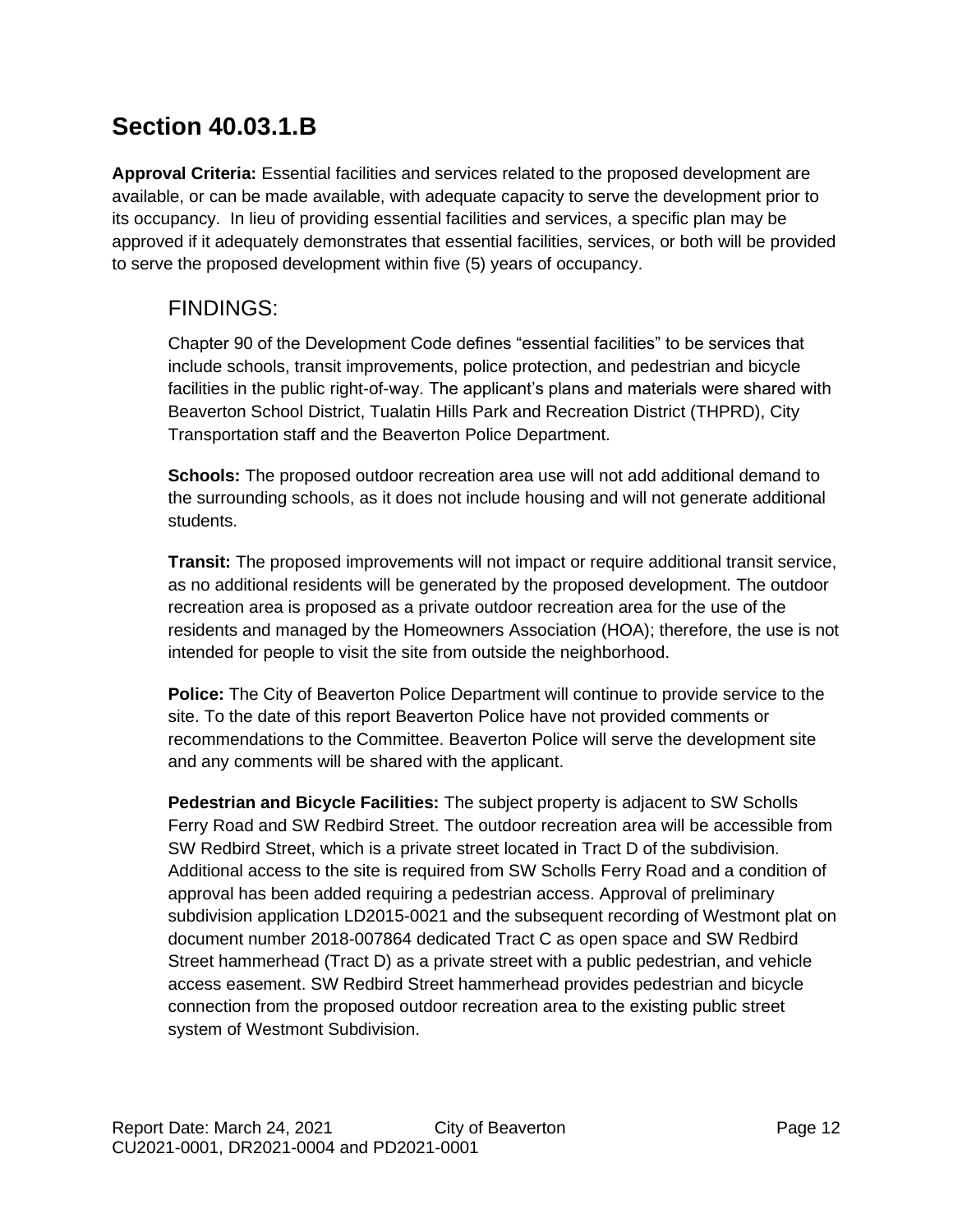**Parks:** The proposed use is a new outdoor recreation area that will be maintained by the HOA of the subdivision. The applicant's materials were shared with THPRD who have not provided comments or recommendations to the Facilities Review Committee.

**Conclusion:** Therefore, the Committee finds that the proposal meets the criterion for approval.

## **Section 40.03.1.C**

**Approval Criteria:** The proposed development is consistent with all applicable provisions of Chapter 20 (Land Uses) unless the applicable provisions are modified by means of one or more applications which shall be already approved or which shall be considered concurrently with the subject application; provided, however, if the approval of the proposed development is contingent upon one or more additional applications, and the same is not approved, then the proposed development must comply with all applicable provisions of Chapter 20 (Land Uses).

### FINDINGS:

The site is zoned Urban Standard Density (R5) and staff cites the Code Conformance Analysis chart at the end of the Facilities Review Report, which evaluates the project as it relates to applicable code requirements of Chapter 20. As demonstrated in the chart, the development proposal meets all criterion.

The proposed outdoor recreation area is considered a Conditional Use under the recreation subheading of "Public Parks, Parkways, Playgrounds, and Related Facilities." The improvements proposed are limited in scope to provide for some active uses in the open space tract. The most appropriate designation for this type of activity, as it has potential impacts to adjacent properties, is as a recreational facility related to parks, parkways, and playgrounds under the "Related Facilities" portion of the use description above, and is therefore subject to Conditional Use review which is addressed in Attachment B of this report.

**Conclusion:** Therefore, the Committee finds that the proposal meets the criterion for approval.

## **Section 40.03.1.D**

Approval Criteria: The proposed development is consistent with all applicable provisions of Chapter 60 (Special Requirements) and all improvements, dedications, or both, as required by the applicable provisions of Chapter 60 (Special Requirements), are provided or can be provided in rough proportion to the identified impact(s) of the proposed development.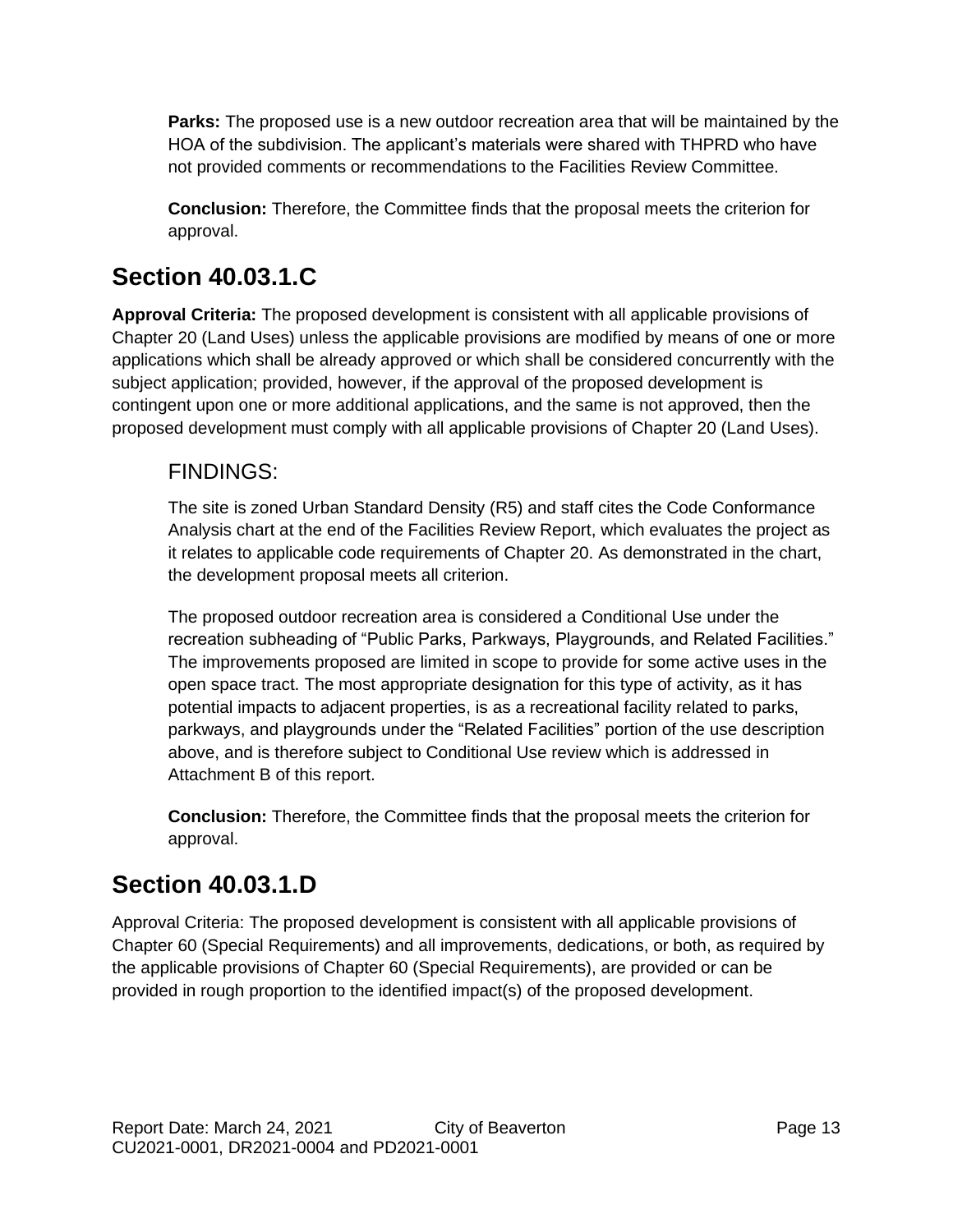### FINDINGS:

The Committee cites the Code Conformance Analysis chart at the end of this report, which evaluates the proposal as it relates the applicable Code requirements of Chapter 60, as applicable to the above-mentioned criteria. Staff will provide findings for the applicable Design Review Standards (Code Section 60.05) as well as applicable provisions within the Design Review Three (DR2020-0091) section of the staff report.

**60.30 Off-Street Parking:** The applicant has submitted a Parking Determination application to evaluate the required parking for the outdoor recreation area. The land use categories for the parking ratio requirements for motor vehicles in Table 60.30.10.5.A do not include outdoor recreation areas; therefore, the applicant is requesting a parking determination. The approval criteria for the Parking Determination application will be addressed in the staff report is not evaluated by the Facilities Review Committee.

**60.05 Technical Lighting Standards:** The applicant's states that there will be no new lighting in the outdoor recreation area and that the outdoor recreation area will close at dusk. There are two streetlights adjacent to the site: one on SW Scholls Ferry Road, southeast of the subject tract; and one streetlight at the hammerhead on SW Redbird Street.

**Transportation Facilities (Section 60.55):** Please see response to criteria A and B above, the subject site to adjacent to SW Scholls Ferry Road and SW Redbird Street.

**Trees and Vegetation (Section 60.60):** No Protected Trees (Significant Individual Trees, Historic Trees, Mitigation Trees and trees within a Significant Natural Resource Area (SNRA) or Significant Grove) are found onsite. The applicant has submitted a Sensitive Area Pre-Screening Site Assessment conducted by Clean Water Services, dated October 20, 2020, which states that no site assessment or service letter is required.

**Conclusion:** Therefore, the Committee finds that the proposal meets the criterion for approval.

## **Section 40.03.1.E**

**Approval Criteria:** Adequate means are provided or can be provided to ensure continued periodic maintenance and necessary normal replacement of the following private common facilities and areas, as applicable: drainage facilities, roads and other improved rights-of-way, structures, recreation facilities, landscaping, fill and excavation areas, screening and fencing, ground cover, garbage and recycling storage areas, and other facilities not subject to maintenance by the City or other public agency.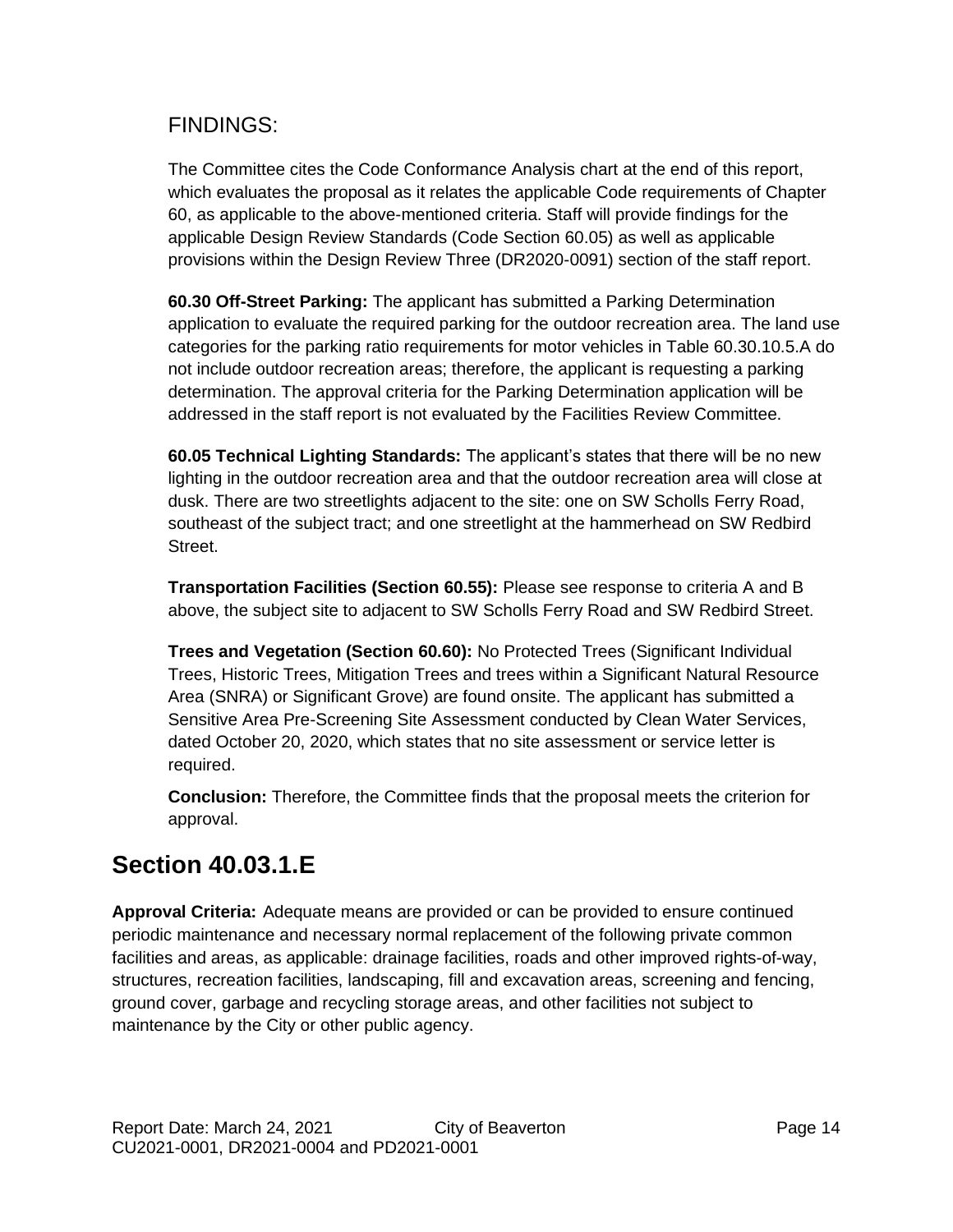### FINDINGS:

The property is a privately-owned open space tract within an existing subdivision and the HOA will provide regular maintenance. Staff finds that the proposal, as designed, does not pose a barrier to adequate maintenance of the subject site.

**Conclusion:** Therefore, the Committee finds that the proposal meets the criterion for approval.

## **Section 40.03.1.F**

**Approval Criteria:** There are safe and efficient vehicular and pedestrian circulation patterns within the boundaries of the development.

### FINDINGS:

The existing vehicular and pedestrian circulation patterns will be maintained with the existing connections to the public right of way. The vehicular circulation will be maintained on the Tract D for SW Redbird Street, with no vehicular circulation on Tract C where the outdoor recreation area is proposed. The pedestrian circulation will be accessed from the pedestrian connection on SW Redbird Street.

A pedestrian access from SW Scholls Ferry Road was not proposed; however, a connection is required, and a condition of approval has been added requiring a pedestrian access.

**Conclusion:** Therefore, the Committee finds that the proposal meets the criterion for approval.

## **Section 40.03.1.G**

**Approval Criteria:** The development's on-site vehicular and pedestrian circulation systems connect to the surrounding circulation systems in a safe, efficient, and direct manner.

### FINDINGS:

In review of Criterion G, staff incorporates the findings prepared in response to A, B, D and F above. The plans show that pedestrians can safety access the proposed outdoor recreation area from SW Redbird Street.

A pedestrian access from SW Scholls Ferry Road was not proposed; however, a connection is required, and a condition of approval has been added requiring a pedestrian access.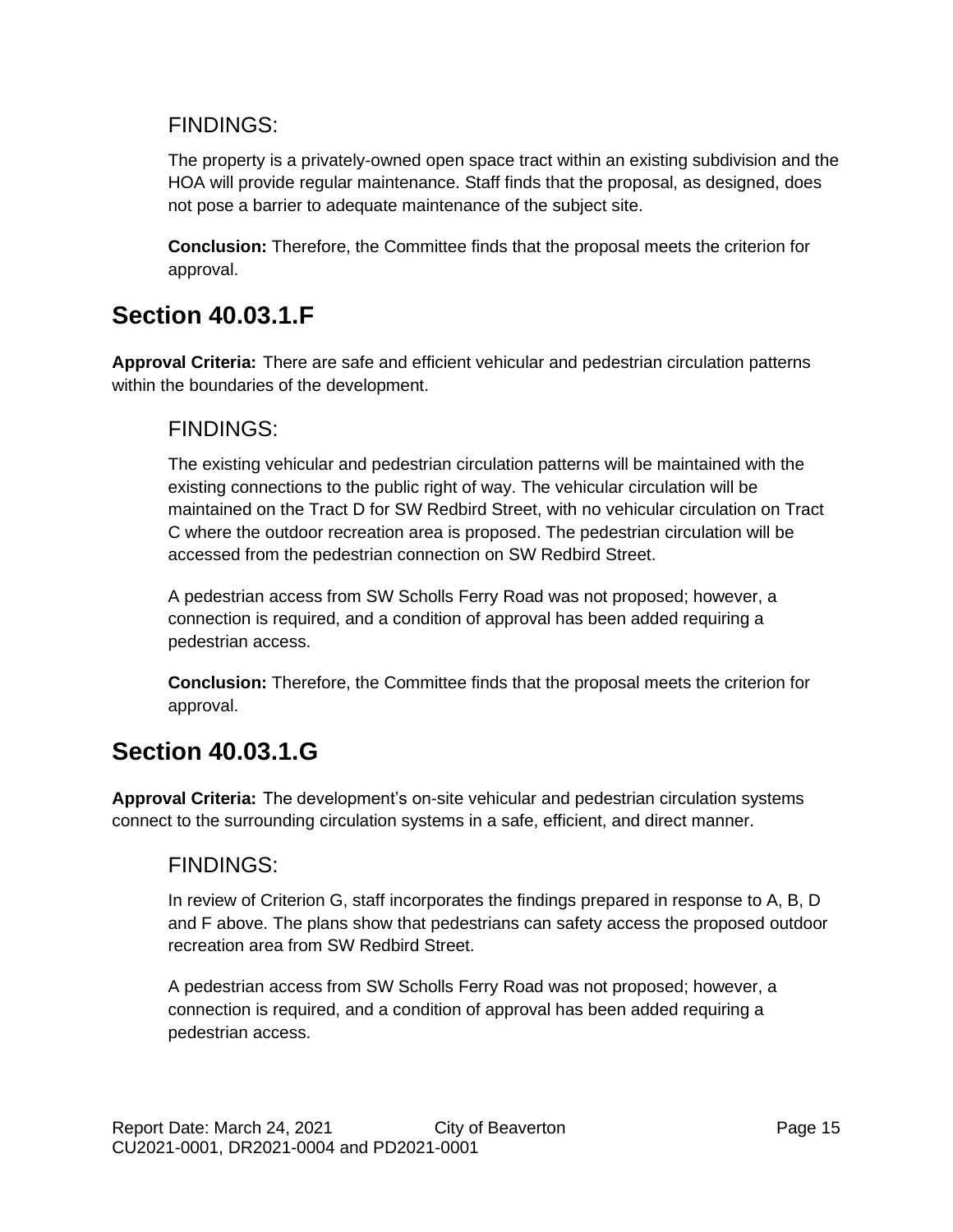**Conclusion:** Therefore, the Committee finds that the proposal meets the criterion for approval.

## **Section 40.03.1.H**

**Approval Criteria:** Structures and public facilities serving the development site are designed in accordance with adopted City codes and standards and provide adequate fire protection, including, but not limited to, fire flow.

### FINDINGS:

In review of Criterion H, staff incorporates the findings prepared in response to A, above, and states that no structures will serve the open space tract. The TVF&R Fire Marshal has determined that a service provider letter is not required for the project since proposed improvements only include a paved trail, bench, picnic table, and garbage can/doggie waste and existing emergency service access to the tract via SW Redbird Street hammerhead will not be modified.

**Conclusion:** Therefore, the Committee finds that the proposal meets the criterion for approval.

## **Section 40.03.1.I**

**Approval Criteria:** Structures and public facilities serving the development site are designed in accordance with adopted City codes and standards and provide adequate protection from crime and accident, as well as protection from hazardous conditions due to inadequate, substandard or ill-designed development.

### FINDINGS:

The applicant states that no structures are proposed to serve the private open space tract. The private outdoor recreation area is in the jurisdiction of the City of Beaverton Police Department who serve the residents of Westmont subdivision. The open space tract is privately owned and maintained by the subdivision's HOA. The management company will continue to serve the proposed development providing maintenance and improvements that are not subject to maintenance by the city or other local agencies, including but not limited to: recreation facilities, landscaping, and garbage.

**Conclusion:** Therefore, the Committee finds that the proposal meets the criterion for approval.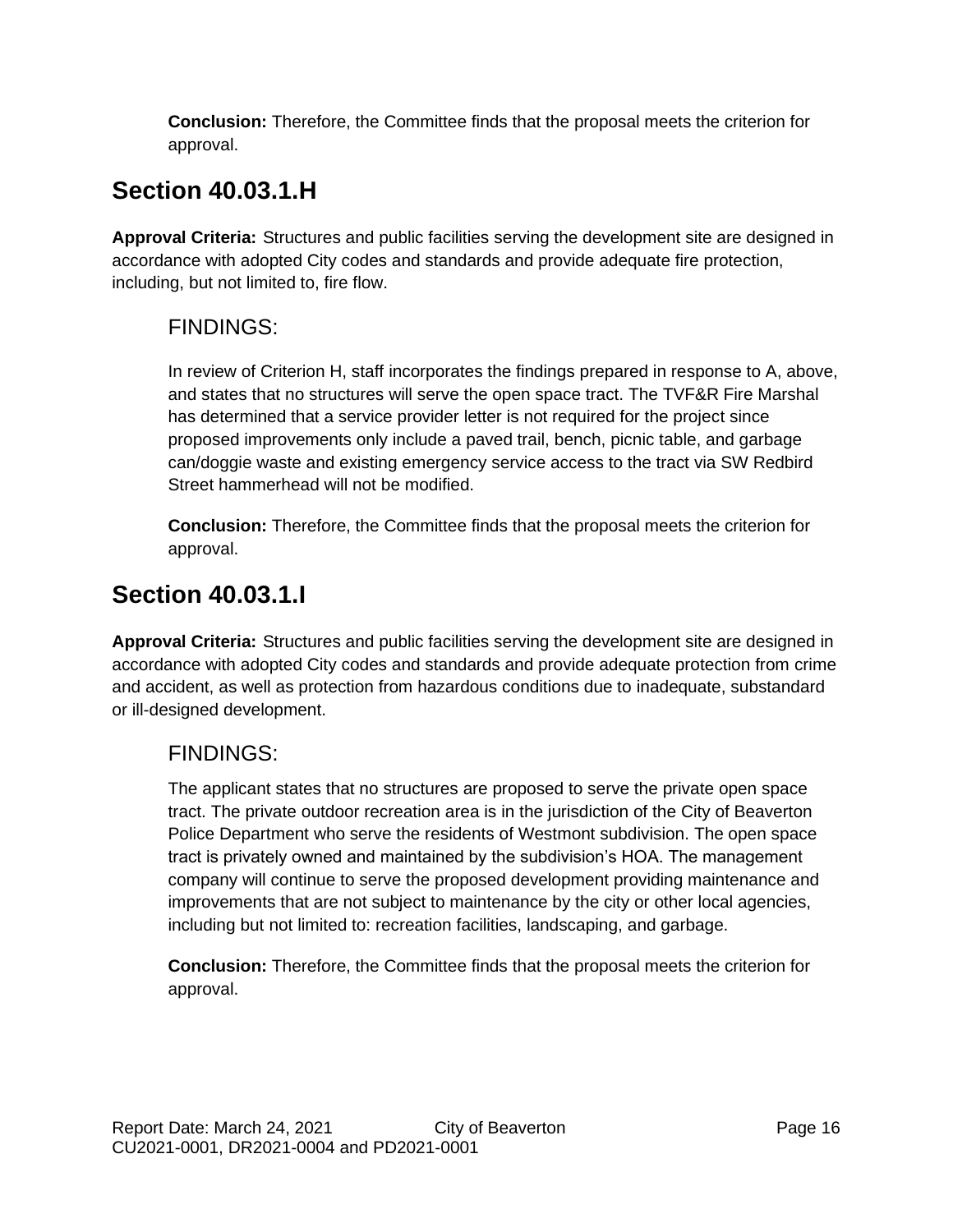## **Section 40.03.1.J**

**Approval Criteria:** Grading and contouring of the development site is designed to accommodate the proposed use and to mitigate adverse effect(s) on neighboring properties, public right-of-way, surface drainage, water storage facilities, and the public storm drainage system.

### FINDINGS:

The applicant states that the Grading Plan is designed to tie into grading of existing development and rights-of-way while providing an accessible access route and ADA paved trail from SW Redbird Street to the proposed outdoor recreation area. The subject site abuts property zoned residential (R5) on all sides. Grading within 0 to 5 feet from the northern and western boundaries will result in a maximum of two (2) foot slope differential from the existing slope of the abutting property.

**Conclusion:** Therefore, the Committee finds that the proposal meets the criterion for approval.

## **Section 40.03.1.K**

**Approval Criteria:** Access and facilities for physically handicapped people are incorporated into the development site and building design, with particular attention to providing continuous, uninterrupted access routes.

### FINDINGS:

The applicant states that the proposed development of a private outdoor recreation area on Tract C of the Russell Property subdivision is to serve the residents of Westmont Subdivision (formerly known as the Russell Property). The outdoor recreation area is designed to include a five (5) foot wide paved trail meeting ADA standards and the ADA Access Plan. The paved trail connects directly to the five (5) foot wide sidewalk on SW Redbird Street hammerhead.

**Conclusion:** Therefore, the Committee finds that the proposal meets the criterion for approval.

## **Section 40.03.1.L**

**Approval Criteria:** The application includes all required submittal materials as specified in Section 50.25.1. of the Development Code. [ORD 4265; October 2003]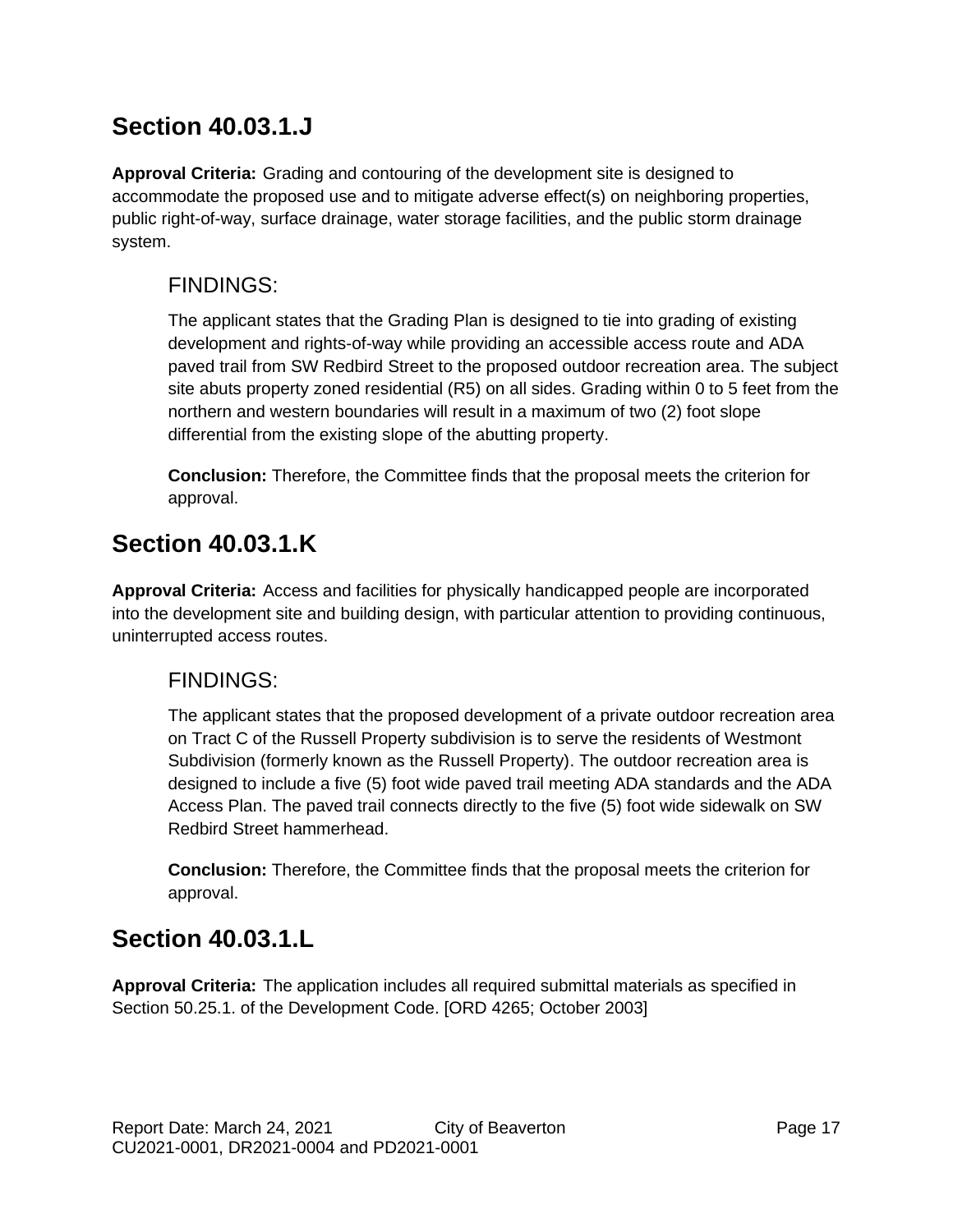### FINDINGS:

The applications were submitted on January 18, 2021 and the project was deemed complete on February 9, 2021. In the review of the materials during the application review, the Committee finds that all applicable application submittal requirements, identified in Section 50.25.1 are contained within this proposal.

**Conclusion:** Therefore, the Committee finds that the proposal meets the criterion for approval.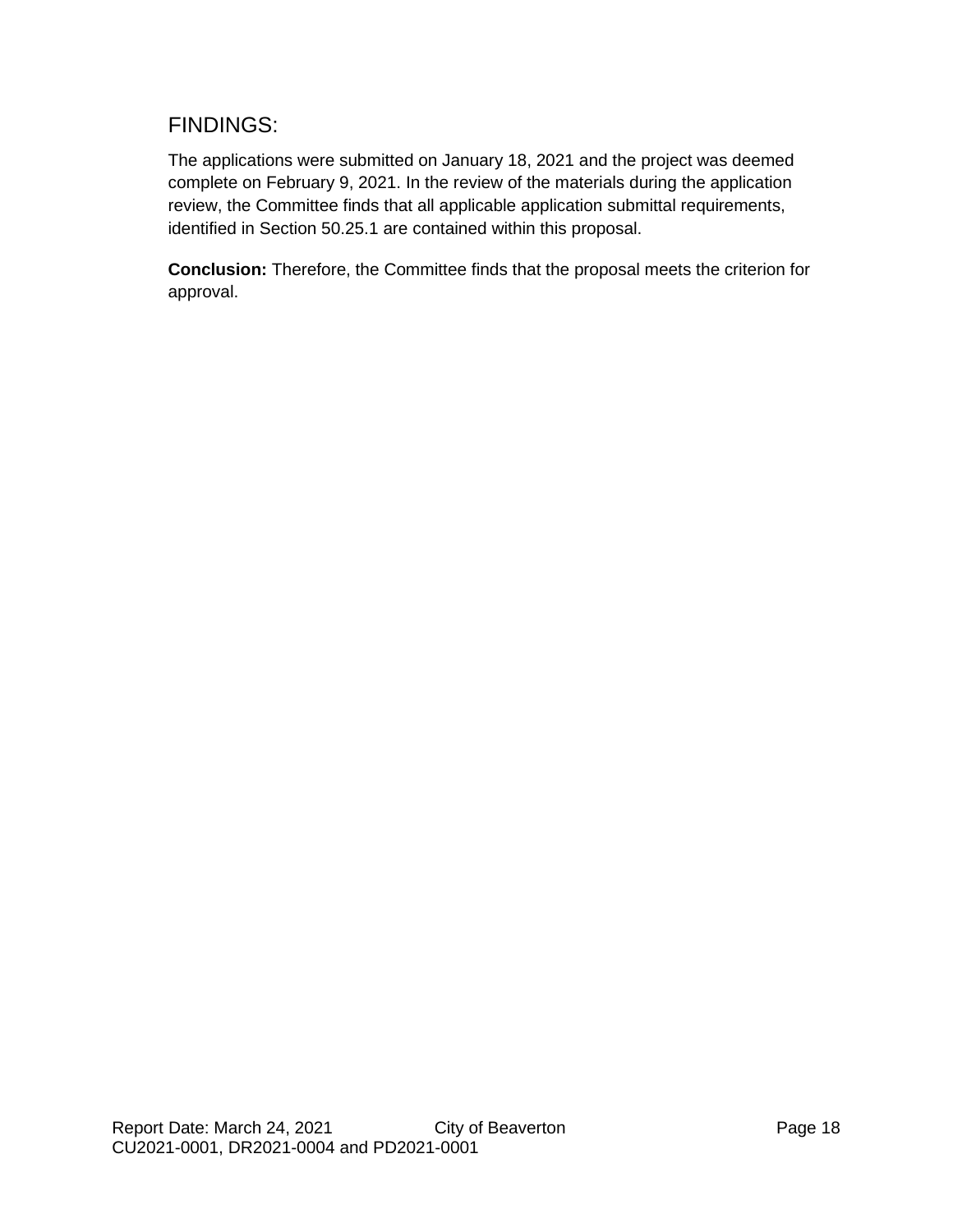### **Table 4: Chapter 20 Use and Site Development Requirements Urban Standard Density (R5) Zoning District**

|  | <b>CODE STANDARD CODE REQUIREMENT</b> |
|--|---------------------------------------|
|--|---------------------------------------|

**CODE STANDARD REPOSE CONFIDENTS** 

**CODE?**

| <b>Development Code Section 20.05.20</b> |                                                                          |                                                                                             |                       |  |
|------------------------------------------|--------------------------------------------------------------------------|---------------------------------------------------------------------------------------------|-----------------------|--|
| <b>Urban Standard</b><br>Density (R5)    | Public Parks, Parkways,<br>Playgrounds, and<br><b>Related Facilities</b> | The outdoor recreation area is<br>considered a Related Facility under<br>this use category. | Yes w/ CU<br>approval |  |
|                                          |                                                                          | <b>Development Code Section 20.05.15</b>                                                    |                       |  |
| Minimum Lot Area                         | 5,000 square feet                                                        | 20,473 square feet                                                                          | Yes                   |  |
| Minimum Density                          | Minimum Density of 3<br>units for the subject site                       | The proposal does not include<br>residential units.                                         | N/A                   |  |
| <b>Maximum Density</b>                   | Maximum Density of 4<br>dwelling units for the<br>subject site           | The proposal does not include<br>residential units.                                         | N/A                   |  |
| Minimum Floor<br>Area Ratio              | None                                                                     | No buildings are proposed                                                                   | N/A                   |  |
| <b>Lot Dimensions</b>                    | None                                                                     | Minimum depth and width is not<br>modified.                                                 | N/A                   |  |
| <b>Minimum Setbacks</b>                  | Front: 15 feet<br>Side: 5 feet<br>Rear: 20 feet                          | No buildings or structures are<br>proposed                                                  | N/A                   |  |
| Maximum Building<br>Height               | 35 feet                                                                  | No buildings or structures are<br>proposed                                                  | N/A                   |  |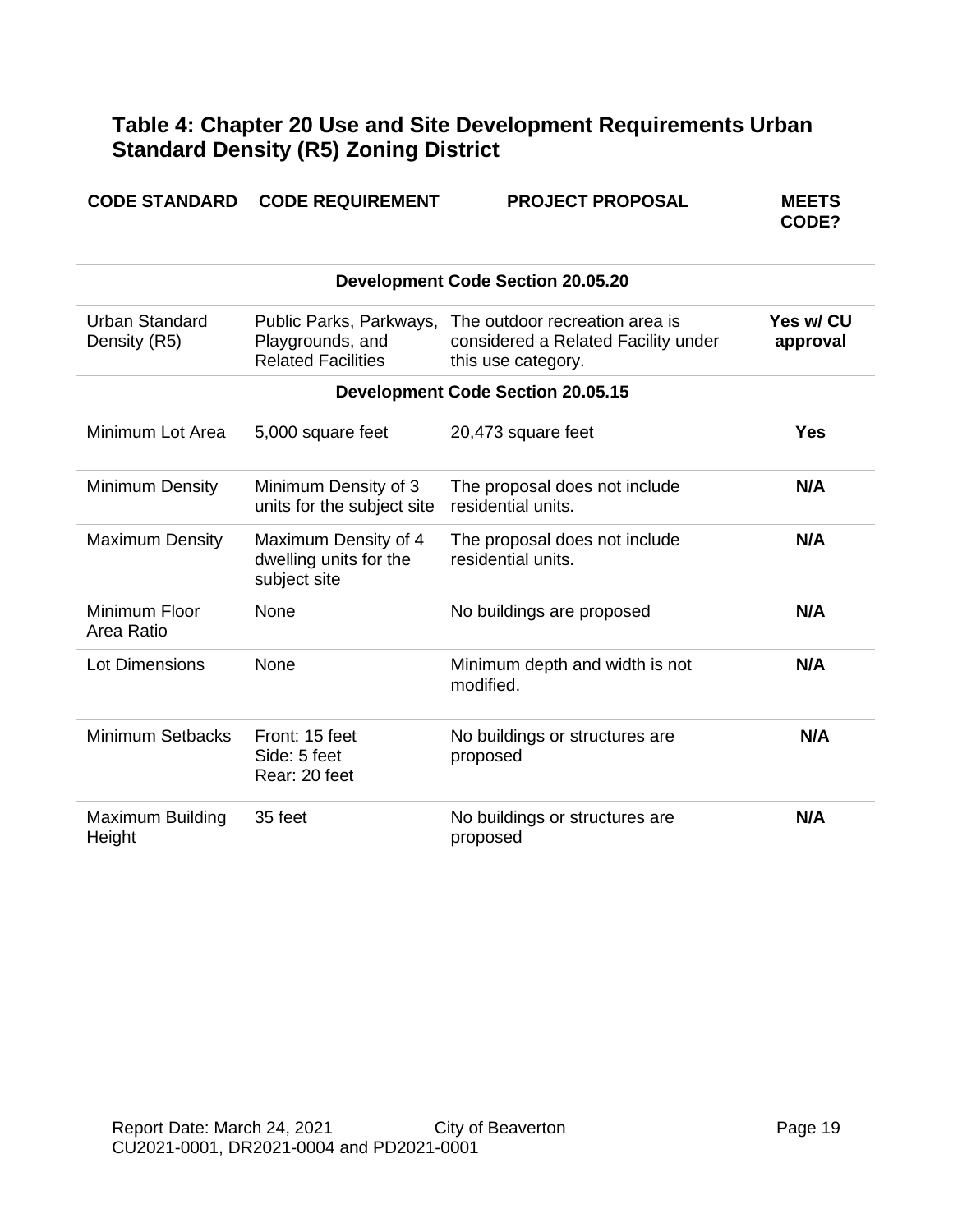| <b>CODE</b><br><b>STANDARD</b>                                           | <b>CODE REQUIREMENT</b>                                                       | <b>PROJECT PROPOSAL</b>                                                                                                                                 | <b>MEETS</b><br>CODE?                                           |
|--------------------------------------------------------------------------|-------------------------------------------------------------------------------|---------------------------------------------------------------------------------------------------------------------------------------------------------|-----------------------------------------------------------------|
|                                                                          |                                                                               | <b>Development Code Section 60.05</b>                                                                                                                   |                                                                 |
| Design Review<br>Principles,<br>Standards, and<br><b>Guidelines</b>      | Requirements for<br>improvements to the<br>open space                         | The applicant has requested to<br>be reviewed pursuant to the<br><b>Design Review Standards</b>                                                         | <b>See DR2020-</b><br>0004 Section<br>of Staff<br><b>Report</b> |
|                                                                          | <b>Development Code Section 60.10</b>                                         |                                                                                                                                                         |                                                                 |
| <b>Floodplain Regulations</b>                                            | Requirements for<br>development within<br>floodplains.                        | The subject lot is not located<br>within a floodplain.                                                                                                  | N/A                                                             |
|                                                                          | <b>Development Code Section 60.15</b>                                         |                                                                                                                                                         |                                                                 |
| <b>Land Division Standards</b>                                           | Grading and tree<br>protection standards<br>pertaining to land<br>divisions.  | The existing lot is not proposed<br>to be divided.                                                                                                      | N/A                                                             |
|                                                                          | <b>Development Code Section 60.30</b>                                         |                                                                                                                                                         |                                                                 |
| Off-street motor vehicle<br>parking                                      | No parking ratios<br>provided for outdoor<br>recreation areas                 | The project does not propose<br>any parking.                                                                                                            | <b>See PD2021-</b><br>0001 Section<br>of Staff<br><b>Report</b> |
| <b>Required Bicycle Parking</b><br>Short Term and Long<br>Term           | <b>Recreational Facility</b><br>Short Term - 2 spaces<br>Long Term - 2 spaces | The applicant has not<br>proposed providing any<br>bicycle facilities. A<br>condition of approval is<br>required to show the<br>location of the bicycle | <b>See PD2021-</b><br>0001 Section<br>of Staff<br><b>Report</b> |
|                                                                          |                                                                               | <b>Development Code Section 60.33</b>                                                                                                                   |                                                                 |
| <b>Park and Recreation</b><br><b>Facilities and Service</b><br>Provision | <b>Annexation to THPRD</b>                                                    | The property is located within<br><b>THPRDs district therefore</b><br>annexation is not necessary.                                                      | N/A                                                             |
|                                                                          |                                                                               | <b>Development Code Section 60.55</b>                                                                                                                   |                                                                 |
| <b>Transportation Facilities</b>                                         | Regulations pertaining<br>to the construction or<br>reconstruction of         | <b>Refer to Facilities Review</b><br>Committee findings herein.                                                                                         | <b>Yes</b>                                                      |

## **Table 5: Chapter 60 Special Requirements**

transportation facilities.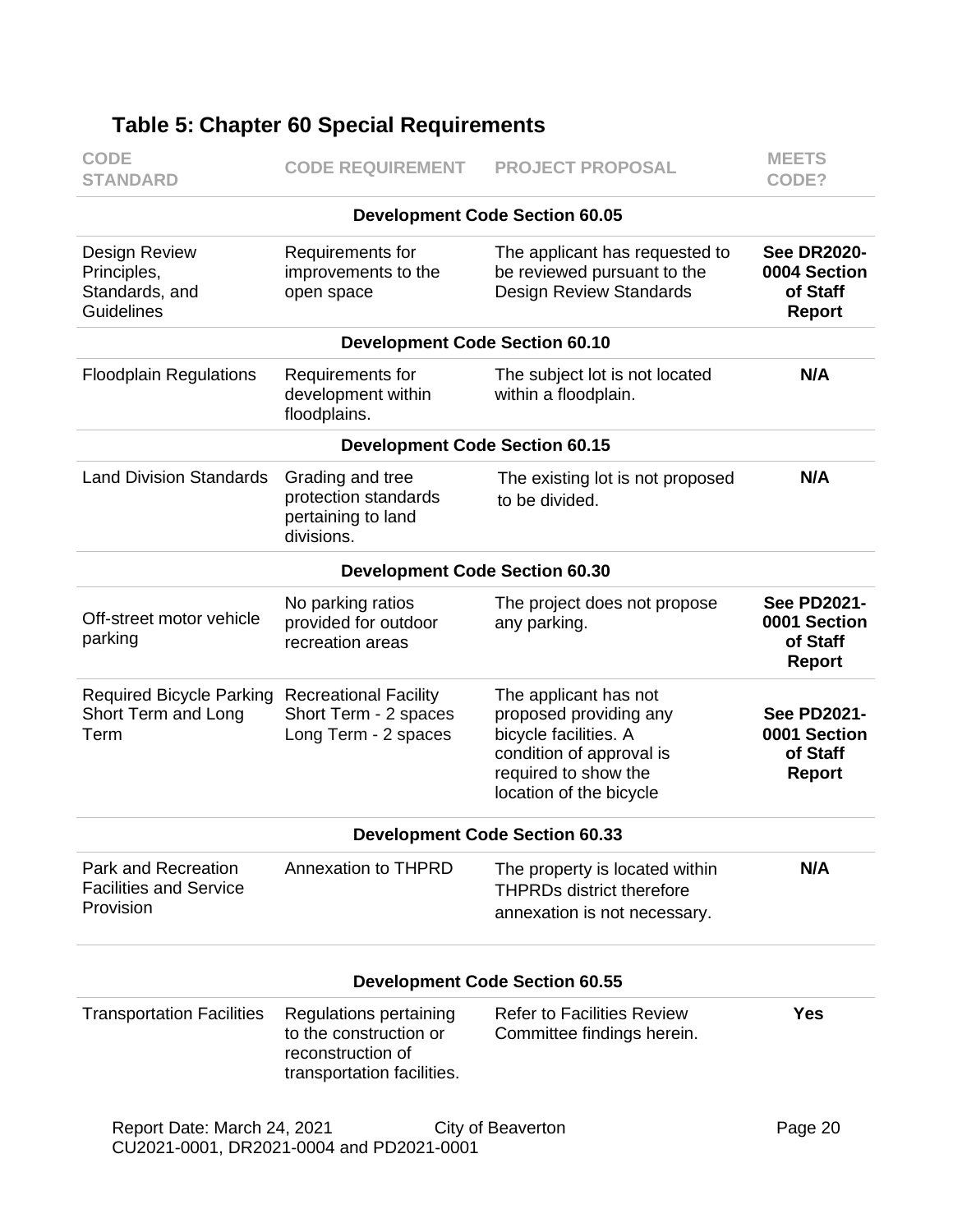#### **Development Code Section 60.60**

| Trees & Vegetation | Regulations pertaining<br>to the removal and<br>preservation of trees. | No Protected Trees are<br>present on the subject site.                                                             | Yes |
|--------------------|------------------------------------------------------------------------|--------------------------------------------------------------------------------------------------------------------|-----|
|                    |                                                                        | The applicant is proposing<br>to relocate 5 existing trees<br>that are in the in the<br>proposed development area. |     |
|                    |                                                                        |                                                                                                                    |     |

#### **Development Code Section 60.65**

| Utility Undergrounding | All existing overhead<br>utilities and any new<br>utility service lines<br>within the project and<br>along any existing<br>frontage, except high<br>voltage lines (>57kV)<br>must be placed<br>underground. | All utilities are required to be<br>placed underground in accordance<br>with standards identified in Section<br>60.65. The applicant is not<br>proposing any new or upgraded<br>utilities | N/A |
|------------------------|-------------------------------------------------------------------------------------------------------------------------------------------------------------------------------------------------------------|-------------------------------------------------------------------------------------------------------------------------------------------------------------------------------------------|-----|
|------------------------|-------------------------------------------------------------------------------------------------------------------------------------------------------------------------------------------------------------|-------------------------------------------------------------------------------------------------------------------------------------------------------------------------------------------|-----|

#### **Development Code Section 60.67**

| <b>Significant Natural</b> | Regulations pertaining<br>to Significant Natural | Significant Natural Resources are<br>not found on site. |     |
|----------------------------|--------------------------------------------------|---------------------------------------------------------|-----|
| Resources                  | Resources                                        |                                                         | N/A |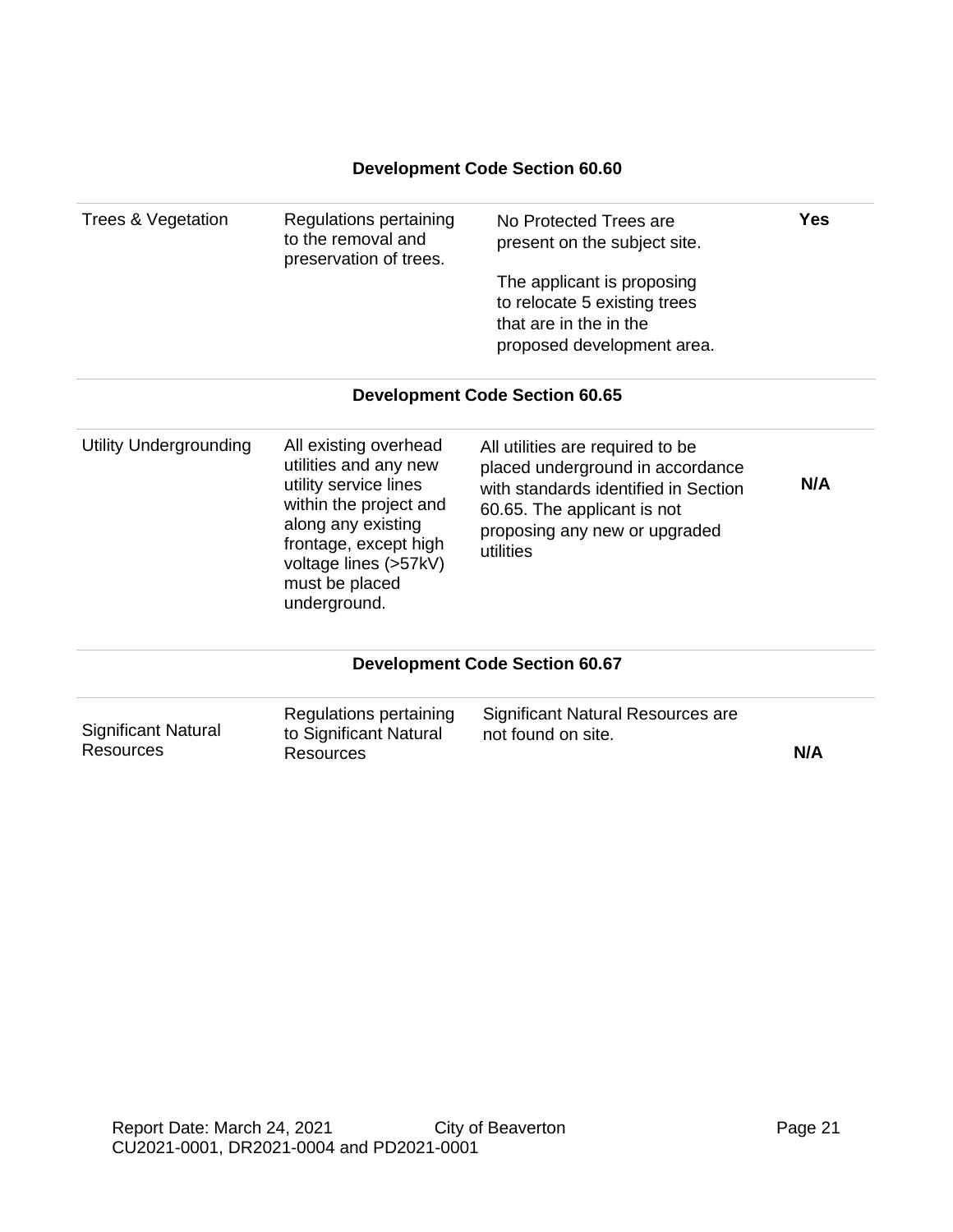# <span id="page-21-0"></span>**Attachment B: CU2021-0001**

## ANALYSIS AND FINDINGS FOR NEW CONDITIONAL USE APPROVAL

**Recommendation:** Based on the facts and findings presented below, staff recommends **APPROVAL** of **CU2021-0001**, subject to the applicable conditions identified in Attachment E.

## Section 40.03.1 Facilities Review Approval Criteria:

The applicant for development must establish that the application complies with all relevant standards in conformance with Section 50.25.1.B, and all the following criteria have been met:

## **Facilities Review Approval Criteria Section 40.03.1.A-L**

### FINDING:

Staff has reviewed the applicable Facilities Review criteria in Attachment A to this report. Staff cites the findings presented in Attachment A in response to the Facilities Review approval criteria. As identified in Attachment A, above, the proposal meets Criteria A-L, and therefore meets the criterion for approval.

**Conclusion:** Therefore, the Committee finds that the proposal meets the criteria.

## Section 40.15.05 Purpose:

The purpose of a Conditional Use application is to review uses that may be compatible in the underlying zoning district but because of their size, operation, or other characteristics require review on a case-by-case basis. These uses are subject to the regulations in this Section because they may, but do not necessarily, result in significant adverse effects upon the environment, overburden public services, alter the character of the surrounding area or create nuisances. Conditional Uses may be approved, approved with site-specific conditions designed to minimize or mitigate identified adverse impacts, or denied. A Planned Unit Development is a special kind of Conditional Use that permits the modification of the development standards in the underlying zoning district to achieve innovative design, preserve natural resources, reduce energy consumption and/or otherwise address unique site opportunities and constraints. Such approval allows the modification of such design standards without the necessity for separate Adjustment or Variance applications. Within the SC-S (Station Community-Sunset) zoning district, a Planned Unit Development is required to ensure that specific development requirements are satisfied. This Section is carried out by the approval criteria listed herein. [ORD 4473; March 2008] [ORD 4578; March 2012]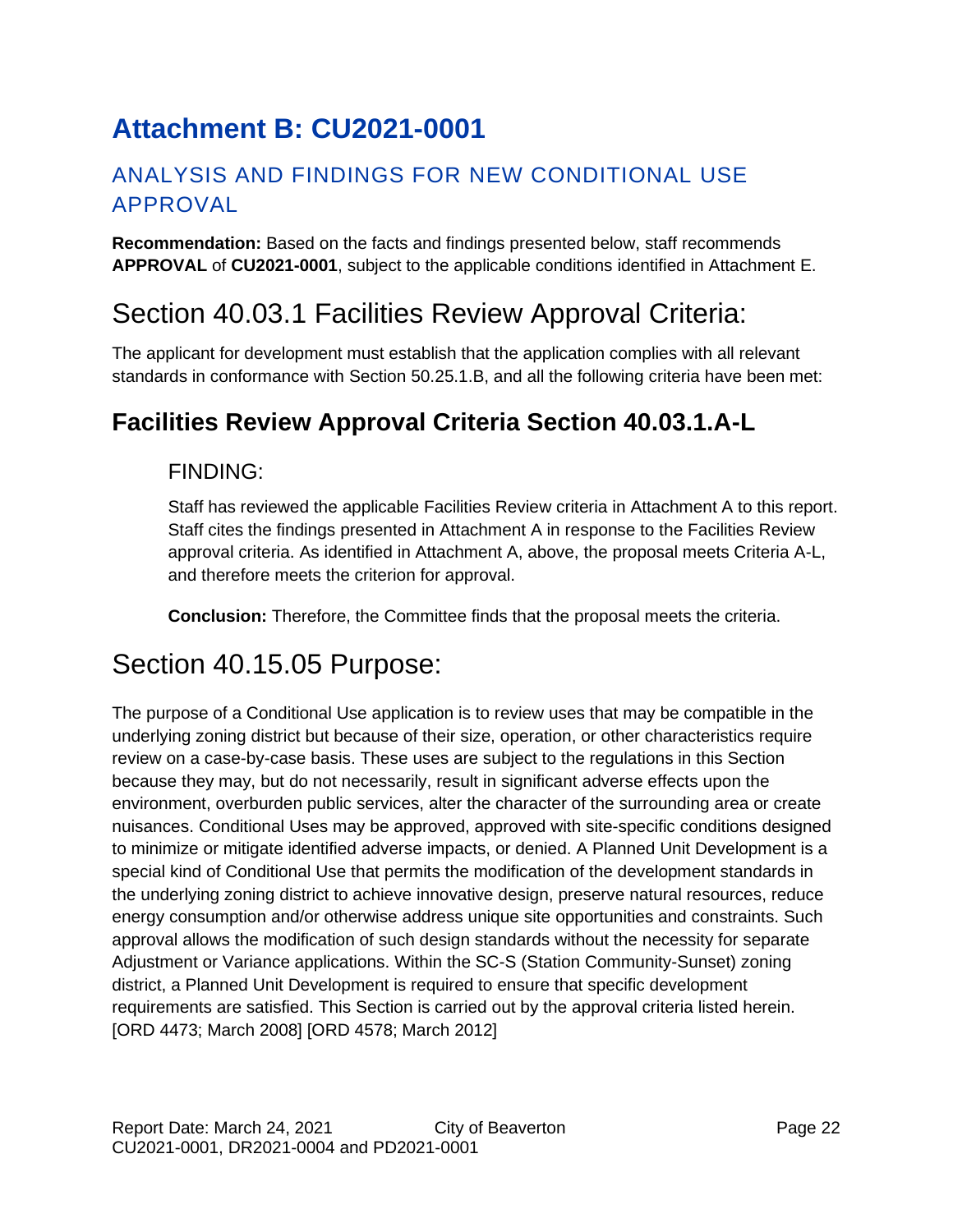# Planning Commission Standards for Approval:

Section 40.15.15.5.C of the Development Code provides standards to govern the decisions of the Planning Commission as they evaluate and render decisions on New Conditional Use Applications. The Planning Commission will determine whether the application as presented, meets the New Conditional Use approval criteria. In this portion of the report, staff evaluates the application in accordance with the criteria for New Conditional Use.

In order to approve a New Conditional Use application, the Planning Commission shall make findings of fact based on evidence provided by the applicant demonstrating that all the following criteria are satisfied:

## **Section 40.15.15.5.C.1**

The proposal satisfies the threshold requirements for a Conditional Use application.

### FINDING:

The applicant is proposing development of a private outdoor recreation area on Tract C of the Russell Property subdivision (also known as the Westmont Subdivision) located within the R5 zone designation. According to BDC 20.05.20 approval of public parks, parkways, playgrounds and related facilities are a conditional use. The proposed outdoor recreation area is considered a Related Facility under the recreation subheading of "Public Parks, Parkways, Playgrounds, and Related Facilities." The improvements proposed are limited in scope to provide for some active uses of the open space tract. The most appropriate designation for this type of activity, as it has potential impacts to adjacent properties, is as a recreational facility related to parks, parkways, and playgrounds under the "Related Facilities" portion of the use description above, and is therefore subject to Conditional Use review by meeting Threshold 1.

**Conclusion:** Therefore, staff finds the proposal meets the criterion for approval.

## **Section 40.15.15.5.C.2**

All City application fees related to the application under consideration by the decision making authority have been submitted.

### FINDING:

The City of Beaverton received the appropriate fee for a New Conditional Use application.

**Conclusion:** Therefore, staff finds the proposal meets the criterion for approval.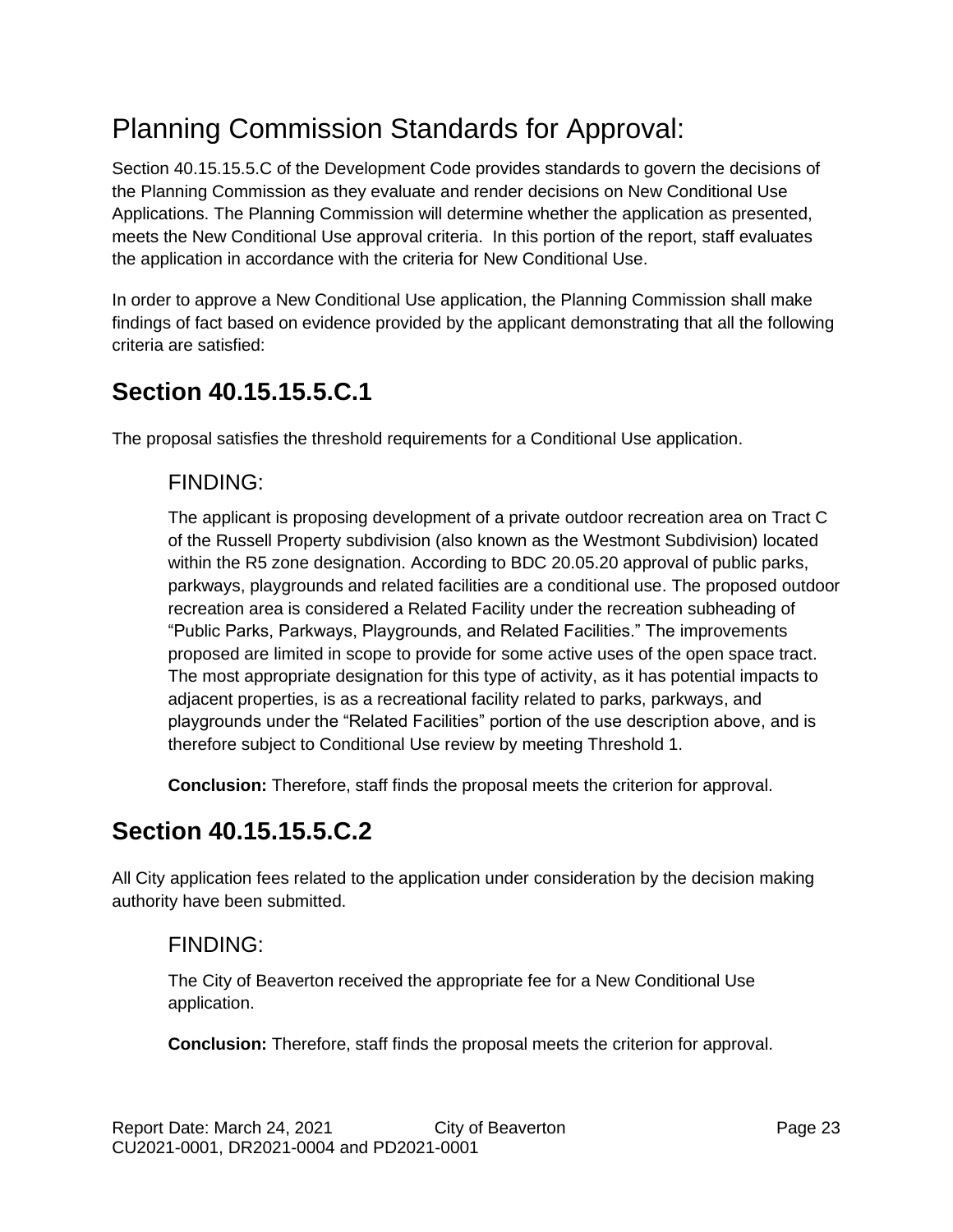## **Section 40.15.15.5.C.3**

The proposal will comply with the applicable policies of the Comprehensive Plan.

### FINDING:

The following are responses from the applicant demonstrating compliance with the applicable policies of the Comprehensive Plan for the proposed private outdoor recreation area: 3.1.1.a, 3.8.1.g, 6.2.2.e, 6.2.3.d, and 10.1.

**3.1.1.a: Land Use and Transportation Connections.** Encourage development and land use patterns that support a variety of transportation option. Emphasize pedestrian convenience and safety in developments and transportation facilities.

Response: The private outdoor recreation area proposed to be located on Tract C is designed and located to be primarily accessed by residents of Westmont subdivision by walking and biking. Safe and convenient pedestrian access is available from SW Wren Lane to the outdoor recreation area and pedestrian and bicycle access is available from SW Redbird Street and SW Redbird Street hammerhead (Tract A). Pedestrian and bicycle routes for residents of the Westmont subdivision are provided on safe low-speed, low-volume local streets within the subdivision. The applicant will be required to provide a pedestrian connection to SW Scholls Ferry Road, as a condition of approval. For residents that require motor vehicle access to the outdoor recreation area, 36 on-street parking spaces located on SW Wren Lane, SW Redbird Street and SW Pelican Way are available. For an assessment of required parking please see the Parking Determination application in Exhibit D of this report.

**3.8.1.g Neighborhoods.** Complete and livable neighborhoods. Ensure integration of parks and schools into neighborhoods in locations where safe, convenient connections from adjacent neighborhoods on foot and by bike are or will be available.

Response: The proposed outdoor recreation area will provide active open-space, community gathering space and a recreational amenity for residents of Westmont subdivision. The outdoor recreation area is designed and located to be primarily accessed by residents of Westmont by walking and biking. Pedestrian access is available from SW Wren Lane via a pedestrian connection on Tract A and pedestrian and bicycle access is available via SW Redbird Street and SW Redbird Street hammerhead. Pedestrian and bicycle routes for residents of Westmont are provided on safe low-speed, low-volume local streets as well as from SW Scholls Ferry Road via a required pedestrian connection, as a condition of approval.

**6.2.2.e Transportation**. A balanced multimodal transportation system that provides mobility and accessibility for users. Provide connectivity to each area of the City for convenient multimodal access. Ensure pedestrian, bicycle, transit, and vehicle access to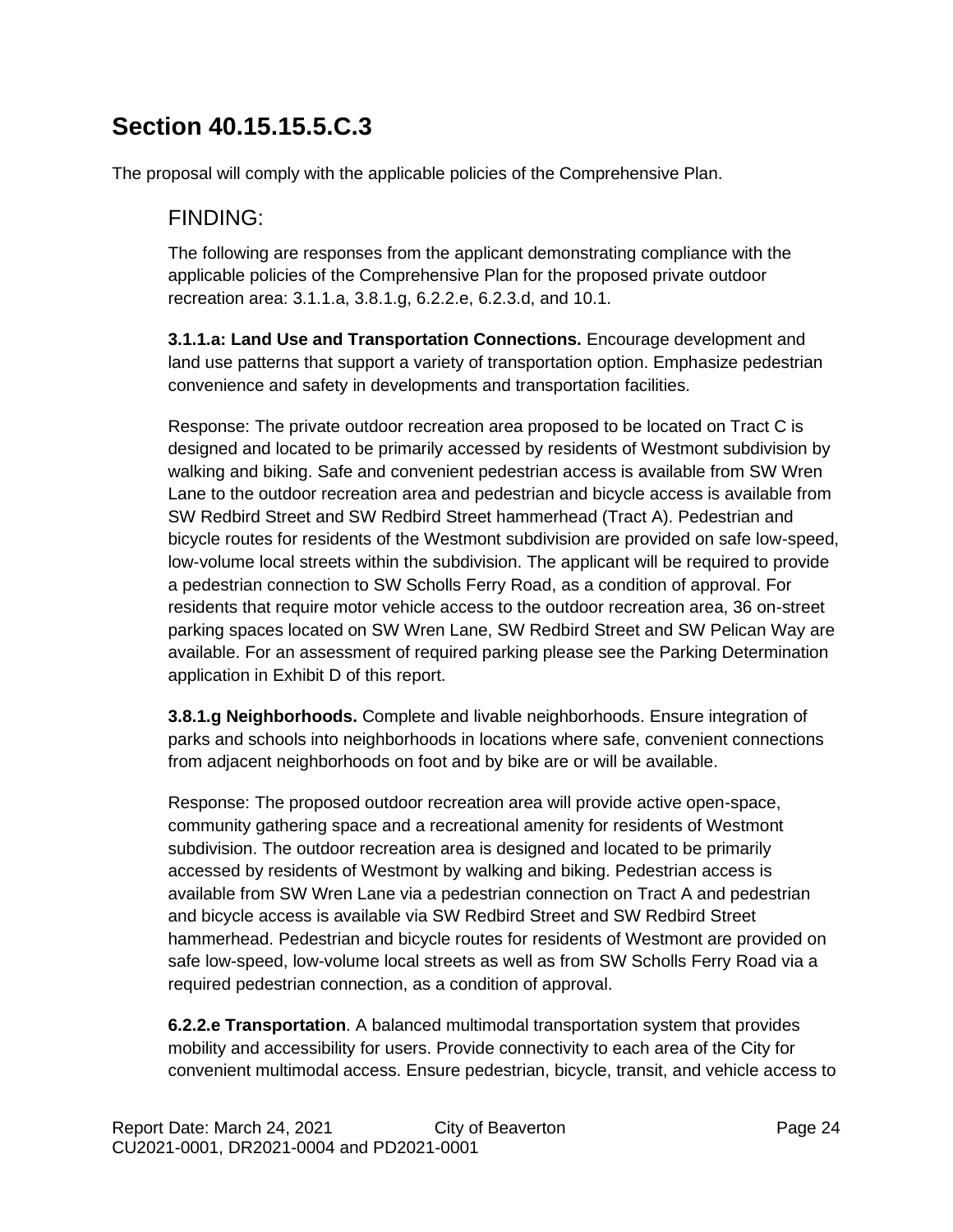schools, parks, commercial, employment, and recreational areas, and destinations in station areas, regional and town centers by identifying and developing improvements that address connectivity needs.

Response: Pedestrian, bicycle, and vehicle access to the private outdoor recreation area located on Tract C is provided for the residents of the Westmont subdivision. The applicant designed and located the outdoor recreation area to be primarily accessed by walking and biking. Safe and convenient pedestrian access is available from SW Wren Lane via a pedestrian connection on Tract A (SW Redbird Street hammerhead). Pedestrian and bicycle access is available via SW Redbird Street and SW Redbird Street hammerhead. Pedestrian and bicycle routes for residents of Westmont are provided on safe low-speed, low-volume local streets. The applicant will be required to provide a pedestrian connection to SW Scholls Ferry Road, as a condition of approval. For residents that require motor vehicle access to the outdoor recreation area, 36 onstreet parking spaces located on SW Wren Lane, SW Redbird Street and SW Pelican Way. For minimum parking requirements please see Exhibit D, Parking Determination, of this report.

**6.2.3.d Transportation**. A safe transportation system. Designate safe walkway and bikeway routes from residential areas to schools, parks, transit and other activity centers.

Response: The outdoor recreation area is designed to be primarily accessed by residents of Westmont by walking and biking. Pedestrian access is available from SW Wren Lane via a pedestrian connection on Tract A. and pedestrian and bicycle access is available via SW Redbird Street and SW Redbird Street hammerhead. Pedestrian and bicycle routes for residents of Westmont are provided on safe low-speed, low-volume local streets. The applicant will be required to provide a pedestrian connection to SW Scholls Ferry Road, as a condition of approval.

**10.1 Community Health Element**. Provide a comprehensive and integrated system of outdoor recreation areas, plazas, playgrounds, trails and open space to promote health and social connectedness through physical activity.

Response: The proposed outdoor recreation area will provide active open-space, community gathering space and a recreational community amenity that offers a paved trail, lawn area, bench, and picnic table to an otherwise unimproved open-space tract.

**Conclusion:** Therefore, staff finds that by meeting the conditions of approval the proposal meets the criterion for approval.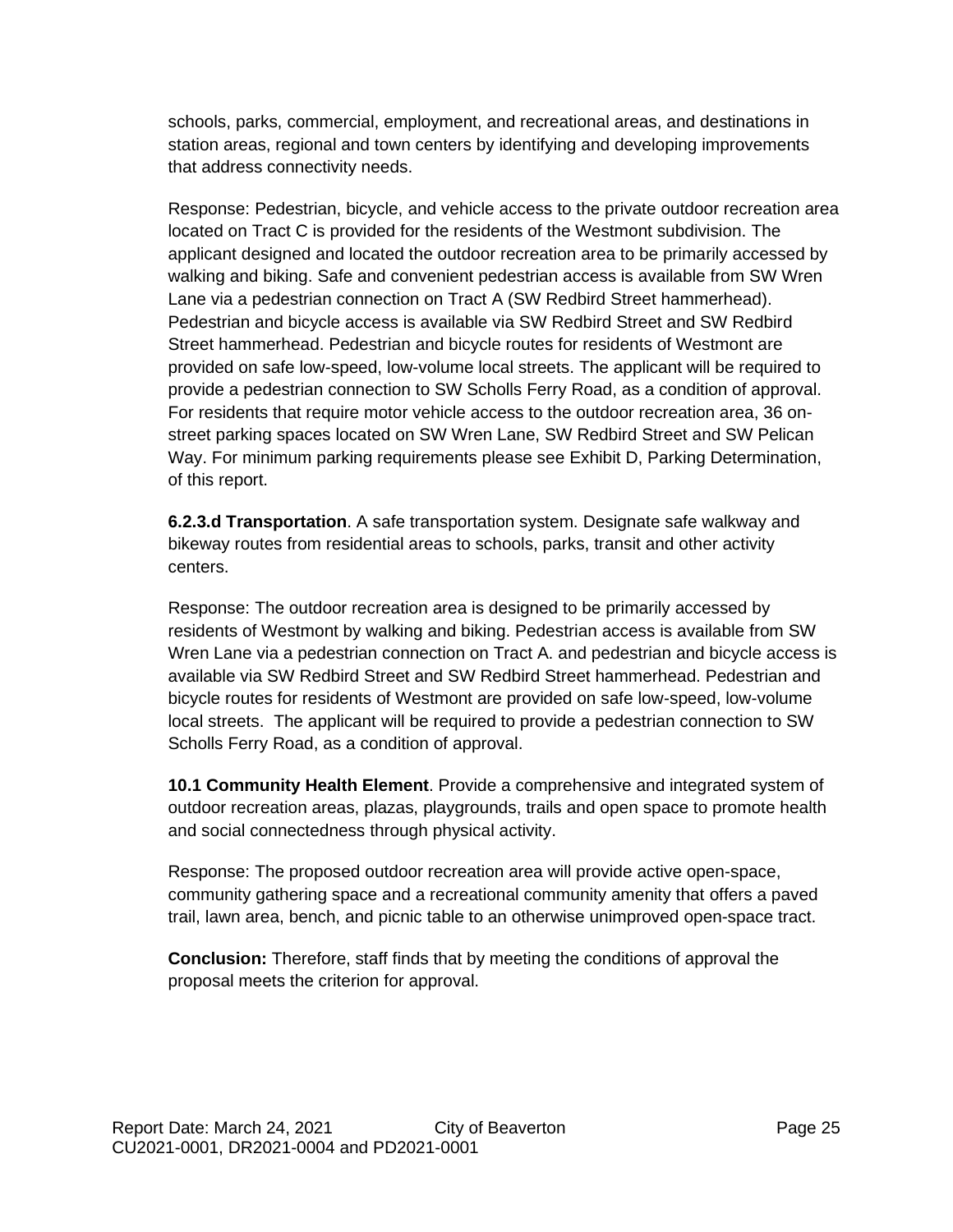## **Section 40.15.15.5.C.4**

The size, dimensions, configuration, and topography of the site and natural and man-made features on the site can reasonably accommodate the proposal.

### FINDING:

The applicant is proposing a private outdoor recreation area on 0.47-acre Tract C in Westmont subdivision. Approved as undeveloped open space on preliminary subdivision application LD2015-0021, proposed improvements and amenities include a paved trail, picnic table, bench, and garbage can/doggie waste station. The 55,628 sq. ft. stormwater facility on Tract B, east of the site, is anticipated to serve the outdoor recreation area. Grading on the site is proposed to tie into the grading of the existing development and rights-of-way to provide an accessible access route, ADA paved trail, and lawn area as shown on the Grading Plan, Sheets 4.1 and 4.3 of Exhibit C. The size, dimensions, configuration and topography of open-space Tract C adequately accommodate the proposed improvements to provide a private outdoor recreation area for residents of the Westmont Subdivision.

**Conclusion:** Therefore, staff finds the proposal meets the criterion for approval.

## **Section 40.15.15.5.C.5**

The location, size, and functional characteristics of the proposal are such that it can be made reasonably compatible with and have a minimal impact on livability and appropriate use and development of properties in the surrounding area of the subject site.

### FINDING:

The proposed improvements to the 0.47-acre open-space tract will have minimal impacts on livability and use of the development surrounding the site. Proposed improvements are compatible with the surrounding single-family developments of Westmont and Sterling Park subdivisions.

Grading within 0 to 5 feet from the northern and western boundaries will result in a maximum of two-(2) foot slope differential from the existing slope of the abutting property as illustrated on the Grading Plan, Sheet 4.1 and the Grading Plan Sections detail, Sheet 4.2 of Exhibit 3.4.

The outdoor recreation area is designed to be primarily accessed by residents of Westmont by walking and biking. Pedestrian access is available from SW Wren Lane via a pedestrian connection on Tract A and pedestrian and bicycle access is available via SW Redbird Street and SW Redbird Street hammerhead. For residents that access the outdoor recreation area by car, 36 on-street parking spaces located on SW Wren Lane,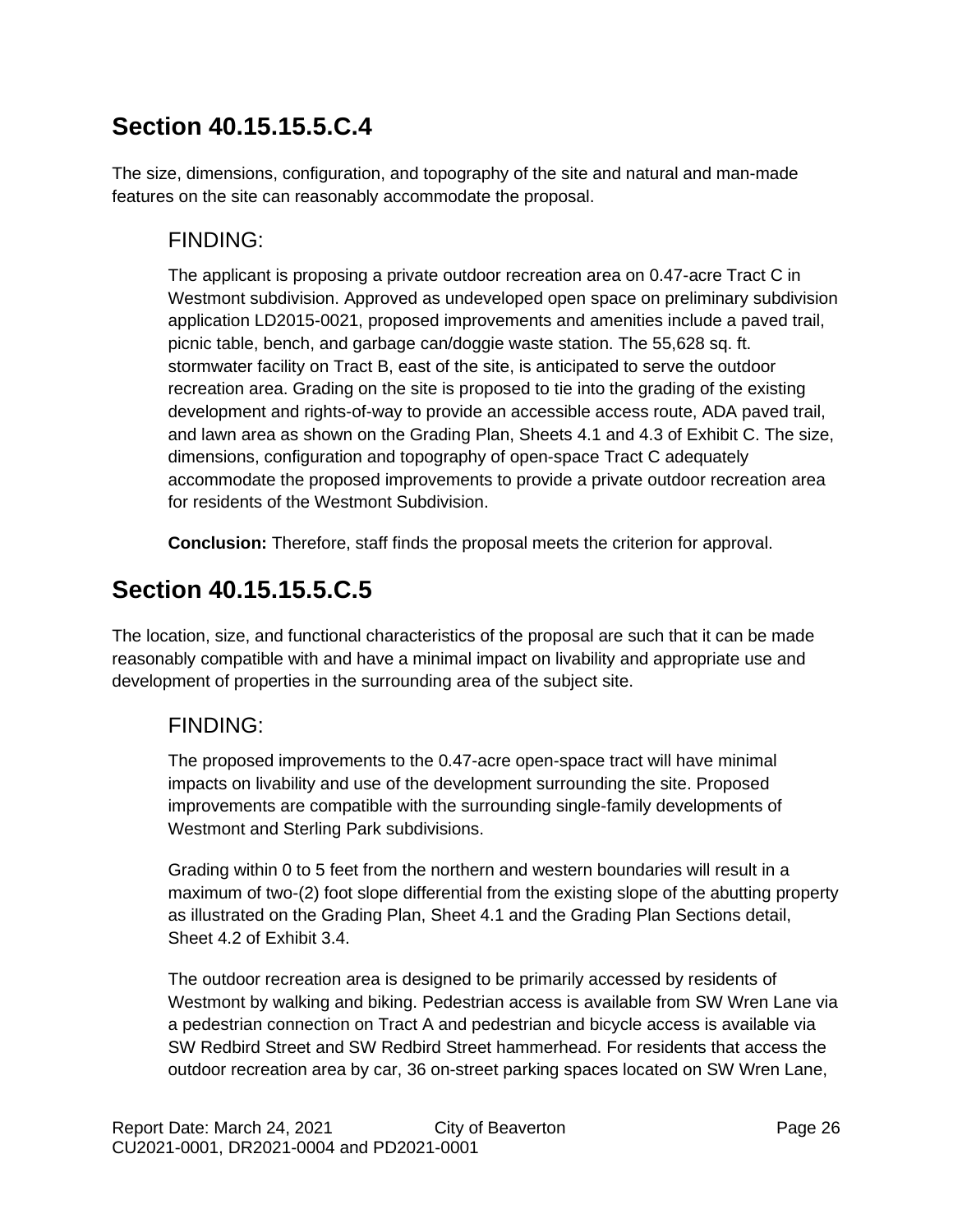SW Redbird Street and SW Pelican Way are available. The applicant will be required to provide a pedestrian connection to SW Scholls Ferry Road, as a condition of approval.

Privately owned and maintained by the Westmont's HOA, it's management company will maintain outdoor recreation area facilities, landscaping, and garbage service ensuring that adjacent residents of Sterling Park are not negatively impacted by the outdoor recreation area. The improvements proposed for the private outdoor recreation area will provide active open-space and a recreational community amenity that will enhance livability for residents of Westmont subdivision.

**Conclusion:** Therefore, staff finds that by meeting the conditions of approval, the proposal meets the criterion for approval.

## **Section 40.15.15.5.C.6**

The proposed residential use located in the floodway fringe meets the requirements in Section 60.10.25.

### FINDING:

The applicant is proposing development of a private outdoor recreation area a tract that is not located within the floodway fringe; therefore, this criterion is not applicable.

**Conclusion:** Therefore, staff finds the criterion is not applicable.

## **Section 40.15.15.5.C.7**

For parcel(s) designated Interim Washington County, the proposed use, identified in the land use designation previously held for the subject parcel(s), meets the use requirements identified in Washington County's Development Code. [ORD 4782; April 2020]

### FINDING:

The applicant is proposing development of a private outdoor recreation area on Tract C of the Russell Property subdivision, which is not designated Interim Washington County; therefore, this criterion is not applicable.

**Conclusion:** Therefore, staff finds the criterion is not applicable.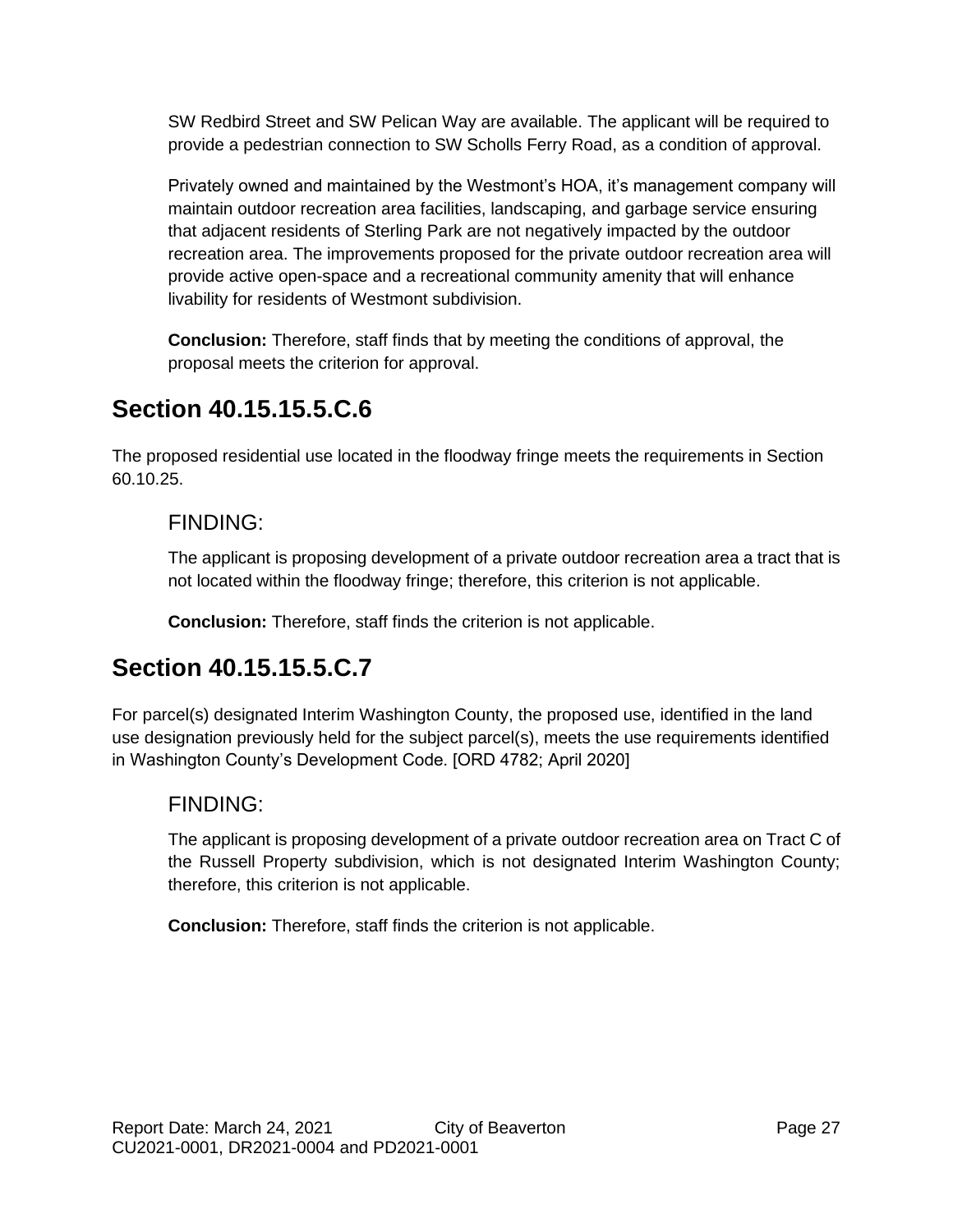## **Section 40.15.15.5.C.8**

Applications and documents related to the request, which will require further City approval, shall be submitted to the City in the proper sequence.

### FINDING:

All required application materials and documents related to the New Conditional Use request have been submitted to the City in the property sequence. A condition of approval is included that requires that the associated land use applications DR2021- 0004 and PD2021-0001 also be approved. The Conditional Use approval is dependent upon approval of the associated Design Review Three and Parking Determination applications, as such staff recommends a condition of approval that the associated applications be approved.

**Conclusion:** Therefore, staff finds that by meeting the conditions of approval the proposal meets the criterion for approval.

## **CONCLUSION & RECOMMENDATION**

Based on the facts and findings presented, staff recommends APPROVAL of CU2021-0001 Westmont Park, subject to the applicable conditions identified in Attachment E.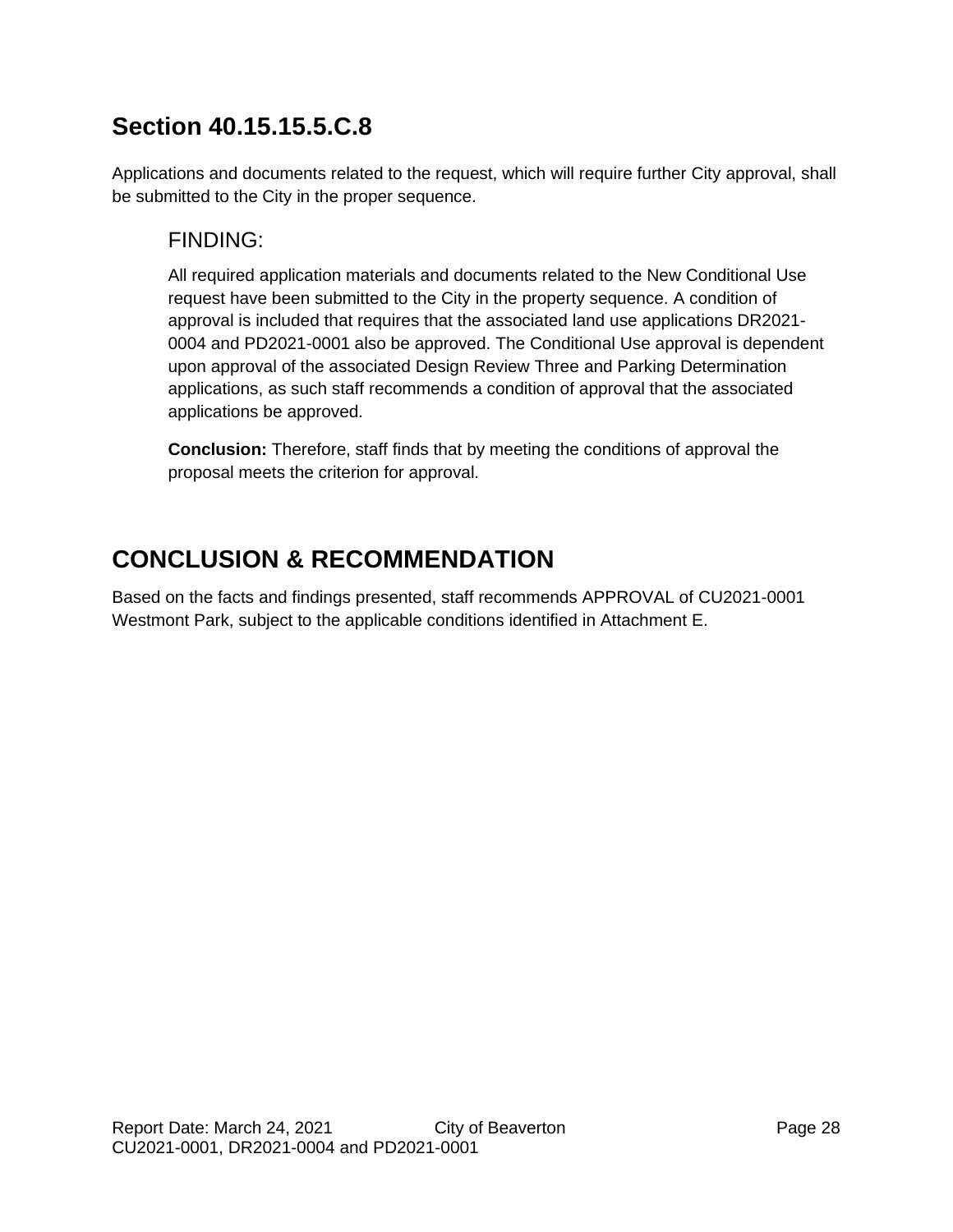# <span id="page-28-0"></span>**Attachment C: DR2021-0004**

## ANALYSIS AND FINDINGS FOR DESIGN REVIEW THREE APPROVAL

**Recommendation:** Based on the facts and findings presented below, staff recommends **APPROVAL** of **DR2020-0004**, subject to the applicable conditions identified in Attachment E.

## Section 40.03.1 Facilities Review Approval Criteria:

The applicant for development must establish that the application complies with all relevant standards in conformance with Section 50.25.1.B, and all the following criteria have been met:

## **Facilities Review Approval Criteria Section 40.03.1.A-L**

### FINDING:

Staff has reviewed the applicable Facilities Review criteria in Attachment A to this report. Staff cites the findings presented in Attachment A in response to the Facilities Review approval criteria. As identified in Attachment A, above, the proposal meets Criteria A-L, and therefore meets the criterion for approval.

**Conclusion:** Therefore, the Committee finds that the proposal meets the criteria.

## Section 40.20.05 Purpose:

The purpose of Design Review is to promote Beaverton's commitment to the community's appearance, quality pedestrian environment, and aesthetic quality. It is intended that monotonous, drab, unsightly, dreary, and inharmonious development will be discouraged. Design Review is also intended to conserve the City's natural amenities and visual character by ensuring the proposals are properly related to their sites and to their surroundings by encouraging compatible and complementary development. The purpose of Design Review as summarized in this Section is carried out by the approval criteria listed herein.

# Planning Commission Standards for Approval:

Section 40.20.15.3.C of the Development Code provides standards to govern the decisions of the Planning Commission as they evaluate and render decisions on Design Review Applications. The Planning Commission will determine whether the application as presented, meets the Design Review Three approval criteria. In this portion of the report, staff evaluates the application in accordance with the criteria for Type 3 Design Review.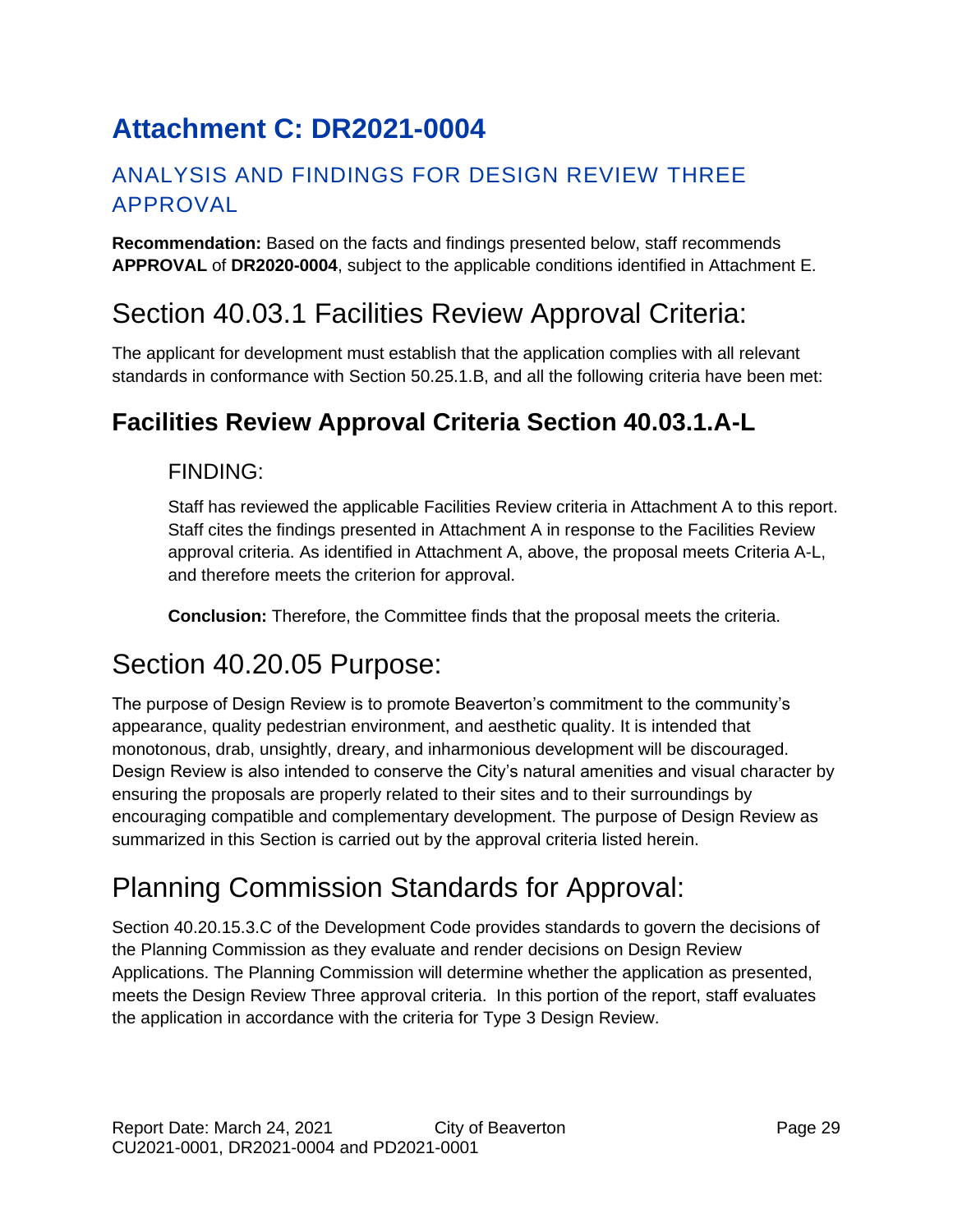In order to approve a Design Review Three application, the decision-making authority shall make findings of fact based on evidence provided by the applicant demonstrating that all the following criteria are satisfied:

## **Section 40.20.15.3.C.1**

The proposal satisfies the threshold requirements for a Design Review Three application.

### FINDING:

An application for Design Review Three is required for a new outdoor recreation area in a residential zone. Therefore, the application meets Threshold 7 of a Design Review Three.

**Conclusion:** Therefore, staff finds the proposal meets the criterion for approval.

## **Section 40.20.15.3.C.2**

All City application fees related to the application under consideration by the decision making authority have been submitted.

### FINDING:

The City of Beaverton received the appropriate fee for a Design Review Three application.

**Conclusion:** Therefore, staff finds the proposal meets the criterion for approval.

## **Section 40.20.15.3.C.3**

For proposals meeting Design Review Three application thresholds numbers 1 through 6, the proposal is consistent with all applicable provisions of Sections 60.05.35 through 60.05.50 (Design Guidelines).

### FINDING:

The applicant has submitted a complete application that is subject to threshold 7; therefore, this criterion does not apply.

**Conclusion:** Therefore, staff finds the criterion is not applicable.

## **Section 40.20.15.3.C.4**

For additions to or modifications of existing development, the proposal is consistent with all applicable provisions of Sections 60.05.35 through 60.05.50 (Design Guidelines) or can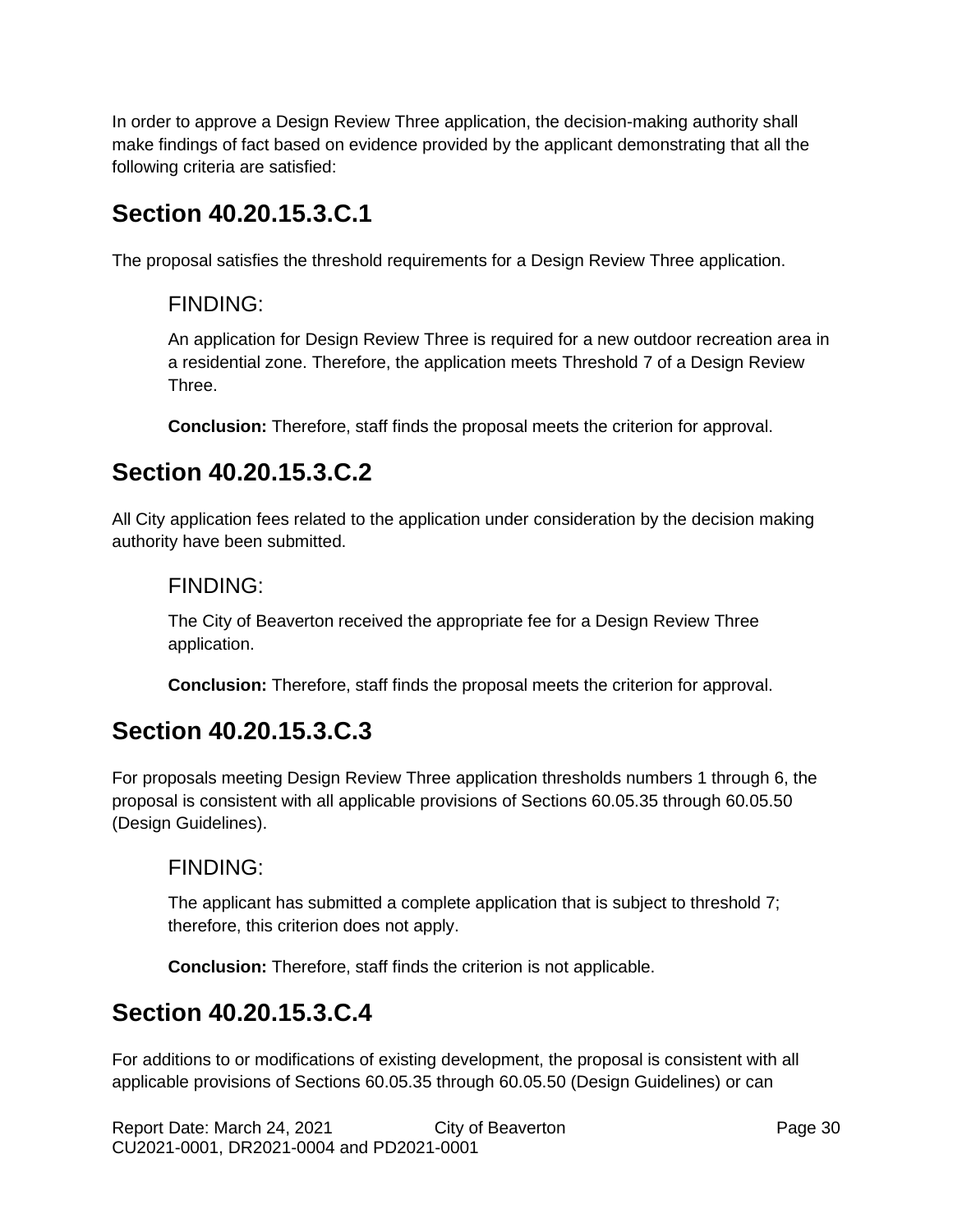demonstrate that the additions or modifications are moving towards compliance with specific Design Guidelines if any of the following conditions exist:

- a. A physical obstacle such as topography or natural feature exists and prevents the full implementation of the applicable guideline; or
- b. The location of existing structural improvements prevent the full implementation of the applicable guideline; or
- c. The location of the existing structure to be modified is more than 300 feet from a public street.

#### FINDING:

The applicant states that the This proposal is not an addition or modification to an existing development; therefore, these criteria are not applicable.

**Conclusion:** Therefore, staff finds the criterion is not applicable.

## **Section 40.20.15.3.C.5**

The proposal complies with the grading standards outlined in Section 60.15.10 or approved with an Adjustment or Variance. [ORD 4782; April 2020].

### FINDING:

The proposed development proposed minimal grading of existing grade and does not require an adjustment or variance for approval.

**Conclusion:** Therefore, staff finds the proposal meets the criterion for approval.

## **Section 40.20.15.3.C.6**

For DRBCP proposals which involve the phasing of required floor area, the proposed project shall demonstrate how future development of the site, to the minimum development standards established in the Development Code or greater, can be realistically achieved at ultimate build out of the DRBCP. [ORD 4584; June 2012]

### FINDING:

The proposed development does not review or require a DRBCP proposal and does not contain phasing of work.

**Conclusion:** Therefore, staff finds the criterion is not applicable.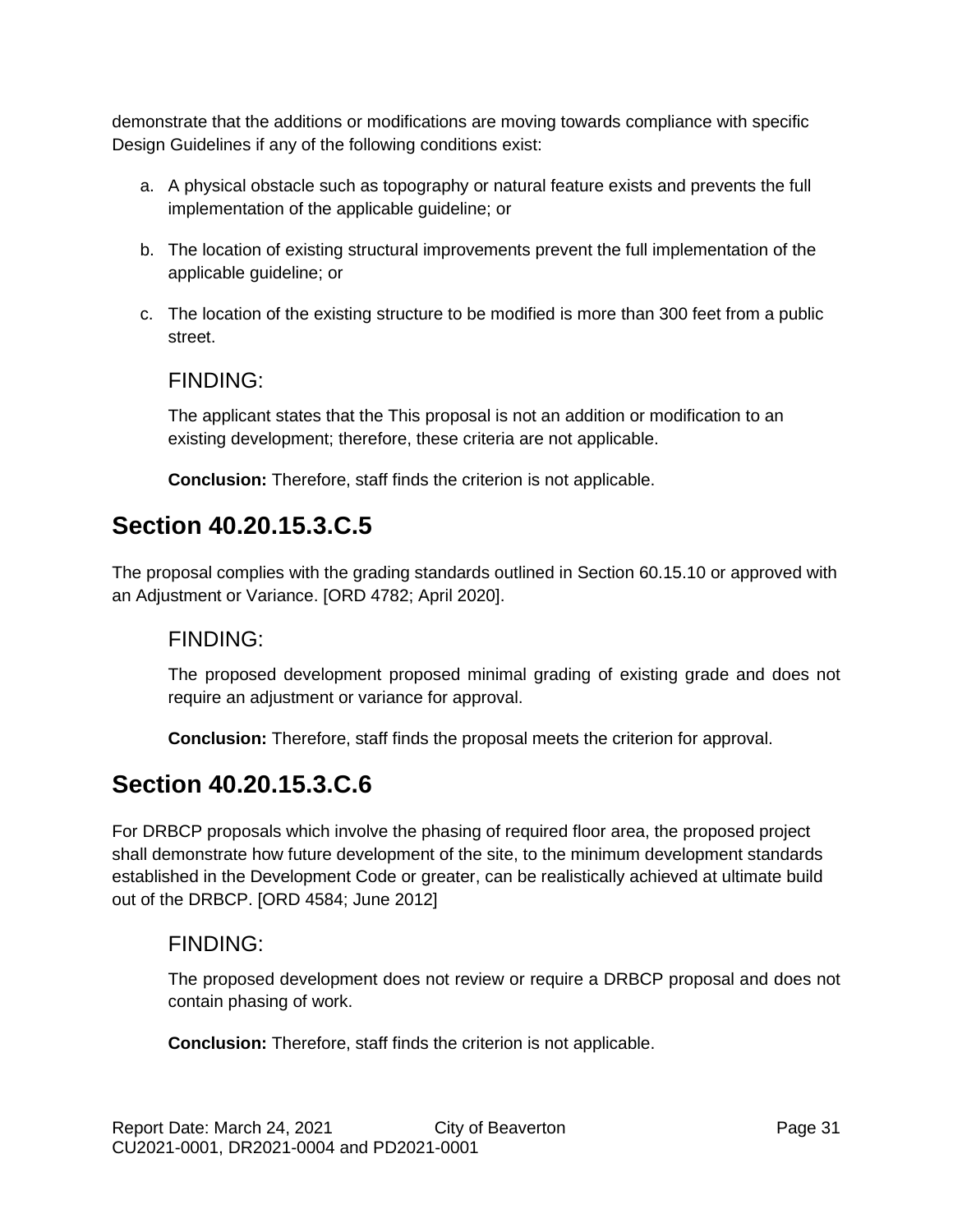## **Section 40.20.15.3.C.7**

For proposals meeting Design Review Three application Threshold numbers 7 or 8, where the applicant has decided to address a combination of standards and guidelines, the proposal is consistent with all applicable provisions of Sections 60.05.15 through 60.05.30 (Design Standards) except for the Design Standard(s) where the proposal is instead subject to the applicable corresponding Design Guideline(s). [ORD 4531; April 2010]

### FINDING:

The proposal meets Threshold 7 and the applicant has addressed a combination of standards and guidelines. The applicant has addressed all the applicable Design Review Standards in the written narrative and is addressing the Design Review Guidelines for the landscape and buffering requirements.

**Conclusion:** Therefore, staff finds the proposal meets the criterion for approval.

## **Section 40.20.15.3.C.8**

For proposals meeting Design Review Three application Threshold numbers 7 or 8, where the applicant has decided to address Design Guidelines only, the proposal is consistent with the applicable provisions of Sections 60.05.35 through 60.05.50 (Design Guidelines). [ORD 4531; April 2010]

### FINDING:

The proposal meets Threshold 7 and the applicant has addressed a combination of standards and guidelines.

**Conclusion:** Therefore, staff finds the criterion is not applicable.

## **Section 40.20.15.3.C.9**

Applications and documents related to the request, which will require further City approval, shall be submitted to the City in the proper sequence.

### FINDING:

All required application materials and documents related to the Design Review Three request have been submitted to the City in the property sequence. A condition of approval is included that requires that the associated land use applications CU2021- 0001 and PD2021-0001 also be approved.

**Conclusion:** Therefore, staff finds the proposal meets the criterion for approval.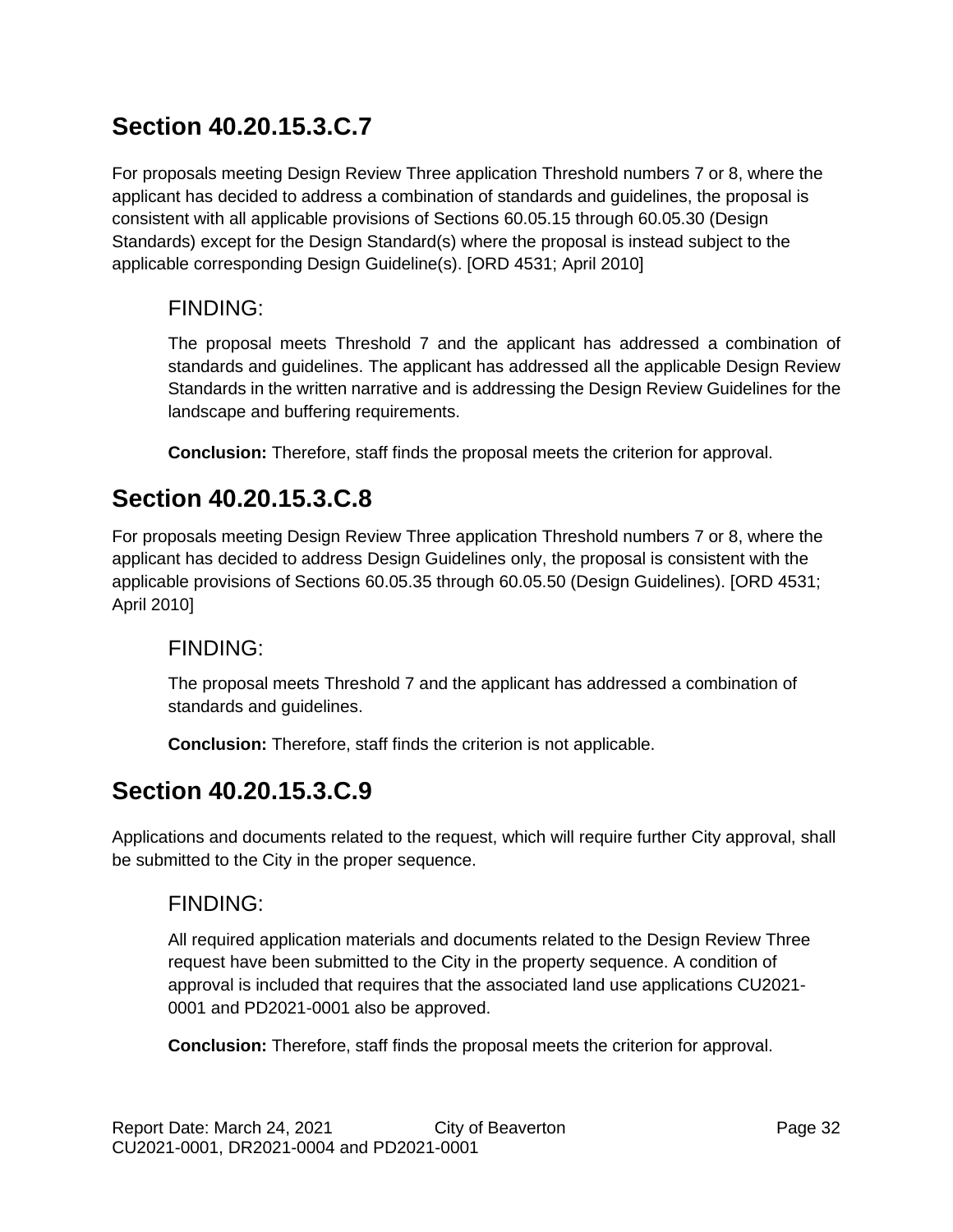## **CONCLUSION & RECOMMENDATION**

Based on the facts and findings presented, staff recommends APPROVAL of DR2021-0004 Westmont Park, subject to the applicable conditions identified in Attachment E.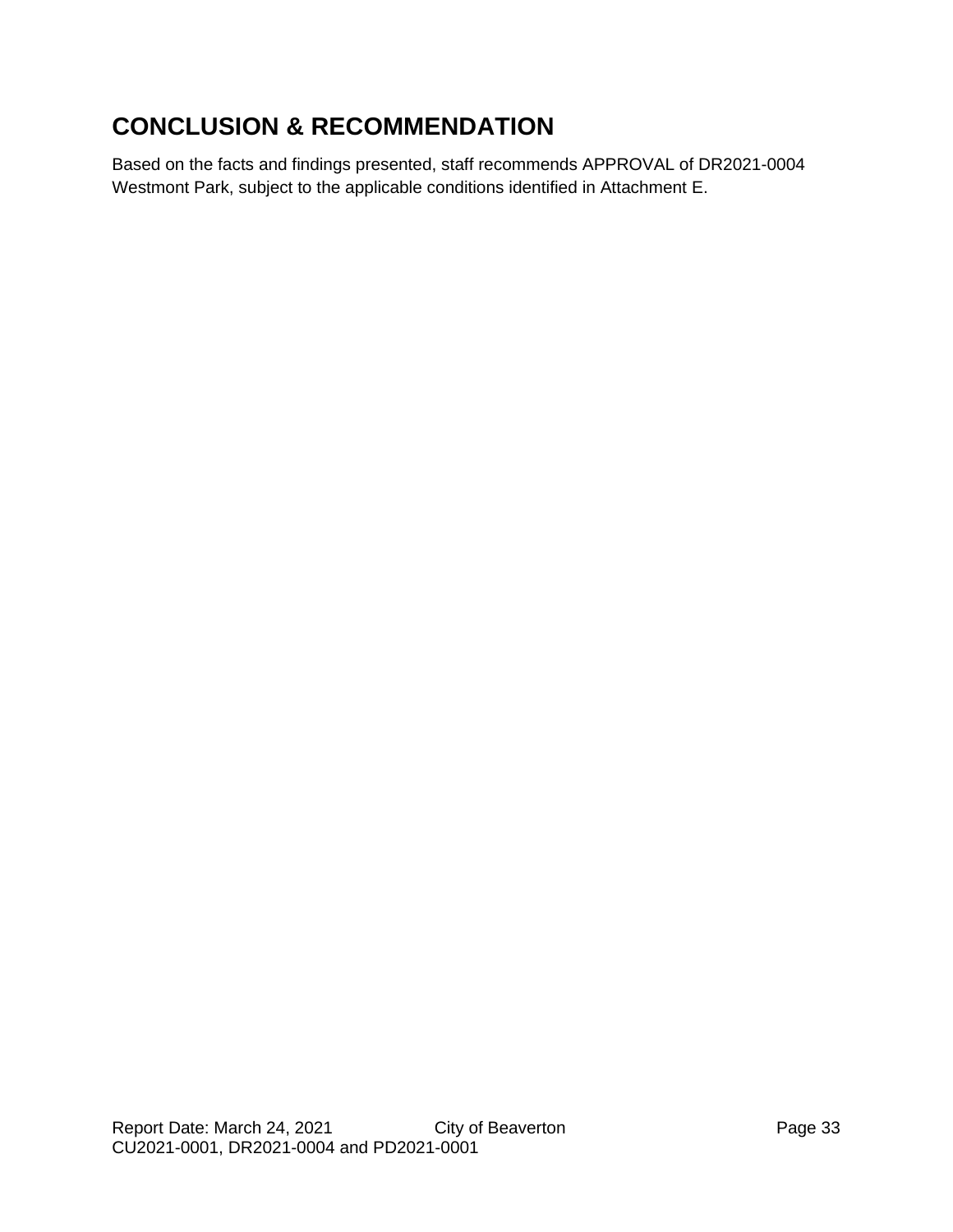# Design Review Standards Analysis:

#### **Table 6: Section 60.05.15 Building Design and Orientation**

| <b>DESIGN STANDARD</b>                                                                | <b>PROJECT PROPOSAL</b>                                                                                                                                                                                                                                                                                                                                                                                                                                                                                                                                                                  | <b>MEETS</b><br><b>STANDARD</b> |
|---------------------------------------------------------------------------------------|------------------------------------------------------------------------------------------------------------------------------------------------------------------------------------------------------------------------------------------------------------------------------------------------------------------------------------------------------------------------------------------------------------------------------------------------------------------------------------------------------------------------------------------------------------------------------------------|---------------------------------|
|                                                                                       | <b>Building Articulation and Variety</b>                                                                                                                                                                                                                                                                                                                                                                                                                                                                                                                                                 |                                 |
| 60.05.15.<br><b>Building and Design</b><br><b>Orientation Standards</b>               | No buildings are proposed with the new<br>outdoor recreation area.                                                                                                                                                                                                                                                                                                                                                                                                                                                                                                                       | N/A                             |
|                                                                                       | Table 7: Section 60.05.20 Circulation and Parking Design                                                                                                                                                                                                                                                                                                                                                                                                                                                                                                                                 |                                 |
| <b>DESIGN STANDARD</b>                                                                | <b>PROJECT</b><br><b>PROPOSAL</b>                                                                                                                                                                                                                                                                                                                                                                                                                                                                                                                                                        | <b>MEETS</b><br><b>STANDARD</b> |
|                                                                                       | <b>Connections to the public street system</b>                                                                                                                                                                                                                                                                                                                                                                                                                                                                                                                                           |                                 |
| 60.05.20.1<br>Connect on-site<br>circulation to existing and<br>planned street system | The on-site circulation system consists of a<br>pedestrian walkway through the site from<br>SW Redbird Street to the outdoor recreation<br>area facilities. The applicant will be required<br>to provide a pedestrian connection to SW<br>Scholls Ferry Road, as a condition of<br>approval.                                                                                                                                                                                                                                                                                             | Yes w/ COA                      |
|                                                                                       | Loading Areas, solid waste facilities and similar improvements                                                                                                                                                                                                                                                                                                                                                                                                                                                                                                                           |                                 |
| 60.05.20.2.A-E<br>Screen from public view                                             | No loading areas, solid waste facilities or<br>similar improvements proposed.                                                                                                                                                                                                                                                                                                                                                                                                                                                                                                            | N/A                             |
|                                                                                       | <b>Pedestrian Circulation</b>                                                                                                                                                                                                                                                                                                                                                                                                                                                                                                                                                            |                                 |
| 60.05.20.3.A<br>Direct connection to<br>pedestrian facilities                         | The subject site is located adjacent to SW<br>Redbird Street and SW Scholls Ferry Road.<br>The applicant's plans show onsite<br>pedestrian walkways connect to the SW<br>Redbird Street through a pedestrian<br>walkway. The applicant has not proposed a<br>pedestrian connection to the existing<br>sidewalks along SW Scholls Ferry Road. As<br>the sidewalk along SW Scholls Ferry Road<br>is a pedestrian facility abutting the site a<br>pedestrian connection is required as a<br>condition of approval. Staff believes the site<br>can accommodate the pedestrian<br>connection. | Yes w/ COA                      |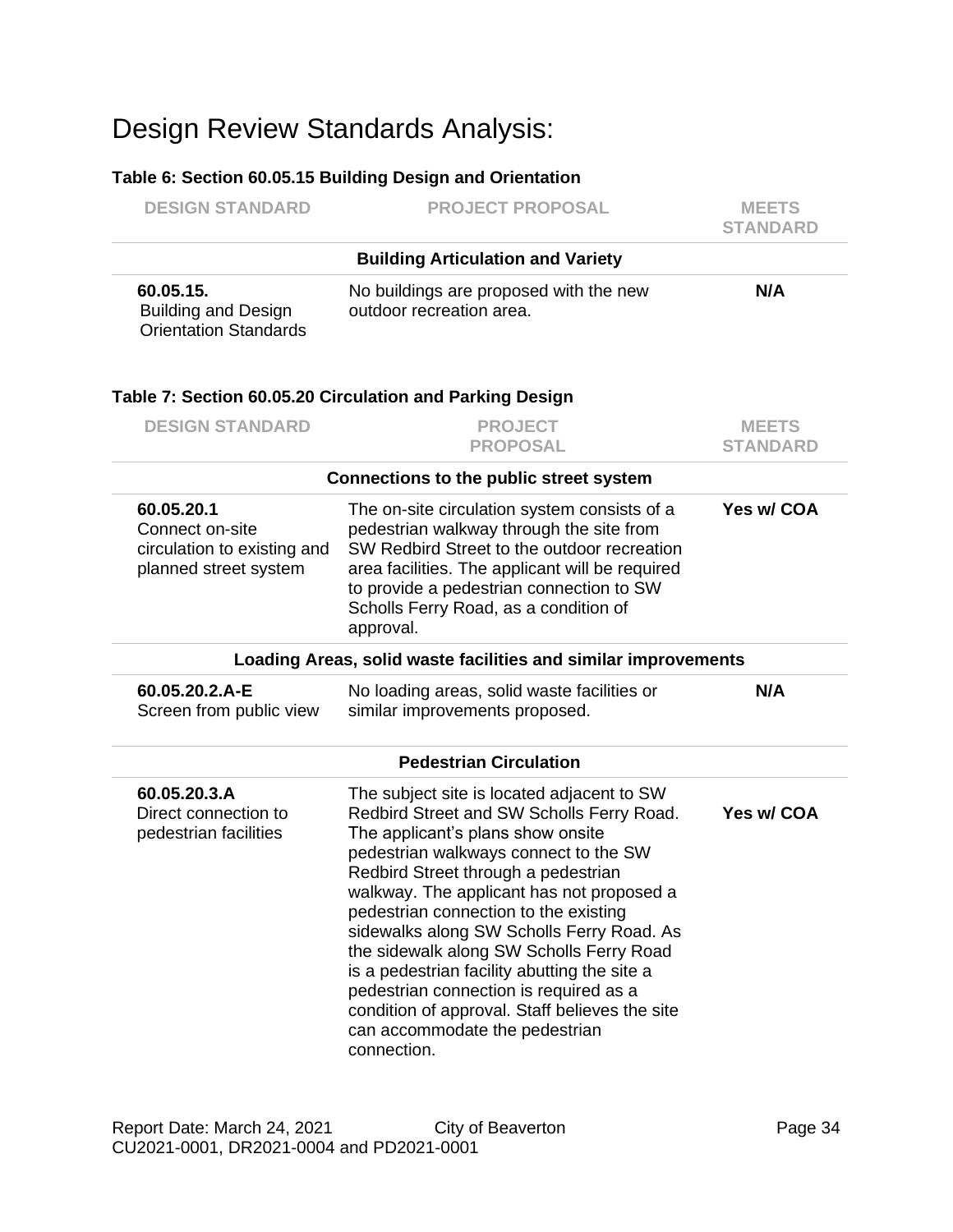| <b>DESIGN STANDARD</b>                                          | <b>PROJECT</b><br><b>PROPOSAL</b>                                                                                                                                                                                                                                                                                                                                                                                                                           | <b>MEETS</b><br><b>STANDARD</b> |
|-----------------------------------------------------------------|-------------------------------------------------------------------------------------------------------------------------------------------------------------------------------------------------------------------------------------------------------------------------------------------------------------------------------------------------------------------------------------------------------------------------------------------------------------|---------------------------------|
| 60.05.20.3.B<br>Direct walkways from<br>buildings               | The applicant does not propose any<br>buildings.                                                                                                                                                                                                                                                                                                                                                                                                            | N/A                             |
| 60.05.20.3.C<br><b>Street Frontage</b><br>Connections           | The applicant is proposing a pedestrian<br>connection to the north to SW Redbird<br>Street. The applicant has not proposed a<br>pedestrian connection to the existing<br>sidewalks along SW Scholls Ferry Road. As<br>the sidewalk along SW Scholls Ferry Road<br>is a pedestrian facility abutting the site a<br>pedestrian connection is required as a<br>condition of approval. Staff believes the site<br>can accommodate the pedestrian<br>connection. | Yes w/ COA                      |
| 60.05.20.3.D-F<br>Pedestrian paths through<br>parking lots      | The site does not have any existing parking<br>lot and one is not proposed.                                                                                                                                                                                                                                                                                                                                                                                 | N/A                             |
|                                                                 | <b>Street frontages and parking areas</b>                                                                                                                                                                                                                                                                                                                                                                                                                   |                                 |
| 60.05.20.4.A<br>Surface parking lot<br>abutting a public street | A parking lot abutting a street is not<br>proposed.                                                                                                                                                                                                                                                                                                                                                                                                         | N/A                             |
|                                                                 | <b>Parking area landscaping</b>                                                                                                                                                                                                                                                                                                                                                                                                                             |                                 |
| 60.05.20.5.A-D<br>Landscape planters in<br>parking lots.        | A parking lot is not proposed.                                                                                                                                                                                                                                                                                                                                                                                                                              | N/A                             |
|                                                                 | Off-Street parking frontages in Multiple Use zones                                                                                                                                                                                                                                                                                                                                                                                                          |                                 |
| 60.05.20.6.A<br>Off street parking location zone.               | The site is not located in a Multiple Use                                                                                                                                                                                                                                                                                                                                                                                                                   | N/A                             |
|                                                                 | Sidewalks along streets and primary building elevations in Commercial and Multiple Use<br>zones                                                                                                                                                                                                                                                                                                                                                             |                                 |
| 60.05.20.7.A-C<br>Sidewalk and walkways<br>locations            | The site is not located in a Commercial or<br>Multiple Use zone.                                                                                                                                                                                                                                                                                                                                                                                            | N/A                             |
|                                                                 | Connect on-site buildings, parking, and other improvements with identifiable streets<br>$\sim$ and all $\sim$ Multiples Here $\sim$ and $\sim$                                                                                                                                                                                                                                                                                                              |                                 |

**and drive aisles in Residential, Multiple-Use, and Commercial Districts**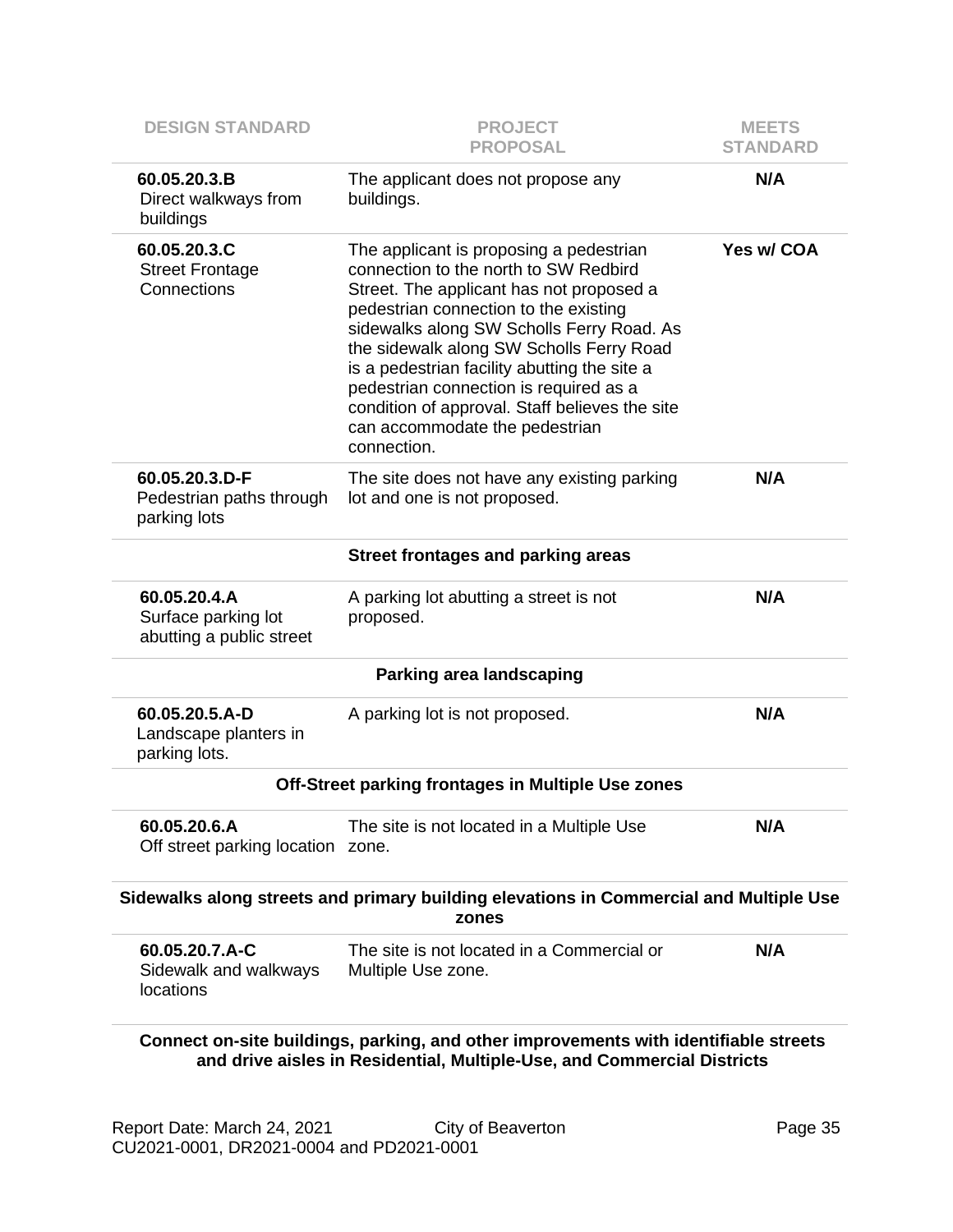| <b>DESIGN STANDARD</b>                                                               | <b>PROJECT</b><br><b>PROPOSAL</b>                                                                                                                                                                                                                                                                                   | <b>MEETS</b><br><b>STANDARD</b> |
|--------------------------------------------------------------------------------------|---------------------------------------------------------------------------------------------------------------------------------------------------------------------------------------------------------------------------------------------------------------------------------------------------------------------|---------------------------------|
| 60.05.20.8.A-B<br>Drive aisles to be<br>designed as public<br>streets, if applicable | No drive aisles are designed as public<br>streets.                                                                                                                                                                                                                                                                  | N/A                             |
|                                                                                      | Ground floor uses in parking structures                                                                                                                                                                                                                                                                             |                                 |
| 60.05.20.9.A<br><b>Parking Structures</b>                                            | No parking structures are proposed.                                                                                                                                                                                                                                                                                 | N/A                             |
|                                                                                      | Table 8: Landscaping, Open Space, and Natural Areas Design Standards                                                                                                                                                                                                                                                |                                 |
| <b>DESIGN STANDARD</b>                                                               | <b>PROJECT</b><br><b>PROPOSAL</b>                                                                                                                                                                                                                                                                                   | <b>MEETS</b><br><b>STANDARD</b> |
|                                                                                      | <b>Minimum Residential Landscaping</b>                                                                                                                                                                                                                                                                              |                                 |
| 60.05.25.1-4<br>Minimum Landscape Area                                               | This is an open space tract, no additional<br>dwelling units are proposed.                                                                                                                                                                                                                                          | N/A                             |
| for residential proposals                                                            |                                                                                                                                                                                                                                                                                                                     |                                 |
|                                                                                      | Minimum landscape requirements for non-residential developments and Mixed Use<br><b>Development</b>                                                                                                                                                                                                                 |                                 |
| 60.05.25.5.A<br>Minimum 10 percent<br>landscaping in Multiple<br>Use districts       | The site is not located in a Multiple Use<br>zone. The project is non-residential;<br>however, the use is a landscaped outdoor<br>recreation area and meets the minimum<br>requirements.                                                                                                                            | <b>Yes</b>                      |
| 60.05.25.5.B<br>Landscape materials                                                  | The lot size is 26,603.5 square feet, with 15<br>percent required landscaping or<br>3,991 square feet. The required landscape<br>area 5 trees and 10 shrubs. The applicant is<br>proposing 19 trees and 44 shrubs, in excess<br>of the requirement. The remaining area will<br>be covered in ground cover and turf. | <b>Yes</b>                      |
| 60.05.25.5.C<br><b>Pedestrian Plaza</b>                                              | A pedestrian plaza is not proposed.                                                                                                                                                                                                                                                                                 | N/A                             |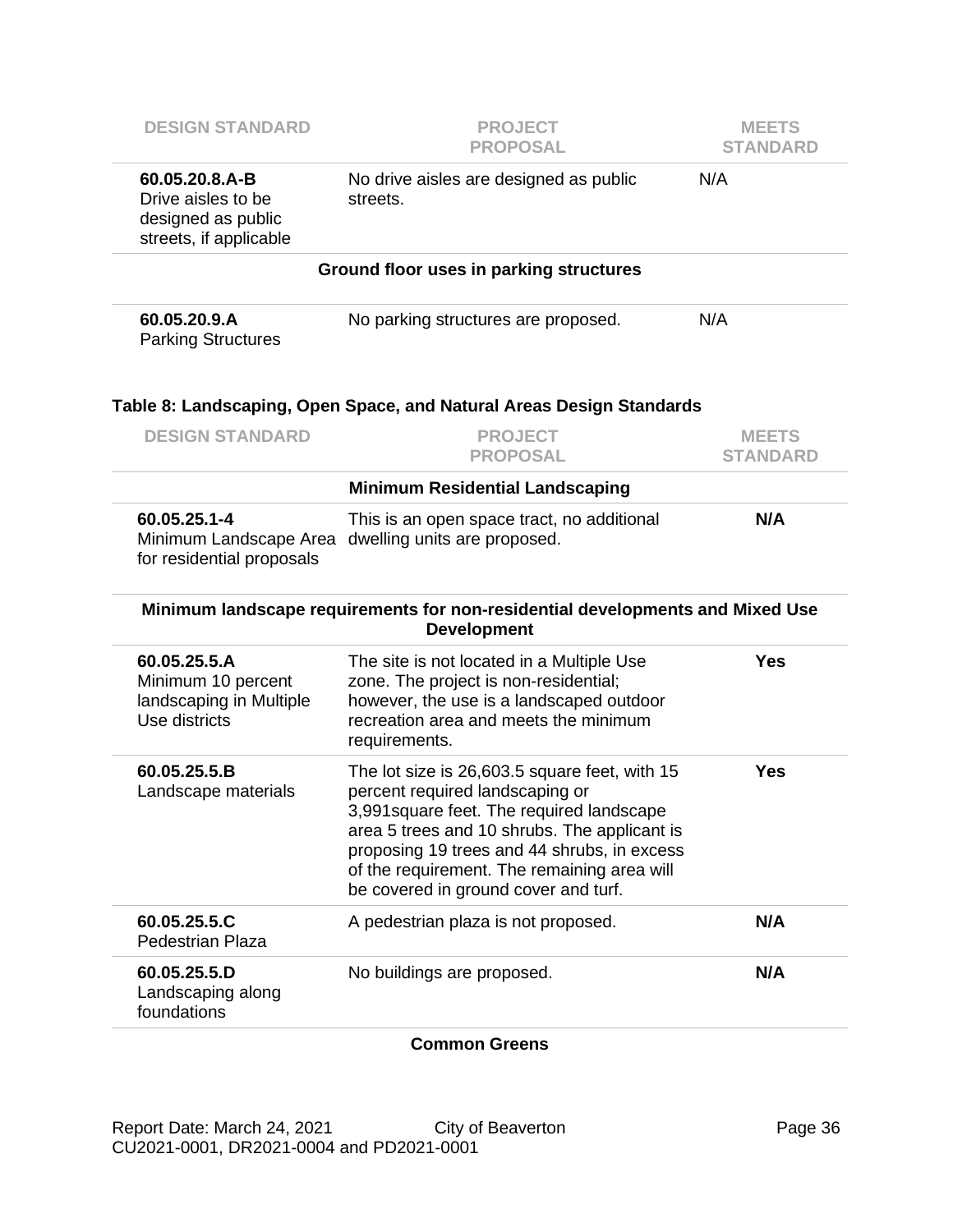| <b>DESIGN STANDARD</b>                                                  | <b>PROJECT</b><br><b>PROPOSAL</b>                                                                                                                                                                                                         | <b>MEETS</b><br><b>STANDARD</b> |
|-------------------------------------------------------------------------|-------------------------------------------------------------------------------------------------------------------------------------------------------------------------------------------------------------------------------------------|---------------------------------|
| 60.05.25.6.A<br><b>Common Greens</b>                                    | No common greens are proposed.                                                                                                                                                                                                            | N/A                             |
|                                                                         | <b>Shared Courts for Compact Detached Housing</b>                                                                                                                                                                                         |                                 |
| 60.05.25.7.A-B<br><b>Shared courts</b>                                  | Compact Detached housing is not proposed.                                                                                                                                                                                                 | N/A                             |
|                                                                         | <b>Retaining Walls</b>                                                                                                                                                                                                                    |                                 |
| 60.05.25.8<br><b>Retaining walls</b>                                    | No retaining walls are proposed.                                                                                                                                                                                                          | N/A                             |
|                                                                         | <b>Fences and Walls</b>                                                                                                                                                                                                                   |                                 |
| 60.05.25.9.A<br>Common materials                                        | There is a new fence proposed adjacent to<br>SW Scholls Ferry Road constructed of vinyl<br>coated chain link fence, four (4) feet in<br>height. The fence will match the existing<br>fence around the stormwater facility to the<br>east. | <b>Yes</b>                      |
| 60.05.25.9.B<br>Chain link fencing                                      | Chain-link fencing without slates is an<br>acceptable material for outdoor recreation<br>area uses because the use requires visual<br>surveillance from public rights of way.                                                             | <b>Yes</b>                      |
| 60.05.25.9.C<br>Masonry fence                                           | A masonry fence is not proposed.                                                                                                                                                                                                          | N/A                             |
| 60.05.25.9.D<br>Fencing in Industrial<br>districts                      | The subject property is not located in an<br>industrial district.                                                                                                                                                                         | N/A                             |
| 60.05.25.9.E                                                            | The fence may be permitted up to six feet in<br>Fence location and height a required front yard along a designated<br><b>Collector and Arterial streets. Southwest</b><br>Scholls Ferry Road is an Arterial.                              | <b>Yes</b>                      |
|                                                                         | <b>Minimize Significant Changes To Existing On-Site Surface Contours</b><br><b>At Residential Property Lines</b>                                                                                                                          |                                 |
| 60.05.25.10.A<br>Minimize grade changes                                 | The existing site slopes from west to east,<br>sloping 10 feet to the east. The existing<br>grading adjacent to the residential lot to the<br>north, slopes 4 feet from west to east. The                                                 | N/A                             |
| Report Date: March 24, 2021<br>CU2021-0001, DR2021-0004 and PD2021-0001 | City of Beaverton                                                                                                                                                                                                                         | Page 37                         |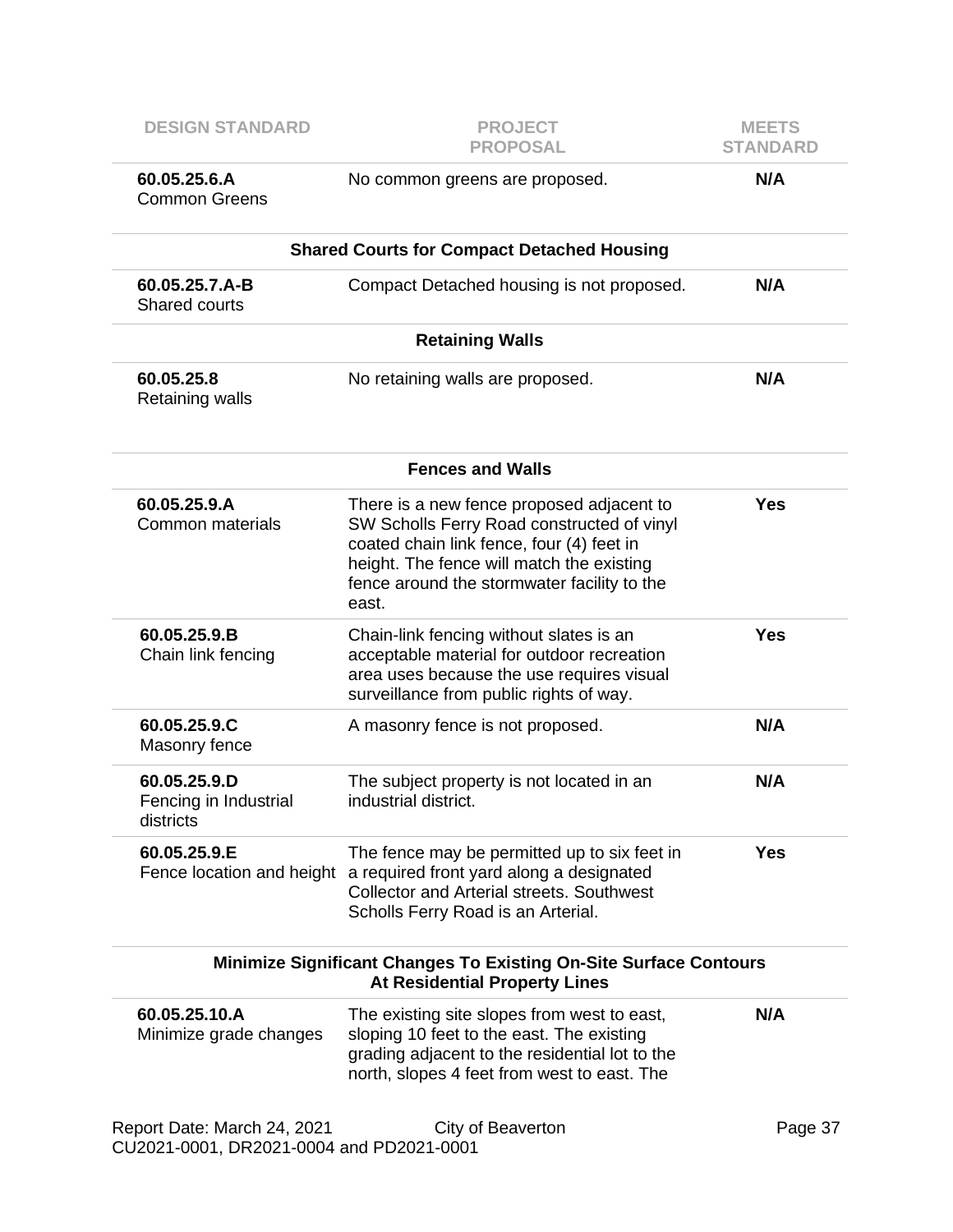| <b>DESIGN STANDARD</b>                                                  | <b>PROJECT</b><br><b>PROPOSAL</b>                                                                                                                                                                                                                                                                                                                                                                                 | <b>MEETS</b><br><b>STANDARD</b> |
|-------------------------------------------------------------------------|-------------------------------------------------------------------------------------------------------------------------------------------------------------------------------------------------------------------------------------------------------------------------------------------------------------------------------------------------------------------------------------------------------------------|---------------------------------|
|                                                                         | existing grading adjacent to the residential<br>properties will be maintained.                                                                                                                                                                                                                                                                                                                                    |                                 |
|                                                                         | The grading will be modified toward the<br>interior of the site and to the west property<br>line for the new walkway. Adjacent to the<br>west property line there is no grading<br>between 0-5 feet from the property line, 2-<br>foot slope between 5-10 feet from the<br>property line, and 1-foot slope between 10-<br>15 feet from the property line. The proposed<br>grading meets the grading requirements. |                                 |
| 60.05.25.10.B<br>Grading adjacent to<br>significant trees               | The subject site does not contain any<br>significant trees. Additionally, there are<br>no existing significant trees on adjacent<br>properties within 25 feet of the subject site<br>that would be impacted by the proposed<br>grading.                                                                                                                                                                           | N/A                             |
|                                                                         | Integrate water quality, quantity, or both facilities                                                                                                                                                                                                                                                                                                                                                             |                                 |
| 60.05.25.11<br>Location of facilities                                   | There is an existing stormwater facility to the<br>east of the proposed outdoor recreation area<br>that was approved and constructed with the<br>subdivision.                                                                                                                                                                                                                                                     | N/A                             |
|                                                                         | <b>Natural Areas</b>                                                                                                                                                                                                                                                                                                                                                                                              |                                 |
| 60.05.25.12<br>No encroachment into<br>buffer areas.                    | No natural areas exist on site.                                                                                                                                                                                                                                                                                                                                                                                   | N/A                             |
|                                                                         | <b>Landscape Buffering Requirements</b>                                                                                                                                                                                                                                                                                                                                                                           |                                 |
| 60.05.25.13 A-D<br>Landscape buffering<br>standards                     | A landscape buffer is required in a<br>residential zone between a non-residential<br>use and an adjacent residential use. The<br>buffer is required to be 20-feet wide and<br>landscaped to the B3 standard.<br>The applicant requested to be reviewed                                                                                                                                                            | <b>See Guidelines</b>           |
|                                                                         | under the guidelines.                                                                                                                                                                                                                                                                                                                                                                                             |                                 |
| 60.05.25.13 A-D<br>Changes to buffer widths<br>and standards.           | The applicant is requesting review of the<br>changed buffer standard in review of the<br>Design Review Guidelines for Landscape<br>buffering and screening.                                                                                                                                                                                                                                                       | Yes                             |
| Report Date: March 24, 2021<br>CU2021-0001, DR2021-0004 and PD2021-0001 | City of Beaverton                                                                                                                                                                                                                                                                                                                                                                                                 | Page 38                         |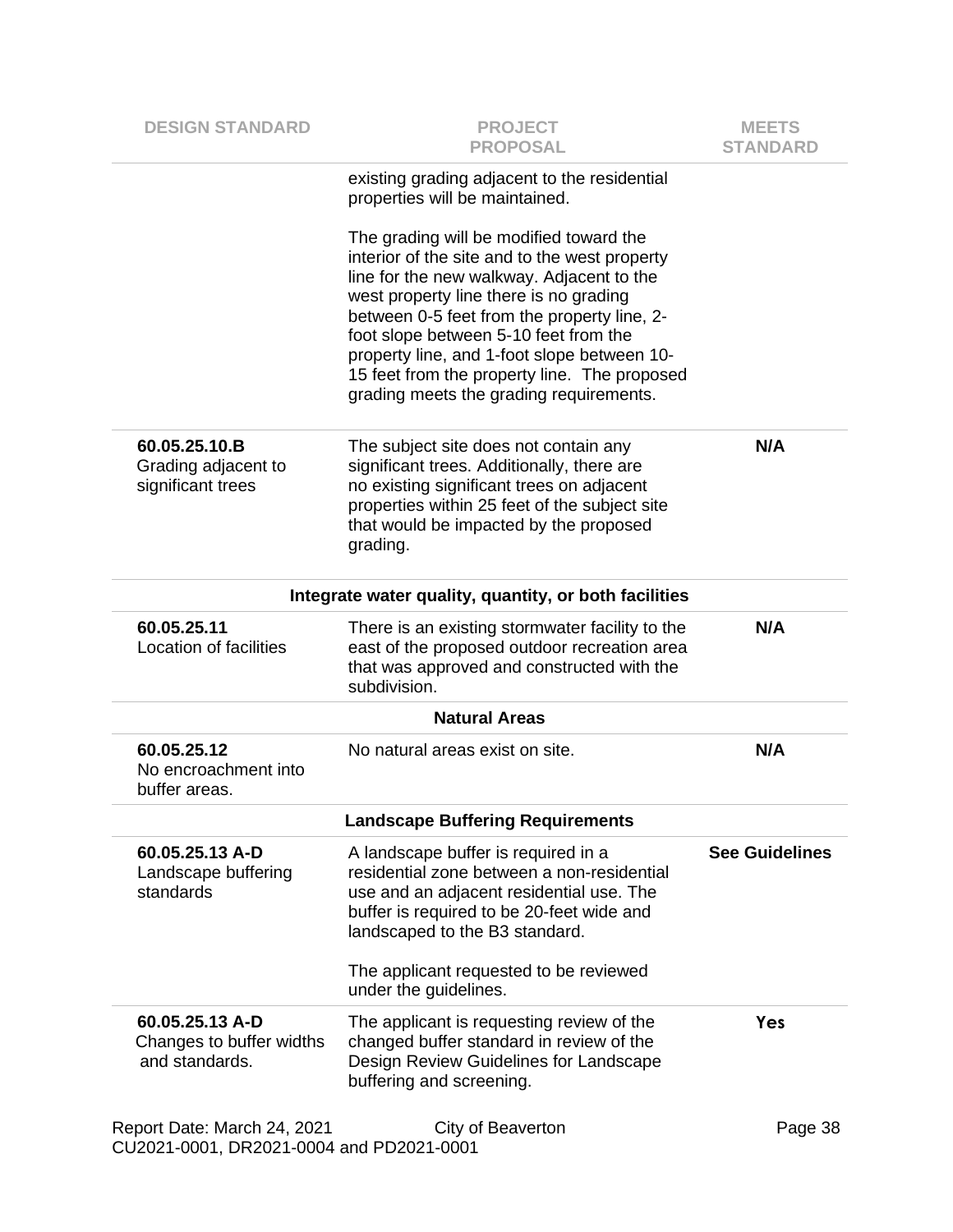#### **Table 9: Section 60.05.30 Light Design Standards**

dusk.

Standards

| <b>DESIGN STANDARD</b>       | <b>PROJECT</b><br><b>PROPOSAL</b>                                                    | <b>MEETS</b><br><b>STANDARD</b> |
|------------------------------|--------------------------------------------------------------------------------------|---------------------------------|
|                              | Adequate on-site lighting and minimize glare on adjoining properties                 |                                 |
| 60.05.30.<br>Lighting Design | No new lighting is proposed with the new<br>outdoor recreation area use. The outdoor | N/A                             |

recreation area will be open from dawn until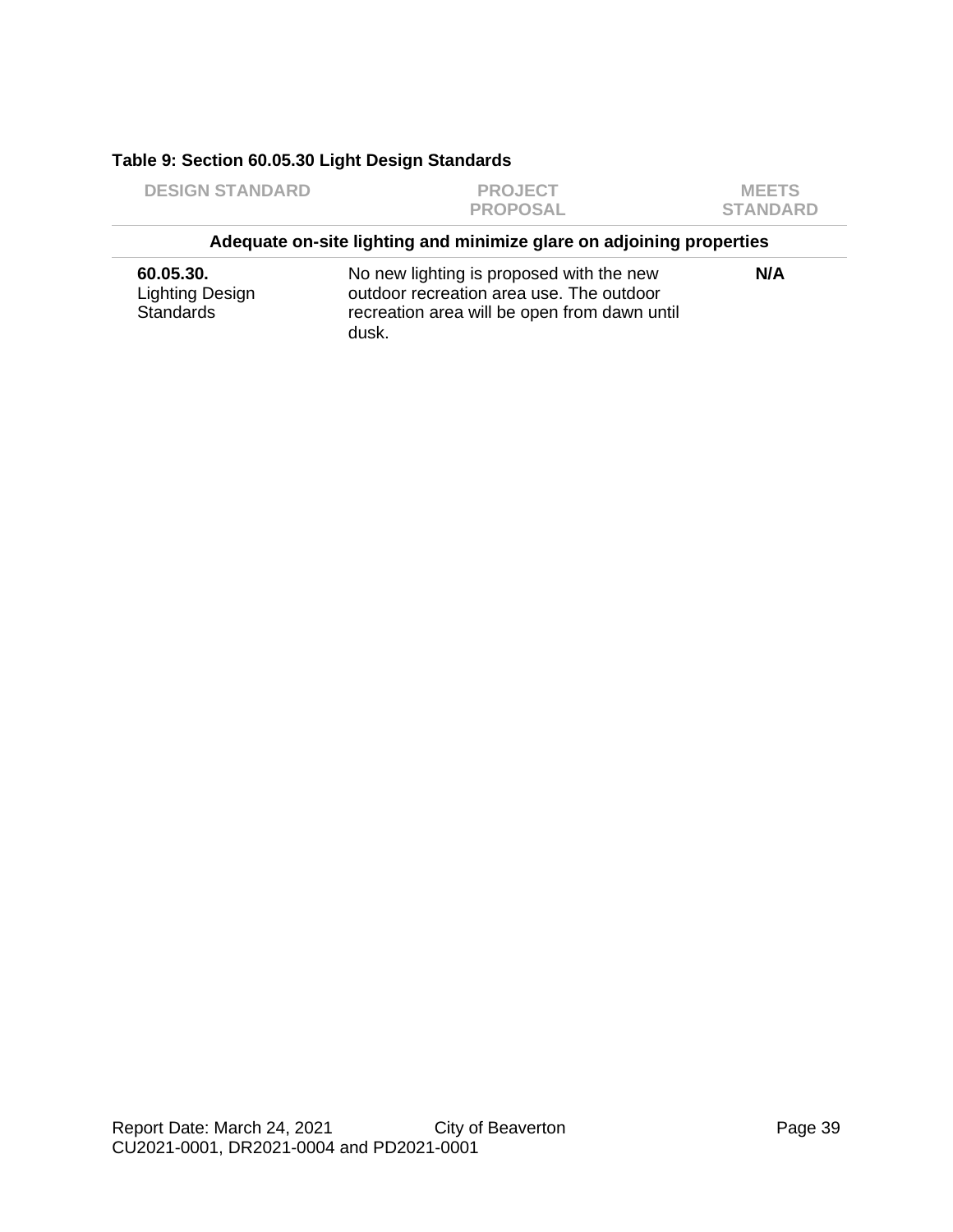# Design Review Guidelines Analysis:

## **Section 60.05.45.11.A**

A landscape buffer should provide landscape screening, and horizontal separation between different zoning districts and between non-residential land uses and residential land uses. The buffer should not be applicable along property lines where existing natural features such as flood plains, wetlands, riparian zones and identified significant groves already provide a high degree of visual screening. (Standard 60.05.25.13) [ORD 4531; April 2010]

### FINDING:

The applicant is proposing development of a private outdoor recreation area on Tract C of the Russell Property subdivision. Due to the shape of the lot and location of the pedestrian access from the public sidewalk, a 20-foot buffer cannot be provided along the pole portion of the property adjacent to the single-family dwellings located to the west on Lots 42 and 43 of Sterling Park No. 2 subdivision.

An existing wood fence along the property boundaries provides a physical separation between the outdoor recreation area and residential uses. The landscape is designed to provide additional visual screening and horizontal separation between the outdoor recreation area and single-family dwellings. As illustrated on the revised Landscape Plan, Exhibit 3.5, the landscape plan adjacent to the western boundary is designed with one (1) Mountain Ash and five (5) Douglas Firs trees, with Inkberry evergreen shrubs located between the trees. The northern boundary adjacent to the residential property is design with four (4) Douglas Fir trees with Inkberry shrubs located between the trees. The applicant is also be relocating existing trees along the western property line to the interior of the site. Staff finds that the proposed trees and shrubs, along with the existing solid wood fence will provide adequate buffering for adjacent properties.

**Conclusion:** Therefore, staff finds the proposal meets the criterion for approval.

## **Section 60.05.45.11.B**

When potential impacts of a Conditional Use are determined, or when potential conflicts of use exist between adjacent zoning districts, such as industrial uses abutting residential uses, landscape screening should be dense, and the buffer width maximized. When potential conflicts of uses are not as great, such as a commercial use abutting an industrial use, less dense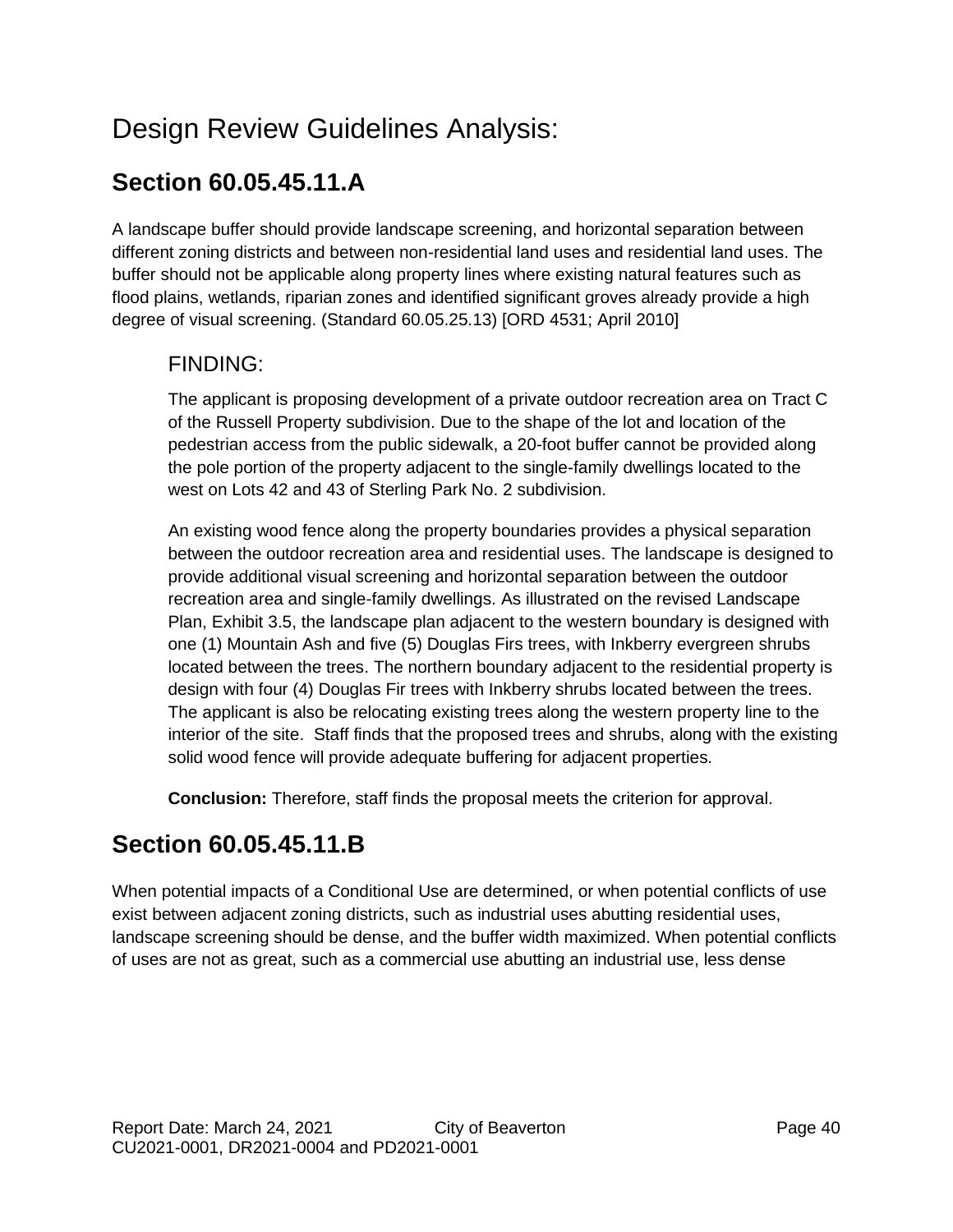landscape screening and narrower buffer width is appropriate. (Standard 60.05.25.13) [ORD 4531; April 2010]

### FINDING:

According to BDC 20.05.20 the proposed outdoor recreation area, on property zoned R5, is a conditional use. The outdoor recreation area, designed to provide recreational opportunities and a community gathering open space amenity for residents of Westmont, is not a highly active or programed use. The site and proposed landscape design is compatible with surrounding development. As illustrated on the Landscape Plan, Sheet 6 of Exhibit 3.4, the existing fence and landscaped screening designed with Mountain Ash and Douglas Firs trees, and Inkberry evergreen shrubs provides an appropriate buffer. Furthermore, the primary functional areas of the outdoor recreation area, lawn area and picnic table, are setback from the western property boundary.

**Conclusion:** Therefore, staff finds the proposal meets the criterion for approval.

## **Section 60.05.45.11.C**

Landscape buffering should consist of a variety of trees, shrubs and ground covers designed to screen potential conflict areas and complement the overall visual character of the development and adjacent neighborhood. (Standard 60.05.25.13)

### FINDING:

In addition to the existing fences, the landscape plan designed with Mountain Ash, Douglas Firs, and Vine Maple trees with Inkberry evergreen shrubs located between the trees. The landscape design complements the existing established vegetation while retaining scenic views to provide an enhanced open space for resident use.

**Conclusion:** Therefore, staff finds the proposal meets the criterion for approval.

## **Section 60.05.45.11.D**

When changes to buffer widths and buffer standards are proposed, the applicant should describe the physical site constraints or unique building or site characteristics that merit width reduction. (Standard 60.05.25.13.E). [ORD 4531; April 2010] [ORD 4576; January 2012]

### FINDING:

The applicant is proposing a private outdoor recreation area on the subject property, a flag lot, located on Tract C of the Russell Property subdivision. Originally approved and platted as open space on LD2015-0021 and Document No. 2018-007864, the improvements proposed will provide increased recreational opportunities and a community gathering open space amenity for the residents of Westmont subdivision.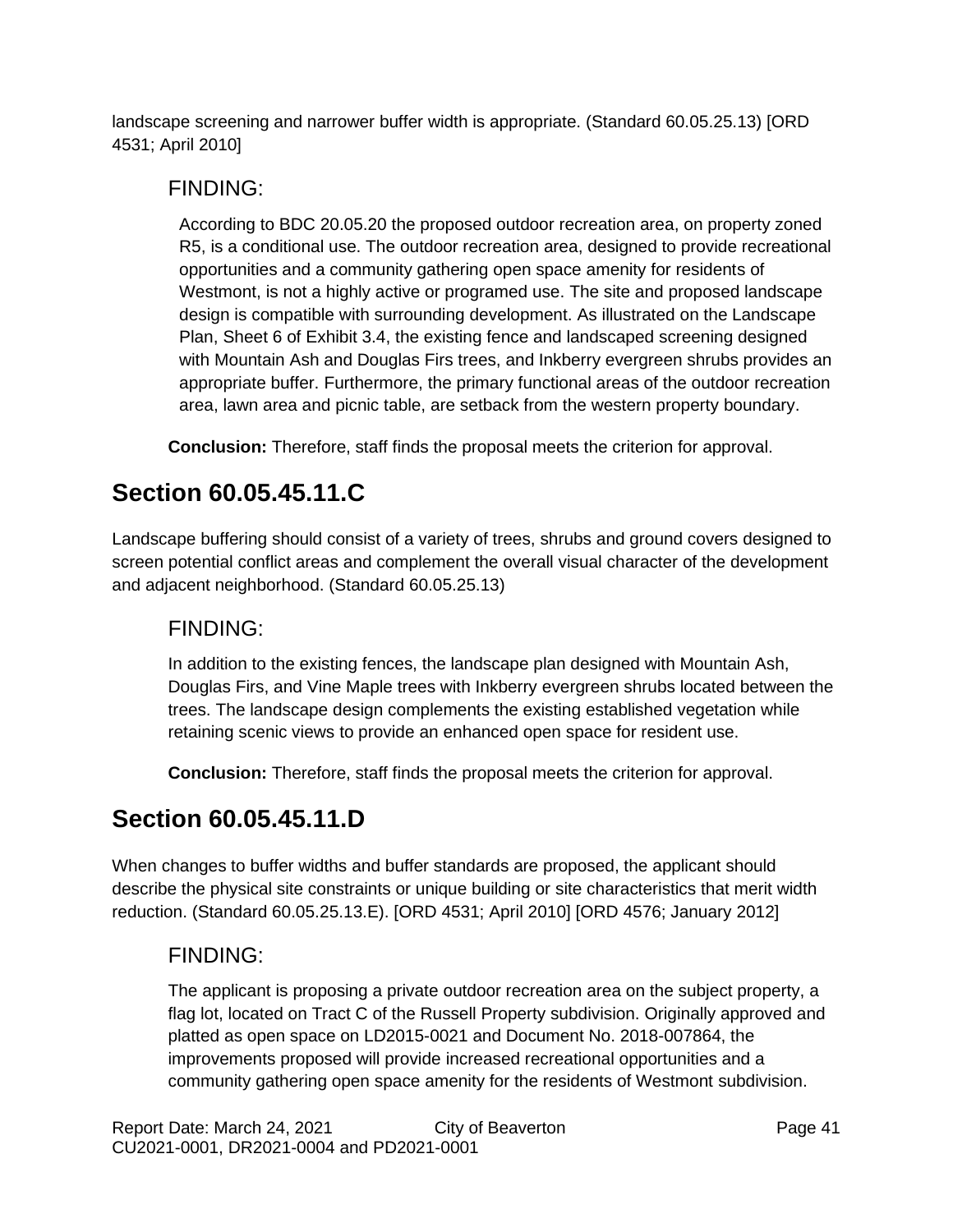Due to the geometry of the property and pedestrian access from the public sidewalk located in the pole portion of the flag lot, a minimum 20-foot-wide landscape buffer cannot be provided adjacent to the single-family dwellings located on Lots 42 and 43 of Sterling Park No. 2 subdivision; therefore, the applicant is requesting approval to change the buffer width and buffer standard along the western property boundary.

**Conclusion:** Therefore, staff finds the proposal meets the criterion for approval.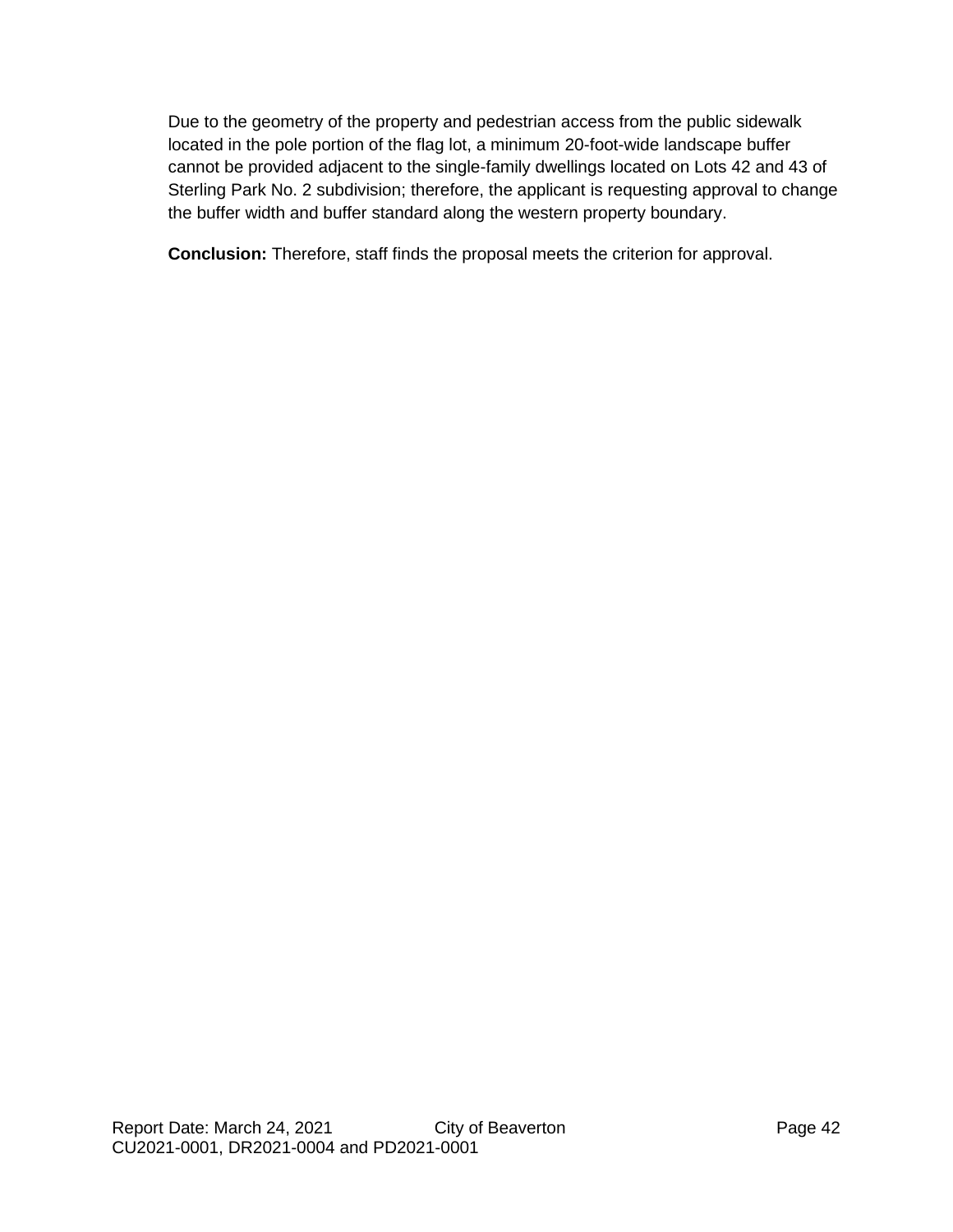# <span id="page-42-0"></span>**Attachment D: PD2021-0001**

## ANALYSIS AND FINDINGS FOR PARKING DETERMINATION APPROVAL

**Recommendation:** Based on the facts and findings presented below, staff recommends **APPROVAL** of **PD2021-0001**, subject to the applicable conditions identified in Attachment E.

# Section 40.55.05 Purpose:

The purpose of a Parking Determination is to establish required number of parking spaces for uses which do not have a parking ratio requirement listed in the Development Code. The Parking Determination application is established for determining the required number of offstreet parking spaces in advance of, or concurrent with, applying for approval of an application, development, permit, or other action. This Section is carried out by the approval criteria listed herein.

# Planning Commission Standards for Approval:

Section 40.55.15.1.C of the Development Code provides standards to govern the decisions of the decision making authority as they evaluate and render decisions on Parking Determination Applications. The decision making authority will determine whether the application as presented, meets the Parking Determination approval criteria. In this portion of the report, staff evaluates the application in accordance with the criteria for a Parking Determination.

In order to approve a Parking Determination Application, the decision-making authority shall make findings of fact based on evidence provided by the applicant demonstrating that all the following criteria are satisfied:

## **Section 40.55.15.1.C.1**

The proposal satisfies the threshold requirements for a Parking Requirement Determination application.

### FINDING:

The land use categories for the parking ratio requirements for motor vehicles and bicycles in Tables 60.30.10.5.A and B. do not include outdoor recreation areas; therefore, the applicant meets the threshold for a Parking Requirement Determination.

**Conclusion:** Therefore, staff finds the proposal meets the criterion for approval.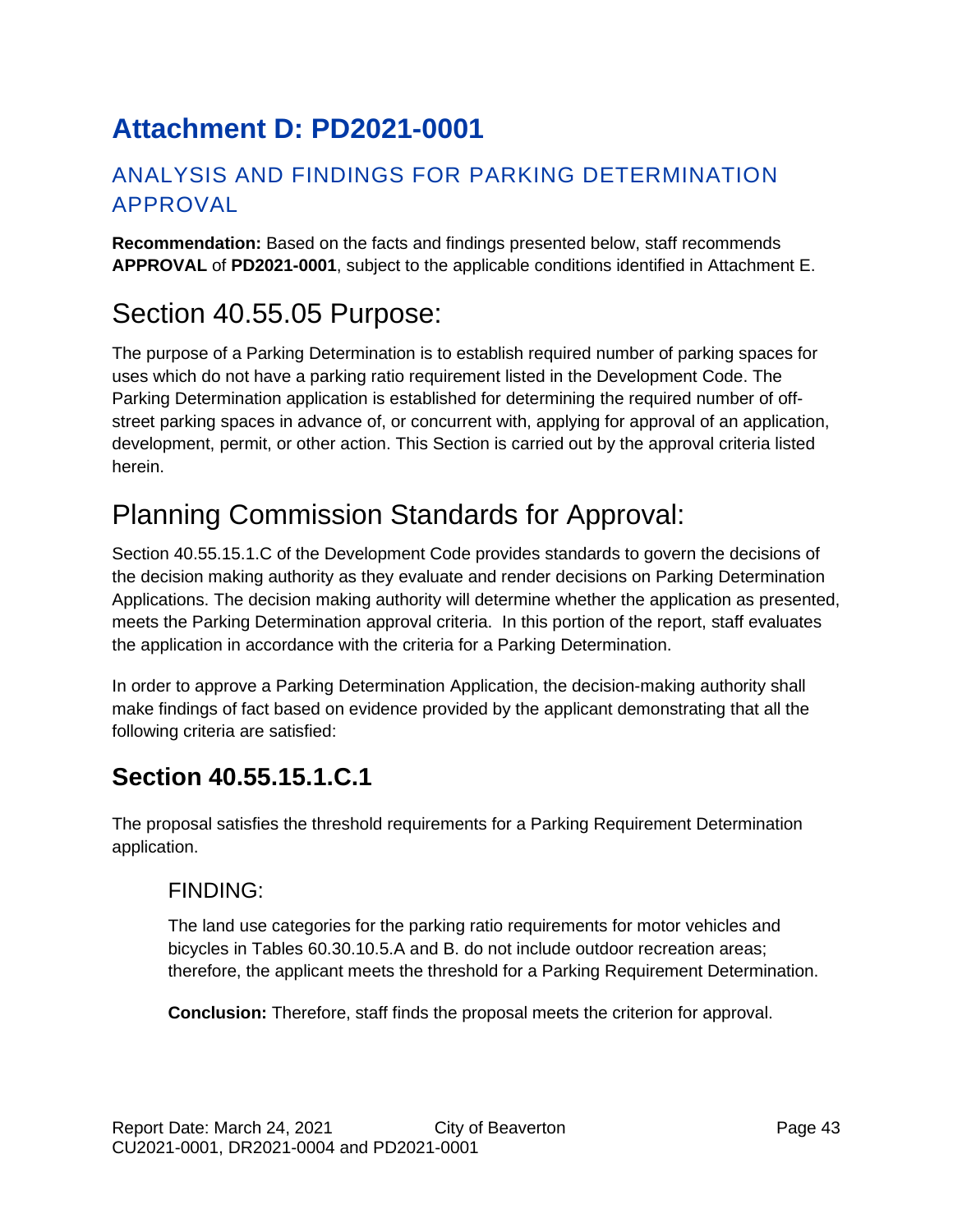## **Section 40.55.15.1.C.2**

All City application fees related to the application under consideration by the decision making authority have been submitted.

### FINDING:

The City of Beaverton received the appropriate fee for a Parking Determination application.

**Conclusion:** Therefore, staff finds the proposal meets the criterion for approval.

## **Section 40.55.15.1.C.3**

The determination is consistent with Title 4 of Metro's Regional Transportation Functional Plan.

### FINDING:

The City's land use categories for parking ratio requirements for motor vehicles and bicycles in Tables 60.30.10.5.A and B. do not include private outdoor recreation areas; therefore, the applicant is requesting a parking Requirement Determination which is consistent with Title 4 of the Metro Regional Transportation Functional Plan which require cities and county to establish parking ratios.

**Conclusion:** Therefore, staff finds the proposal meets the criterion for approval.

## **Section 40.55.15.1.C.4**

The determination will not create adverse impacts, taking into account the total gross floor area, number of employees, potential customer volume, and the hours of operation of the use.

### FINDING:

The applicant proposes that on-street parking spaces are available along SW Wren Lane, SW Redbird Street, and SW Pelican Way will serve the proposed outdoor recreation area as illustrated on the Parking Exhibit provided by the applicant (Exhibit 3.7). The on-street parking located on these streets will not create an adverse impact to the single-family neighborhoods as they provide parking in excess of the minimum vehicle parking requirement and can easily accommodating parking for the 0.47-acre outdoor recreation area which serves the residents of the immediate subdivision.

As illustrated on the exhibit, 36 on-street parking spaces provide easy access to the outdoor recreation area with 17 spaces located on SW Wren Lane, 10 spaces on SW Redbird Street, and 9 spaces on SW Pelican Way. The on-street parking located on SW Wren Lane in Westmont and on SW Redbird Street and SW Pelican Way in Sterling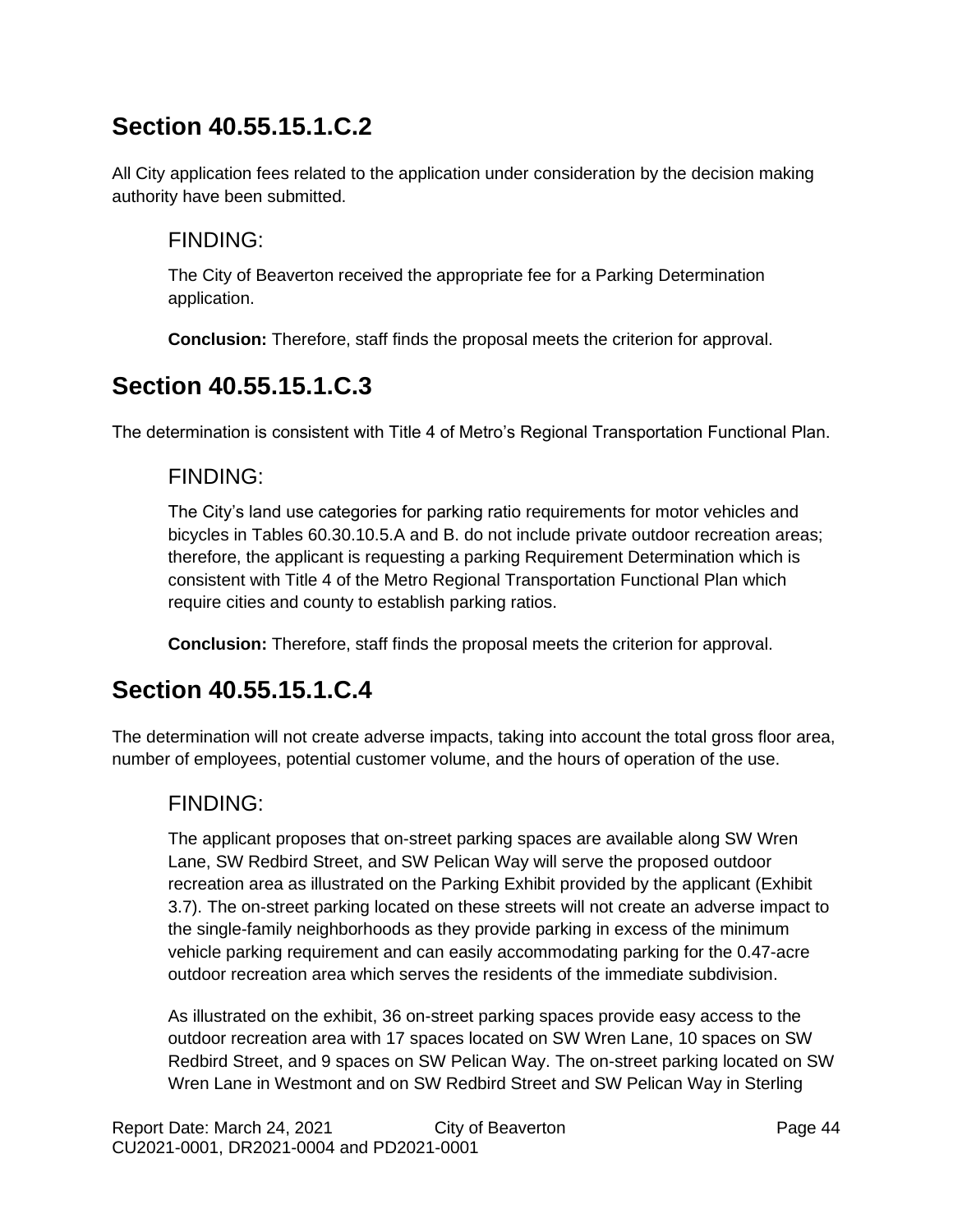Park subdivisions can accommodate parking for the 0.47-acreprivate outdoor recreation area.

The 125 single-family lot subdivision of Westmont requires a minimum of 125 off-street parking spaces to be required (1 space per detached dwelling unit). LD2015-0021 was approved assuming each detached dwelling on front-loaded will have a 2-car garages and a driveway for 2-cars providing 4 off-street parking spaces per lot, resulting in 500 total off-street parking spaces provided; therefore, Westmont has 375-off-street parking spaces in excess of the minimum parking requirement. Additionally, 171 on-street parking spaces are provided throughout the subdivision.

A minimum of 14 off-street parking spaces are required for the homes located in Sterling Park subdivision located on SW Redbird Street and SW Pelican Way; one space for each of the 6 single-family detached homes located along SW Redbird Street and one space for each of the 8 single-family detached homes located along SW Pelican Way. A total of 68 off-street parking spaces are provided. The 2 homes located at 11920 SW Pelican Way and 15724 SW Redbird Street have a 2-car garage and driveway for 2-cars (4 off-street parking spaces per home) and the remaining 12 homes have a 3-car garage and driveway for 2 cars providing a total of (5 off-street parking spaces per home). Therefore, the homes located on SW Redbird street and SW Pelican Way provide an excess of 54 off-street parking spaces in addition to the 19 on-street parking spaces.

The development proposed for the outdoor recreation area is limited to a trail, lawn area, picnic table, and waste receptacle. These improvements are intended to provide open space for residents of the associated subdivision, Westmont and are not designed for programed activities, such as youth sports, which would drive vehicle traffic to the site. Furthermore, the applicant located the outdoor recreation area intending access to be made primarily through walking and biking from the nearby homes. Pedestrian access is available from SW Wren Lane via a pedestrian connection on Tract A. Both pedestrian and bicycle access is available via SW Redbird Street and SW Redbird Street hammerhead. Additionally, the applicant will be required to provide a pedestrian connection to SW Scholls Ferry Road, as a condition of approval.

The minimal physical development of the outdoor recreation area and the associated large supply of on-street parking make providing additional on-site parking spaces unnecessary. Staff finds that providing zero on-site parking spaces will not create adverse impacts on the surrounding neighborhood.

**Conclusion:** Therefore, staff finds the proposal meets the criterion for approval.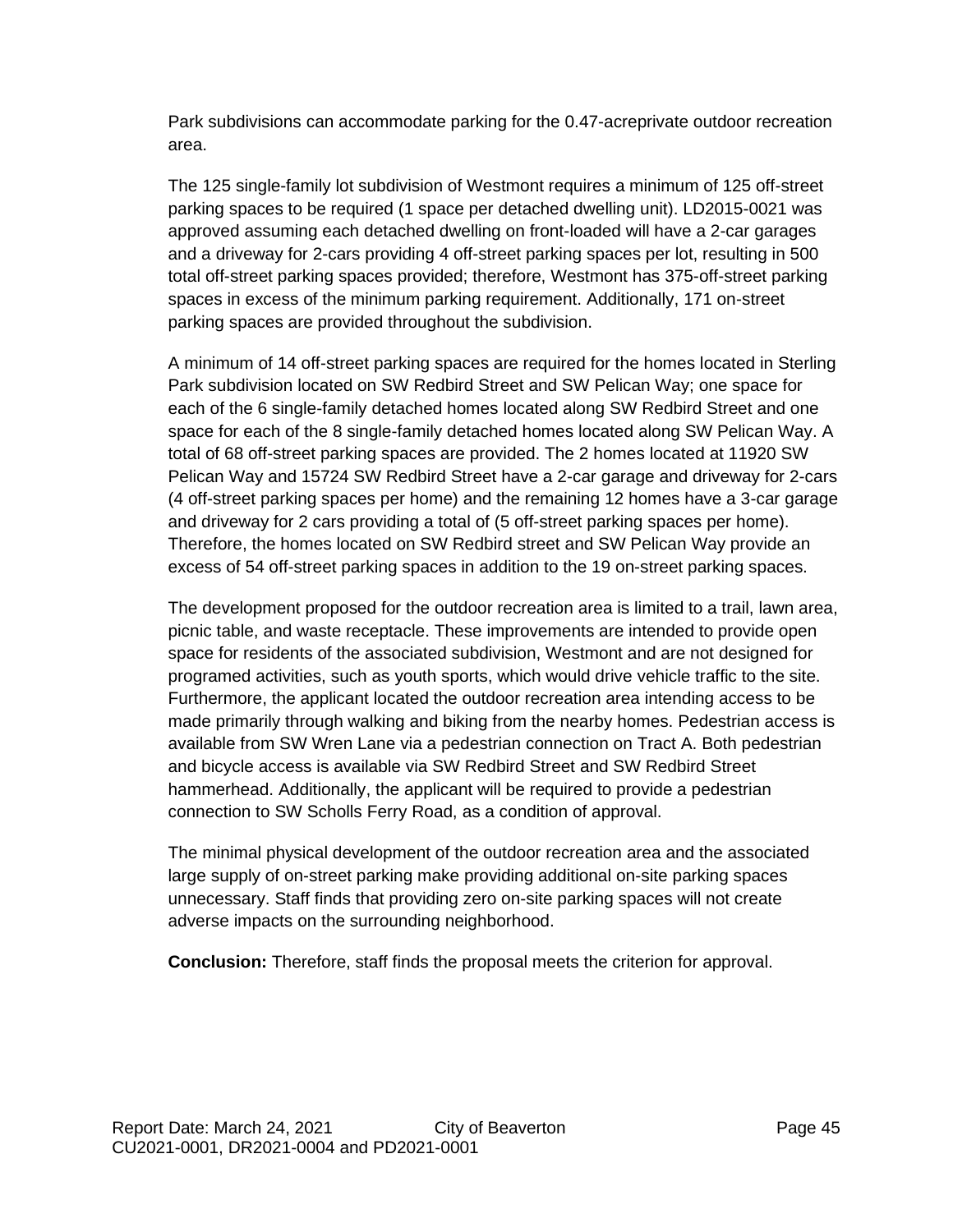## **Section 40.55.15.1.C.5**

The proposal contains all applicable application submittal requirements as specified in Section [50.25.](http://online.encodeplus.com/regs/beaverton-or/doc-viewer.aspx?ajax=0&tocid=001.006.005)1. of the Development Code.

### FINDING:

The applicant has submitted a complete application that includes all applicable application materials.

**Conclusion:** Therefore, staff finds the proposal meets the criterion for approval.

## **Section 40.35.15.1.C.6**

Applications and documents related to the request, which will require further City approval, shall be submitted to the City in the proper sequence.

### FINDING:

All required application materials and documents related to the Design Review Three request have been submitted to the City in the property sequence. A condition of approval is included that requires that the associated land use applications New Conditional Use and Design Review Three also be approved.

**Conclusion:** Therefore, staff finds the proposal meets the criterion for approval.

## **CONCLUSION & RECOMMENDATION**

Based on the facts and findings presented, staff recommends APPROVAL of PD2021-0001 Westmont Park, subject to the applicable conditions identified in Attachment E.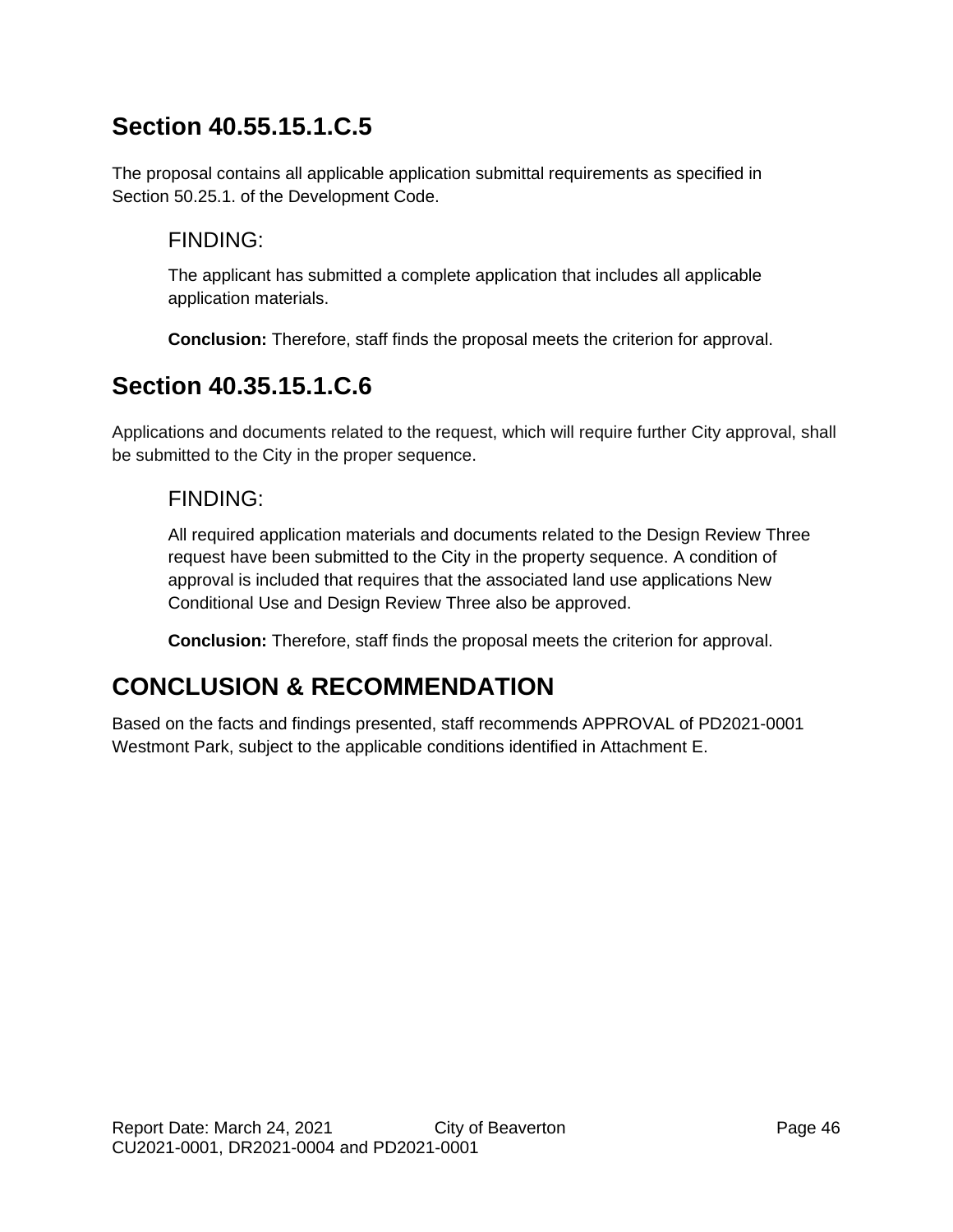# <span id="page-46-0"></span>**Attachment E: Conditions of Approval**

## New Conditional Use (CU2021-0001)

### **A. General Conditions, the applicant shall:**

1. Ensure the associated land use applications DR2021-0004 and PD2021-0001 have been approved. (Planning/SP)

## Design Review Three (DR2020-0004)

### **A. General Conditions, the applicant shall:**

1. Ensure the associate land use applications CU2021-0001 and PD2021-0001 have been approved. (Planning/SP)

### **B. Prior to issuance of the site development grading permit, the applicant shall:**

- 2. Submit a landscaping plans indicating that all landscaping will be irrigated until the native plants are established. (Planning / SP)
- 3. Provide a plan showing a pedestrian connection to SW Scholls Ferry Road. (Planning / SP)
- 4. Submit the required plans, application form, fee, and other items needed for a complete grading permit application per the applicable review checklist. (Site Development Div. / SAS)
- 5. Construction for any work is governed by Beaverton Municipal Code 9.05.020, current standards in place per the City Engineering Design Manual and Standard Drawings, Beaverton Development Code (Ordinance 2050, 4010 +rev.) and the current standards in place per the Clean Water Services District, Design and Construction Standards (Site Development Div. / SAS)
- 6. If needed, have the applicant for the subject property guarantee all site grading and erosion control by submittal of a City-approved security. The security approval by the City consists of a review by the City Attorney for form and the City Engineer for amount, equivalent to 100 percent or more of estimated construction costs. (Site Development Div. / SAS)
- 7. Provide an erosion control plan showing best management practices needed per Clean Water Services Standard Drawing #945. Make provisions for installation of all mandated erosion control measures prior to site disturbance of 500 square feet or more. These shall be maintained and replaced as necessary during the duration of the project to prevent sediment laden run-off from leaving the site. (Site Development Div. / SAS)